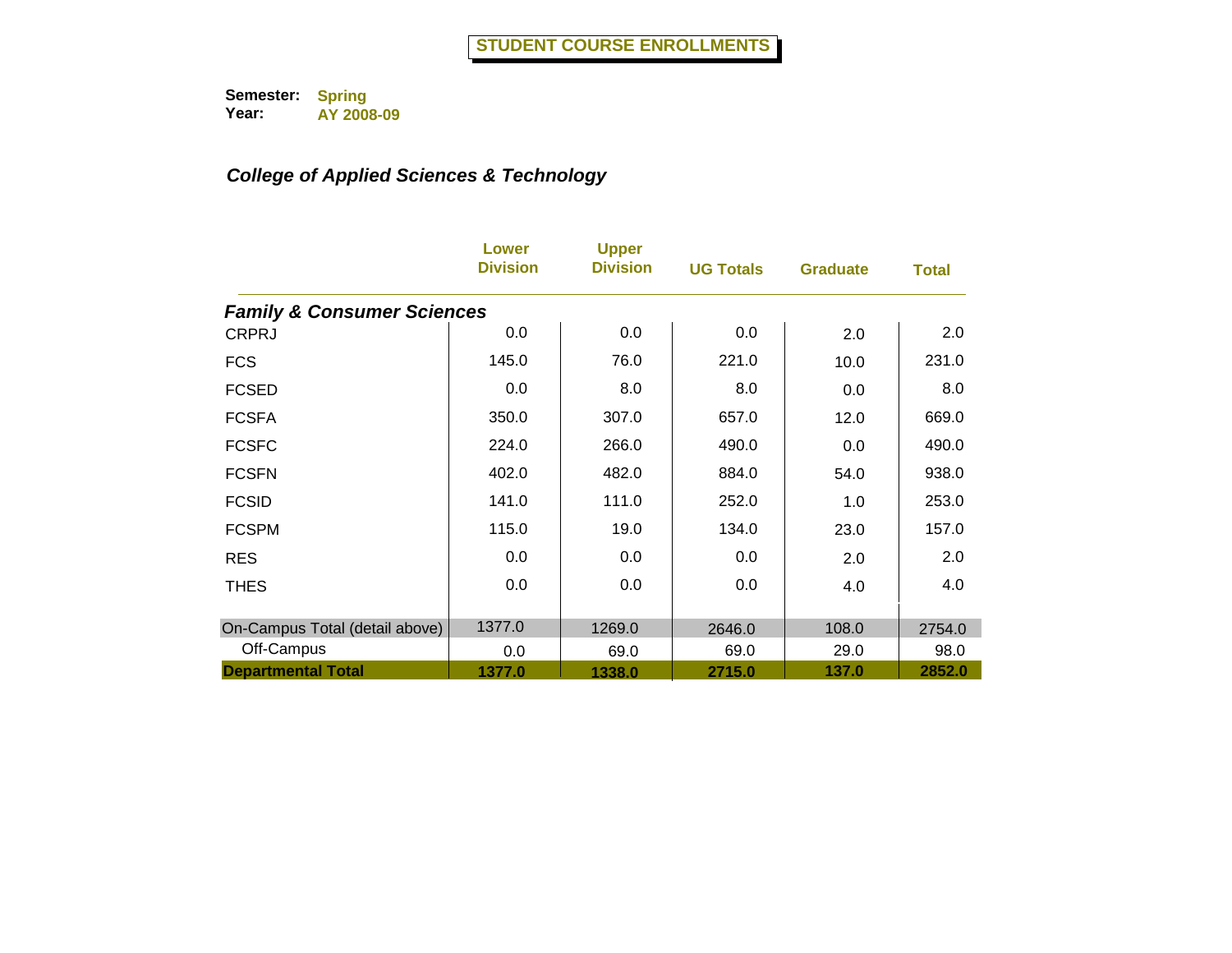|                                | Lower<br><b>Division</b> | <b>Upper</b><br><b>Division</b> | <b>UG Totals</b> | <b>Graduate</b> | <b>Total</b> |
|--------------------------------|--------------------------|---------------------------------|------------------|-----------------|--------------|
| <b>Technology</b>              |                          |                                 |                  |                 |              |
| <b>ITCMP</b>                   | 43.0                     | 77.0                            | 120.0            | 0.0             | 120.0        |
| <b>ITCST</b>                   | 252.0                    | 206.0                           | 458.0            | 0.0             | 458.0        |
| <b>ITDPT</b>                   | 79.0                     | 40.0                            | 119.0            | 0.0             | 119.0        |
| <b>ITEDU</b>                   | 0.0                      | 40.0                            | 40.0             | 3.0             | 43.0         |
| <b>ITGRA</b>                   | 254.0                    | 92.0                            | 346.0            | 0.0             | 346.0        |
| <b>ITMFG</b>                   | 107.0                    | 48.0                            | 155.0            | 1.0             | 156.0        |
| On-Campus Total (detail above) | 735.0                    | 503.0                           | 1238.0           | 4.0             | 1242.0       |
| Off-Campus                     | 3.0                      | 2.0                             | 5.0              | 99.0            | 104.0        |
| <b>Departmental Total</b>      | 738.0                    | 505.0                           | 1243.0           | 103.0           | 1346.0       |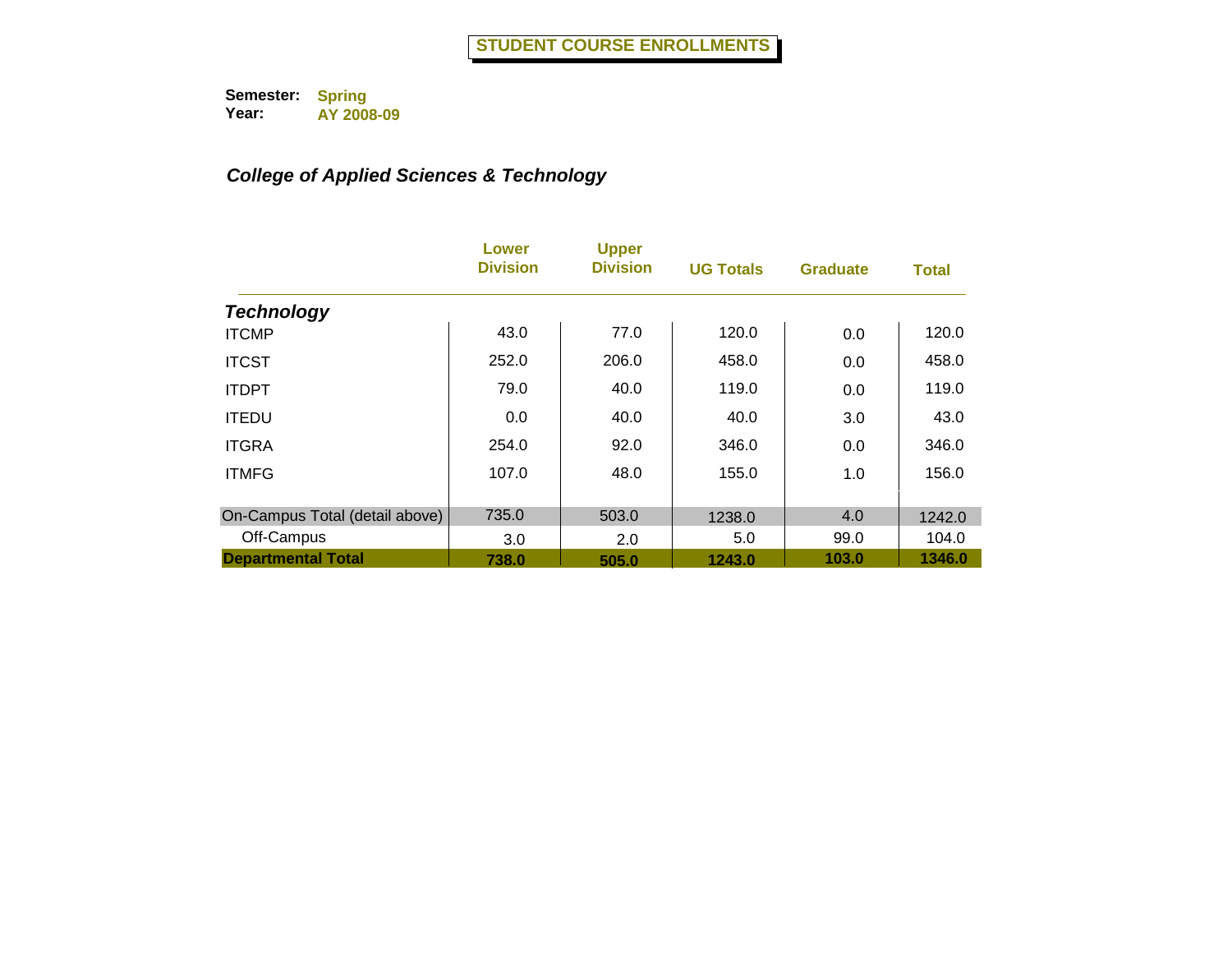|                                | Lower<br><b>Division</b> | <b>Upper</b><br><b>Division</b> | <b>UG Totals</b> | <b>Graduate</b> | Total |
|--------------------------------|--------------------------|---------------------------------|------------------|-----------------|-------|
| <b>Military Science</b>        |                          |                                 |                  |                 |       |
| MIL                            | 146.0                    | 40.0                            | 186.0            | 0.0             | 186.0 |
| On-Campus Total (detail above) | 146.0                    | 40.0                            | 186.0            | 0.0             | 186.0 |
| Off-Campus                     | 0.0                      | 0.0                             | 0.0              | 0.0             | 0.0   |
| <b>Departmental Total</b>      | 146.0                    | 40.0                            | 186.0            | 0.0             | 186.0 |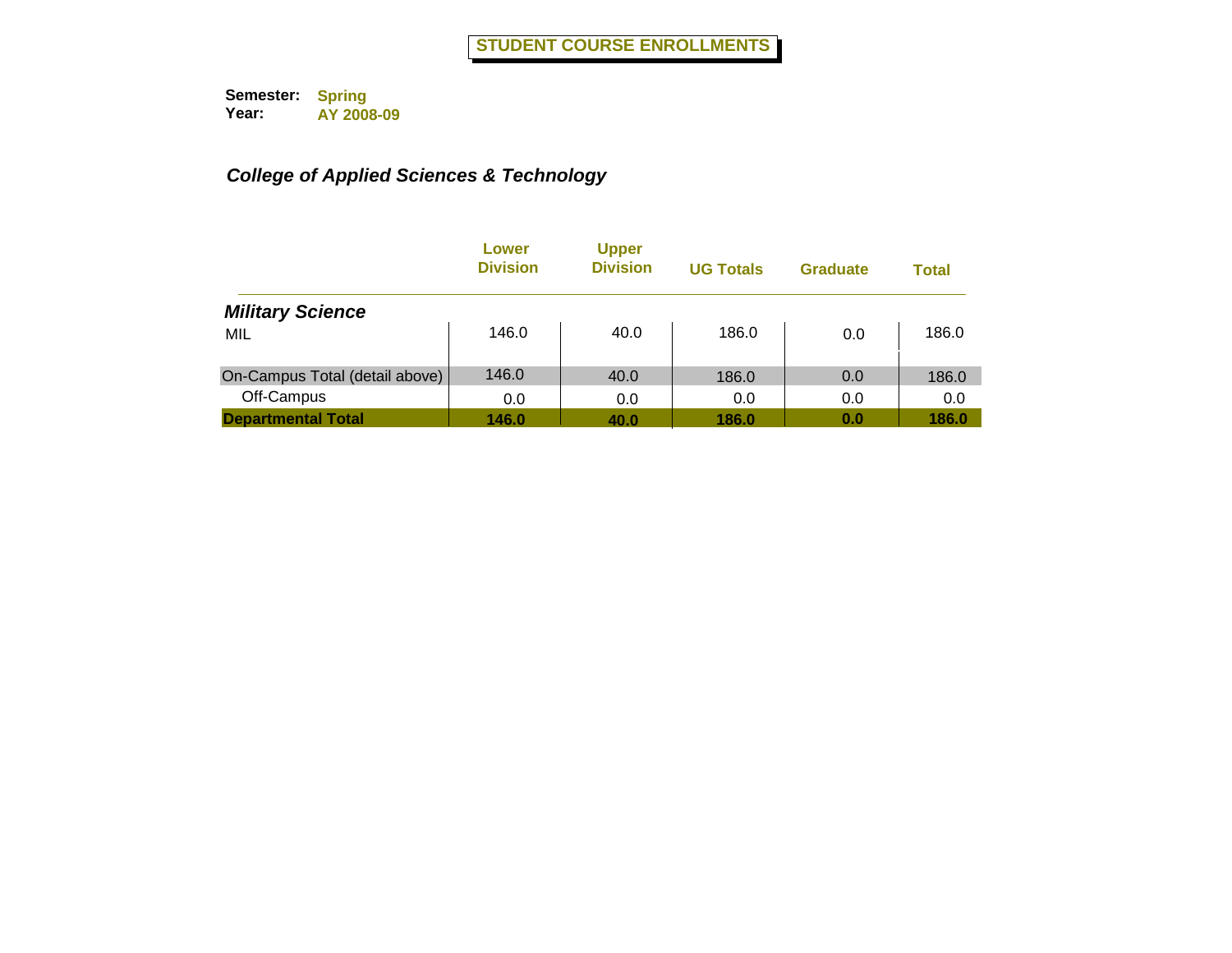|                                | Lower<br><b>Division</b> | <b>Upper</b><br><b>Division</b> | <b>UG Totals</b> | <b>Graduate</b> | <b>Total</b> |
|--------------------------------|--------------------------|---------------------------------|------------------|-----------------|--------------|
| <b>Nursing</b>                 |                          |                                 |                  |                 |              |
| <b>NUR</b>                     | 451.0                    | 784.0                           | 1235.0           | 2.0             | 1237.0       |
| On-Campus Total (detail above) | 451.0                    | 784.0                           | 1235.0           | 2.0             | 1237.0       |
| Off-Campus                     | 0.0                      | 29.0                            | 29.0             | 530.0           | 559.0        |
| <b>Departmental Total</b>      | 451.0                    | 813.0                           | 1264.0           | 532.0           | 1796.0       |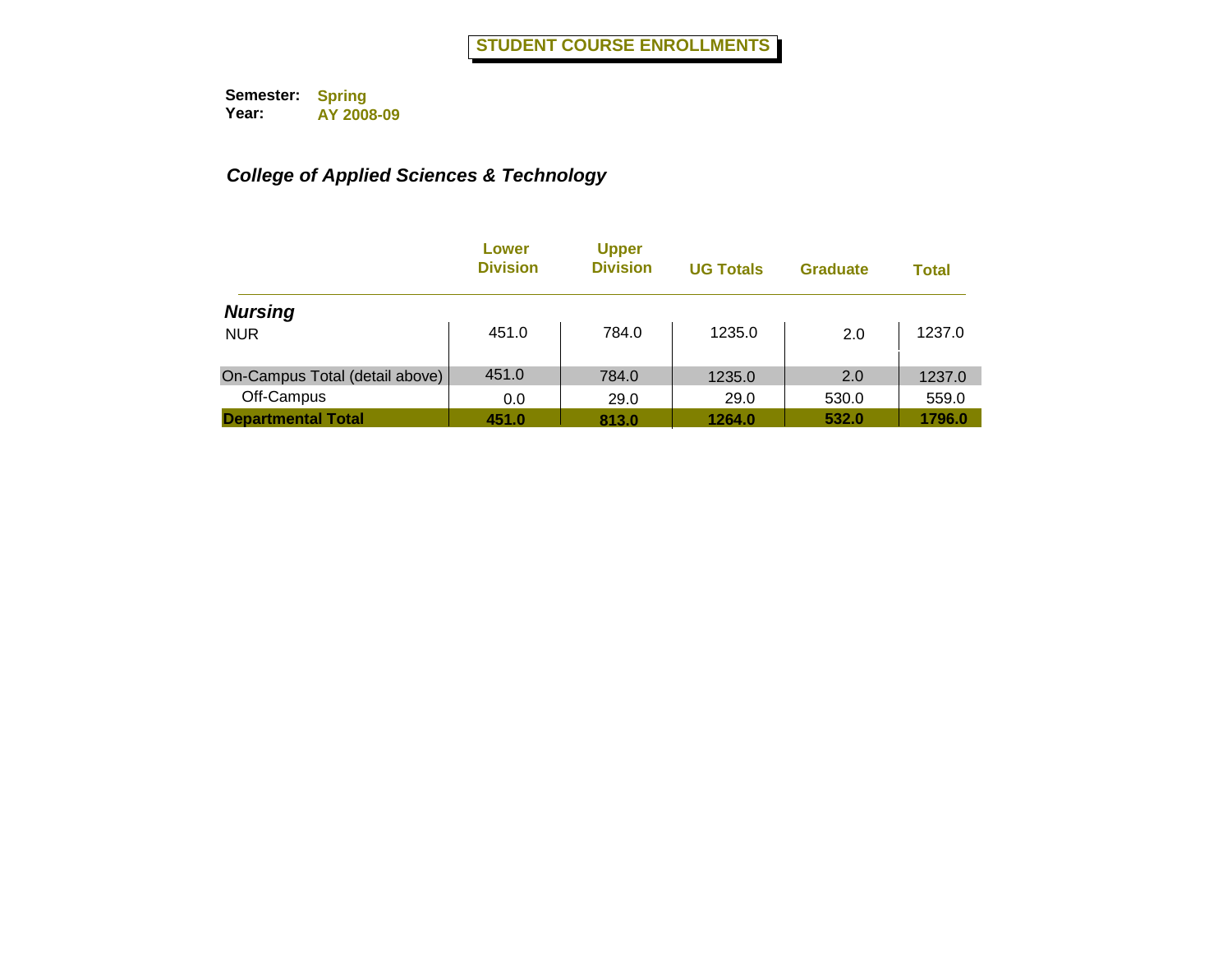|                                | Lower<br><b>Division</b> | <b>Upper</b><br><b>Division</b> | <b>UG Totals</b> | <b>Graduate</b> | <b>Total</b> |
|--------------------------------|--------------------------|---------------------------------|------------------|-----------------|--------------|
| <b>Physical Education</b>      |                          |                                 |                  |                 |              |
| AT                             | 17.0                     | 134.0                           | 151.0            | 1.0             | 152.0        |
| <b>DISS</b>                    | 0.0                      | 0.0                             | 0.0              | 2.0             | 2.0          |
| <b>EXSCI</b>                   | 577.0                    | 154.0                           | 731.0            | 72.0            | 803.0        |
| <b>PEFWL</b>                   | 1491.0                   | 0.0                             | 1491.0           | 0.0             | 1491.0       |
| <b>PEP</b>                     | 729.0                    | 245.0                           | 974.0            | 25.0            | 999.0        |
| <b>RES</b>                     | 0.0                      | 0.0                             | 0.0              | 2.0             | 2.0          |
| <b>SPTAD</b>                   | 129.0                    | 204.0                           | 333.0            | 65.0            | 398.0        |
| <b>THES</b>                    | 0.0                      | 0.0                             | 0.0              | 14.0            | 14.0         |
| On-Campus Total (detail above) | 2943.0                   | 737.0                           | 3680.0           | 181.0           | 3861.0       |
| Off-Campus                     | 166.0                    | 41.0                            | 207.0            | 140.0           | 347.0        |
| <b>Departmental Total</b>      | 3109.0                   | 778.0                           | 3887.0           | 321.0           | 4208.0       |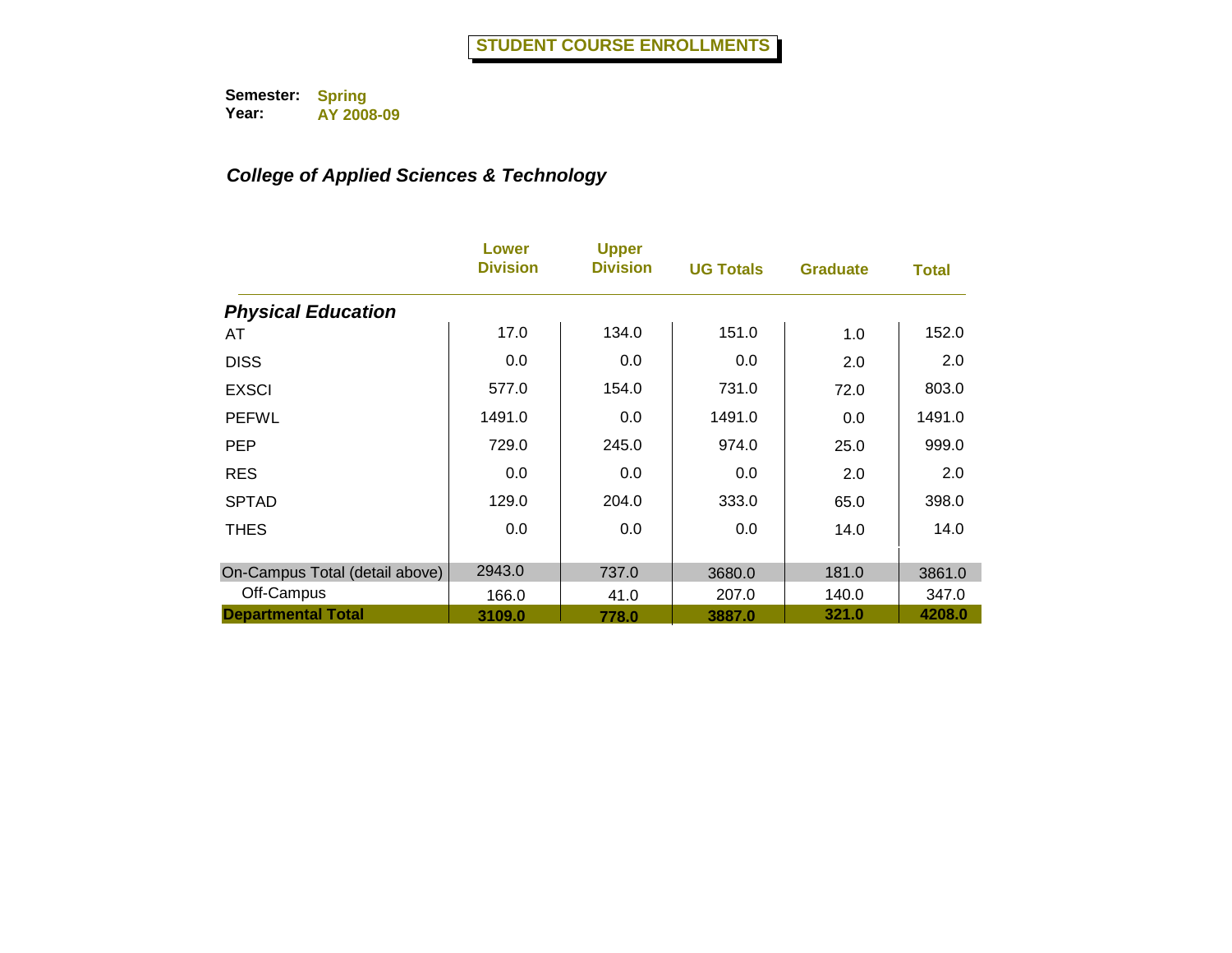|                                   | Lower<br><b>Division</b> | <b>Upper</b><br><b>Division</b> | <b>UG Totals</b> | <b>Graduate</b> | <b>Total</b> |
|-----------------------------------|--------------------------|---------------------------------|------------------|-----------------|--------------|
| <b>Wellness &amp; Gerontology</b> |                          |                                 |                  |                 |              |
| <b>GERON</b>                      | 0.0                      | 2.0                             | 2.0              | 35.0            | 37.0         |
| <b>WELNS</b>                      | 0.0                      | 0.0                             | 0.0              | 55.0            | 55.0         |
| <b>WWINT</b>                      | 10.0                     | 0.0                             | 10.0             | 0.0             | 10.0         |
| On-Campus Total (detail above)    | 10.0                     | 2.0                             | 12.0             | 90.0            | 102.0        |
| Off-Campus                        | 0.0                      | 0.0                             | 0.0              | 11.0            | 11.0         |
| <b>Departmental Total</b>         | 10.0                     | 2.0                             | 12.0             | 101.0           | 113.0        |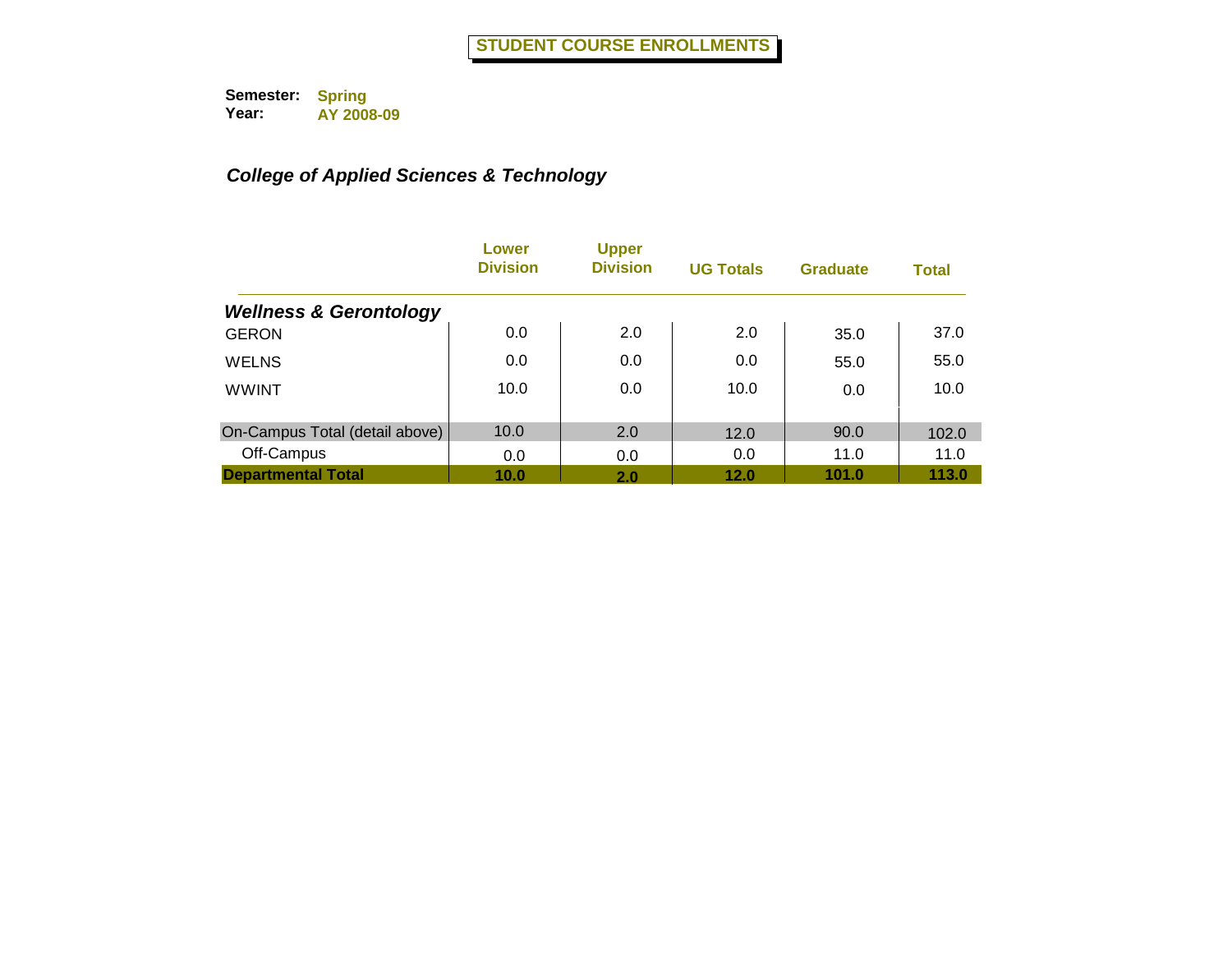## *College of Architecture & Planning*

|                                | Lower<br><b>Division</b> | <b>Upper</b><br><b>Division</b> | <b>UG Totals</b> | <b>Graduate</b> | <b>Total</b> |
|--------------------------------|--------------------------|---------------------------------|------------------|-----------------|--------------|
| <b>Architecture</b>            |                          |                                 |                  |                 |              |
| <b>ARCH</b>                    | 441.0                    | 425.0                           | 866.0            | 291.0           | 1157.0       |
| CAP                            | 103.0                    | 0.0                             | 103.0            | 0.0             | 103.0        |
| <b>CRPRJ</b>                   | 0.0                      | 0.0                             | 0.0              | 1.0             | 1.0          |
| <b>MASTR</b>                   | 0.0                      | 0.0                             | 0.0              | 5.0             | 5.0          |
| <b>THES</b>                    | 0.0                      | 0.0                             | 0.0              | 9.0             | 9.0          |
| On-Campus Total (detail above) | 544.0                    | 425.0                           | 969.0            | 306.0           | 1275.0       |
| Off-Campus                     | 0.0                      | 6.0                             | 6.0              | 6.0             | 12.0         |
| <b>Departmental Total</b>      | 544.0                    | 431.0                           | 975.0            | 312.0           | 1287.0       |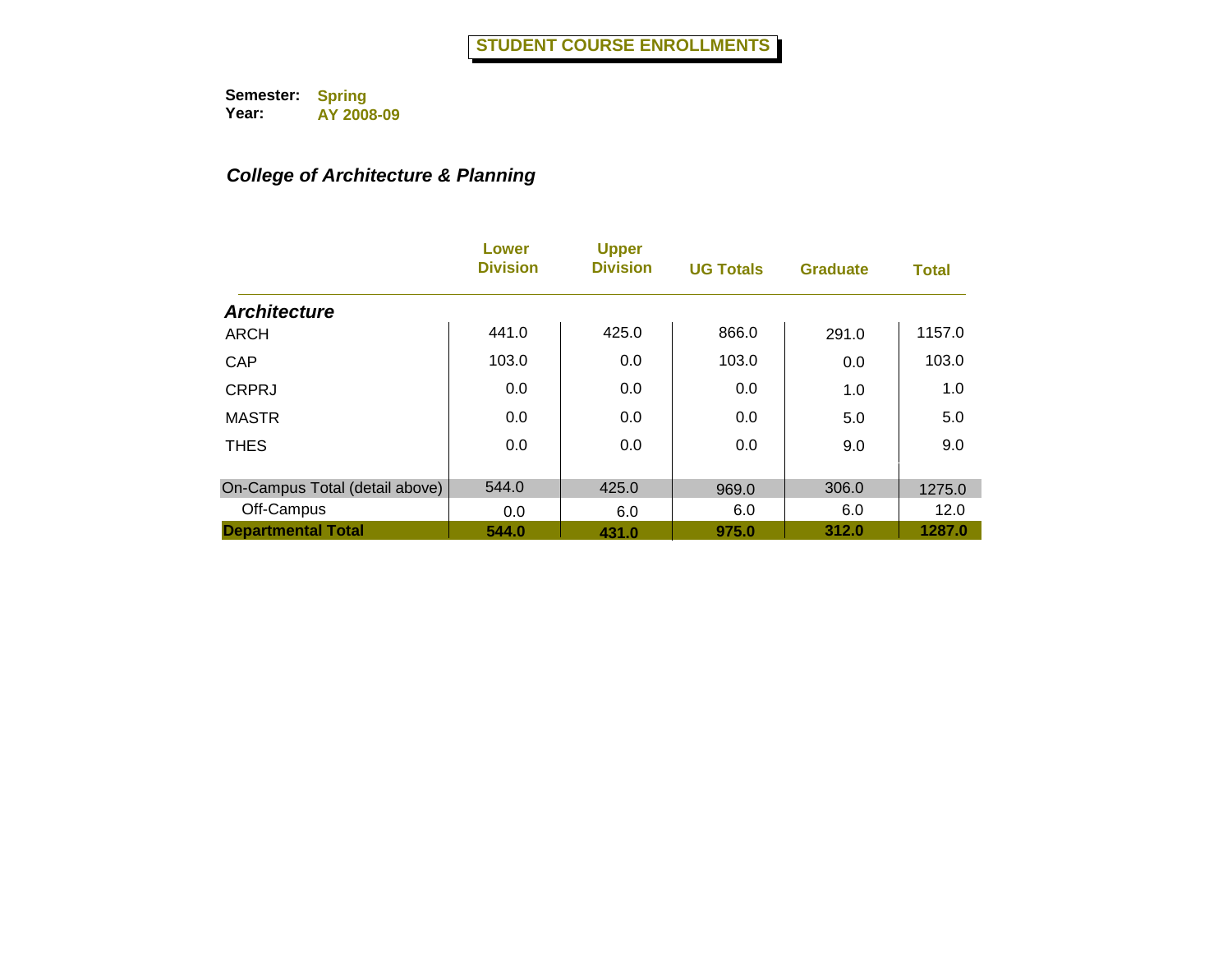## *College of Architecture & Planning*

|                                | Lower<br><b>Division</b> | <b>Upper</b><br><b>Division</b> | <b>UG Totals</b> | <b>Graduate</b> | <b>Total</b> |
|--------------------------------|--------------------------|---------------------------------|------------------|-----------------|--------------|
| <b>Landscape Architecture</b>  |                          |                                 |                  |                 |              |
| CAP                            | 84.0                     | 0.0                             | 84.0             | 0.0             | 84.0         |
| <b>CRPRJ</b>                   | 0.0                      | 0.0                             | 0.0              | 2.0             | 2.0          |
| LA                             | 221.0                    | 229.0                           | 450.0            | 71.0            | 521.0        |
| <b>THES</b>                    | 0.0                      | 0.0                             | 0.0              | 5.0             | 5.0          |
| On-Campus Total (detail above) | 305.0                    | 229.0                           | 534.0            | 78.0            | 612.0        |
| Off-Campus                     | 0.0                      | 1.0                             | 1.0              | 0.0             | 1.0          |
| <b>Departmental Total</b>      | 305.0                    | 230.0                           | 535.0            | 78.0            | 613.0        |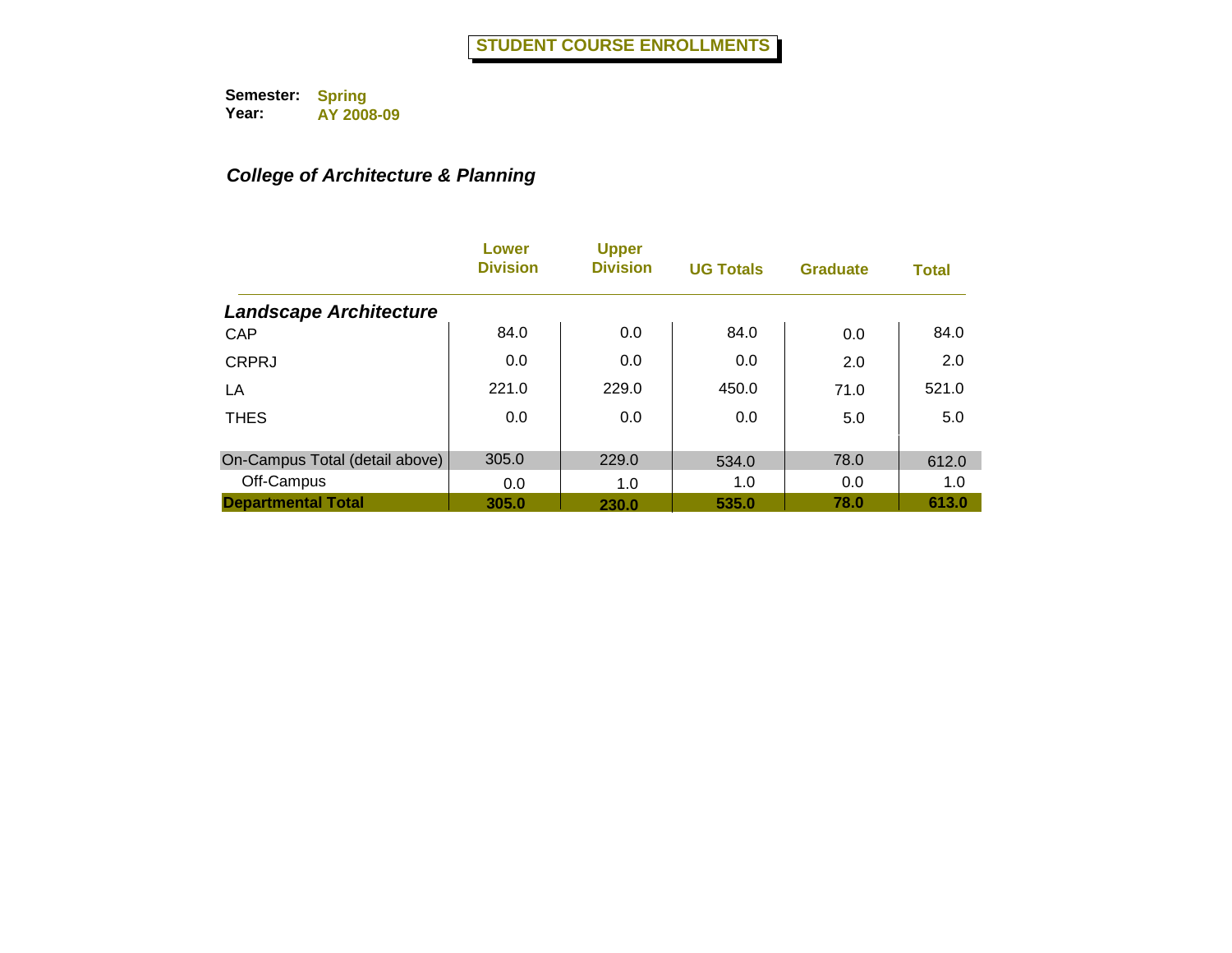## *College of Architecture & Planning*

|                                | Lower<br><b>Division</b> | <b>Upper</b><br><b>Division</b> | <b>UG Totals</b> | <b>Graduate</b> | <b>Total</b> |
|--------------------------------|--------------------------|---------------------------------|------------------|-----------------|--------------|
| <b>Urban Planning</b>          |                          |                                 |                  |                 |              |
| CAP                            | 87.0                     | 11.0                            | 98.0             | 1.0             | 99.0         |
| <b>CRPRJ</b>                   | 0.0                      | 0.0                             | 0.0              | 1.0             | 1.0          |
| <b>PLAN</b>                    | 136.0                    | 91.0                            | 227.0            | 201.0           | 428.0        |
| <b>RES</b>                     | 0.0                      | 0.0                             | 0.0              | 5.0             | 5.0          |
| <b>THES</b>                    | 0.0                      | 0.0                             | 0.0              | 2.0             | 2.0          |
| <b>UD</b>                      | 0.0                      | 0.0                             | 0.0              | 12.0            | 12.0         |
| On-Campus Total (detail above) | 223.0                    | 102.0                           | 325.0            | 222.0           | 547.0        |
| Off-Campus                     | 0.0                      | 1.0                             | 1.0              | 0.0             | 1.0          |
| <b>Departmental Total</b>      | 223.0                    | 103.0                           | 326.0            | 222.0           | 548.0        |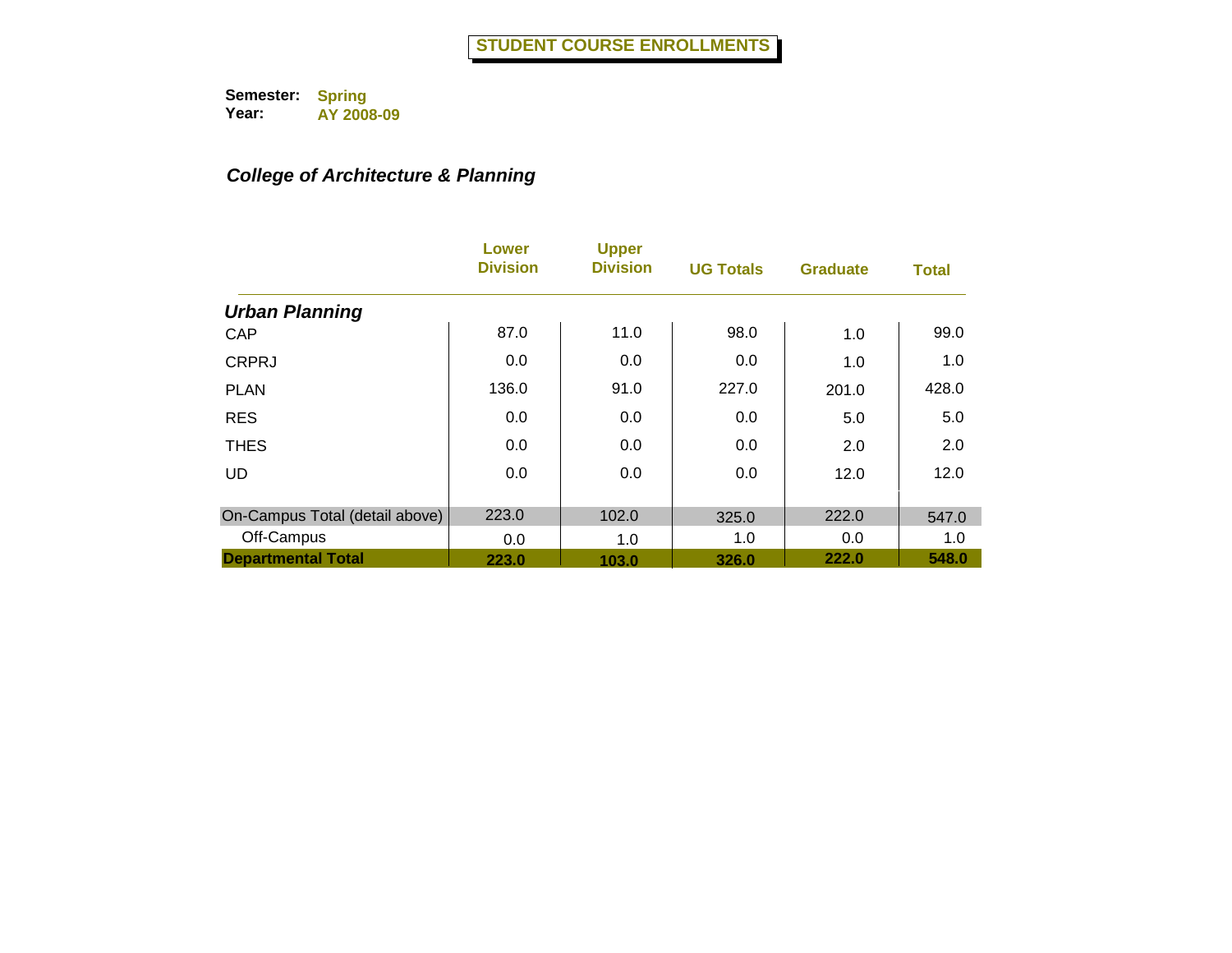|                                | Lower<br><b>Division</b> | <b>Upper</b><br><b>Division</b> | <b>UG Totals</b> | <b>Graduate</b> | <b>Total</b> |
|--------------------------------|--------------------------|---------------------------------|------------------|-----------------|--------------|
| <b>Accounting</b>              |                          |                                 |                  |                 |              |
| <b>ACC</b>                     | 773.0                    | 412.0                           | 1185.0           | 82.0            | 1267.0       |
| <b>MBA</b>                     | 0.0                      | 0.0                             | 0.0              | 12.0            | 12.0         |
| On-Campus Total (detail above) | 773.0                    | 412.0                           | 1185.0           | 94.0            | 1279.0       |
| Off-Campus                     | 50.0                     | 8.0                             | 58.0             | 20.0            | 78.0         |
| <b>Departmental Total</b>      | 823.0                    | 420.0                           | 1243.0           | 114.0           | 1357.0       |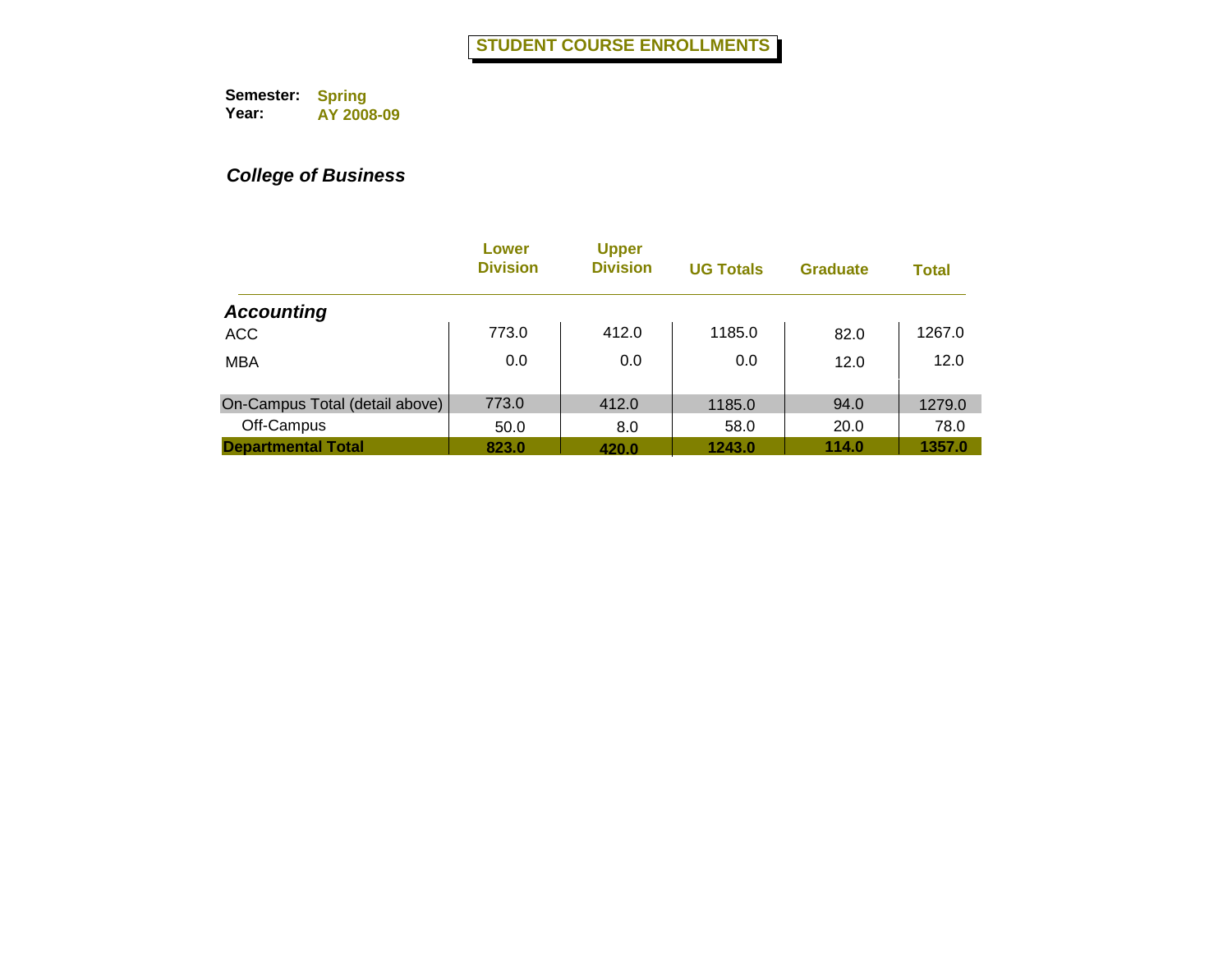|                                | Lower<br><b>Division</b> | <b>Upper</b><br><b>Division</b> | <b>UG Totals</b> | <b>Graduate</b> | <b>Total</b> |
|--------------------------------|--------------------------|---------------------------------|------------------|-----------------|--------------|
| <b>Economics</b>               |                          |                                 |                  |                 |              |
| <b>ECON</b>                    | 1665.0                   | 221.0                           | 1886.0           | 14.0            | 1900.0       |
| <b>MBA</b>                     | 0.0                      | 0.0                             | 0.0              | 22.0            | 22.0         |
| On-Campus Total (detail above) | 1665.0                   | 221.0                           | 1886.0           | 36.0            | 1922.0       |
| Off-Campus                     | 78.0                     | 0.0                             | 78.0             | 40.0            | 118.0        |
| <b>Departmental Total</b>      | 1743.0                   | 221.0                           | 1964.0           | 76.0            | 2040.0       |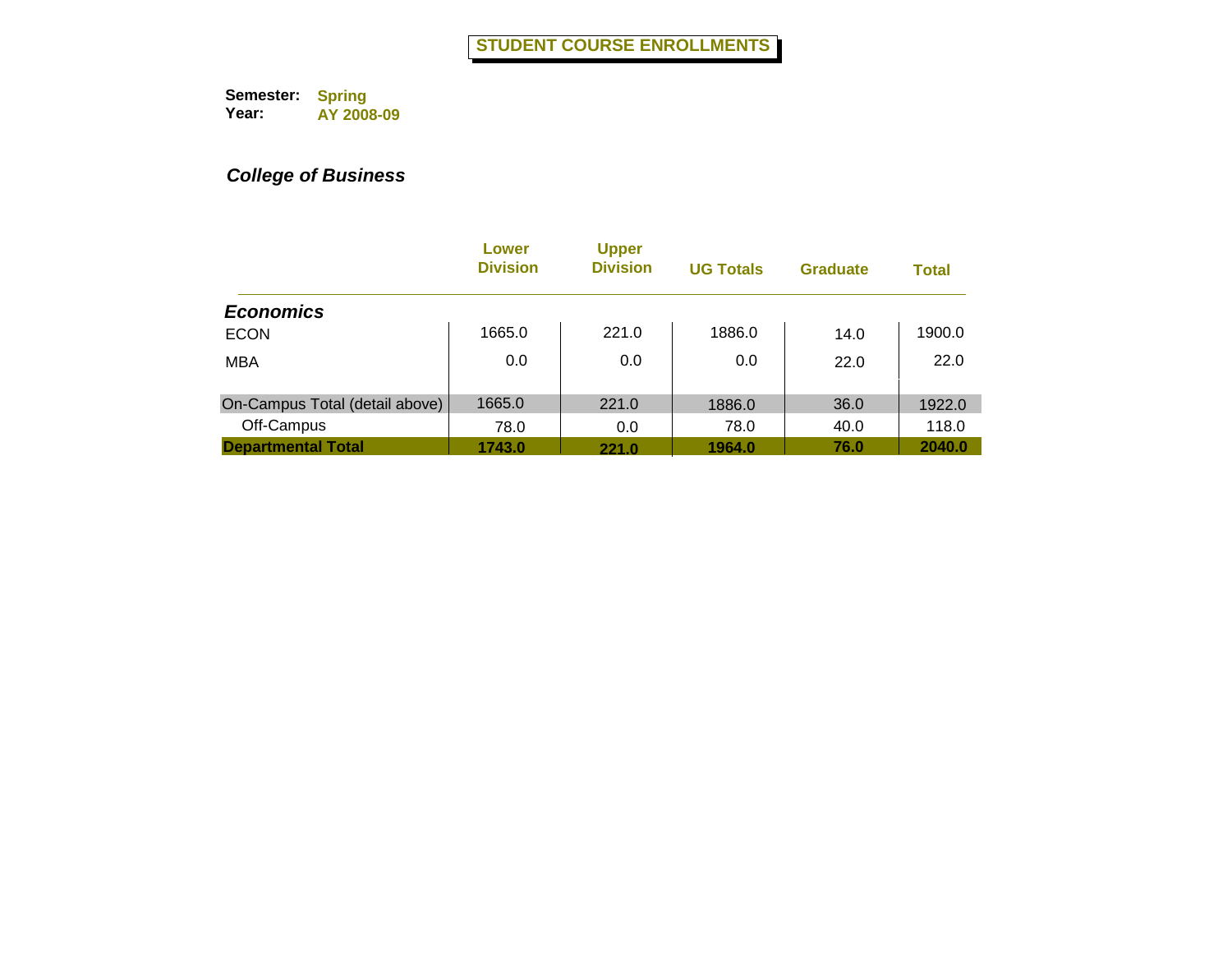|                                | Lower<br><b>Division</b> | <b>Upper</b><br><b>Division</b> | <b>UG Totals</b> | <b>Graduate</b> | <b>Total</b> |
|--------------------------------|--------------------------|---------------------------------|------------------|-----------------|--------------|
| <b>Finance</b>                 |                          |                                 |                  |                 |              |
| BL.                            | 308.0                    | 50.0                            | 358.0            | 0.0             | 358.0        |
| <b>FIN</b>                     | 124.0                    | 492.0                           | 616.0            | 20.0            | 636.0        |
| <b>MBA</b>                     | 0.0                      | 0.0                             | 0.0              | 23.0            | 23.0         |
| <b>RE</b>                      | 41.0                     | 0.0                             | 41.0             | 0.0             | 41.0         |
| RMI                            | 104.0                    | 84.0                            | 188.0            | 9.0             | 197.0        |
| On-Campus Total (detail above) | 577.0                    | 626.0                           | 1203.0           | 52.0            | 1255.0       |
| Off-Campus                     | 108.0                    | 0.0                             | 108.0            | 65.0            | 173.0        |
| <b>Departmental Total</b>      | 685.0                    | 626.0                           | 1311.0           | 117.0           | 1428.0       |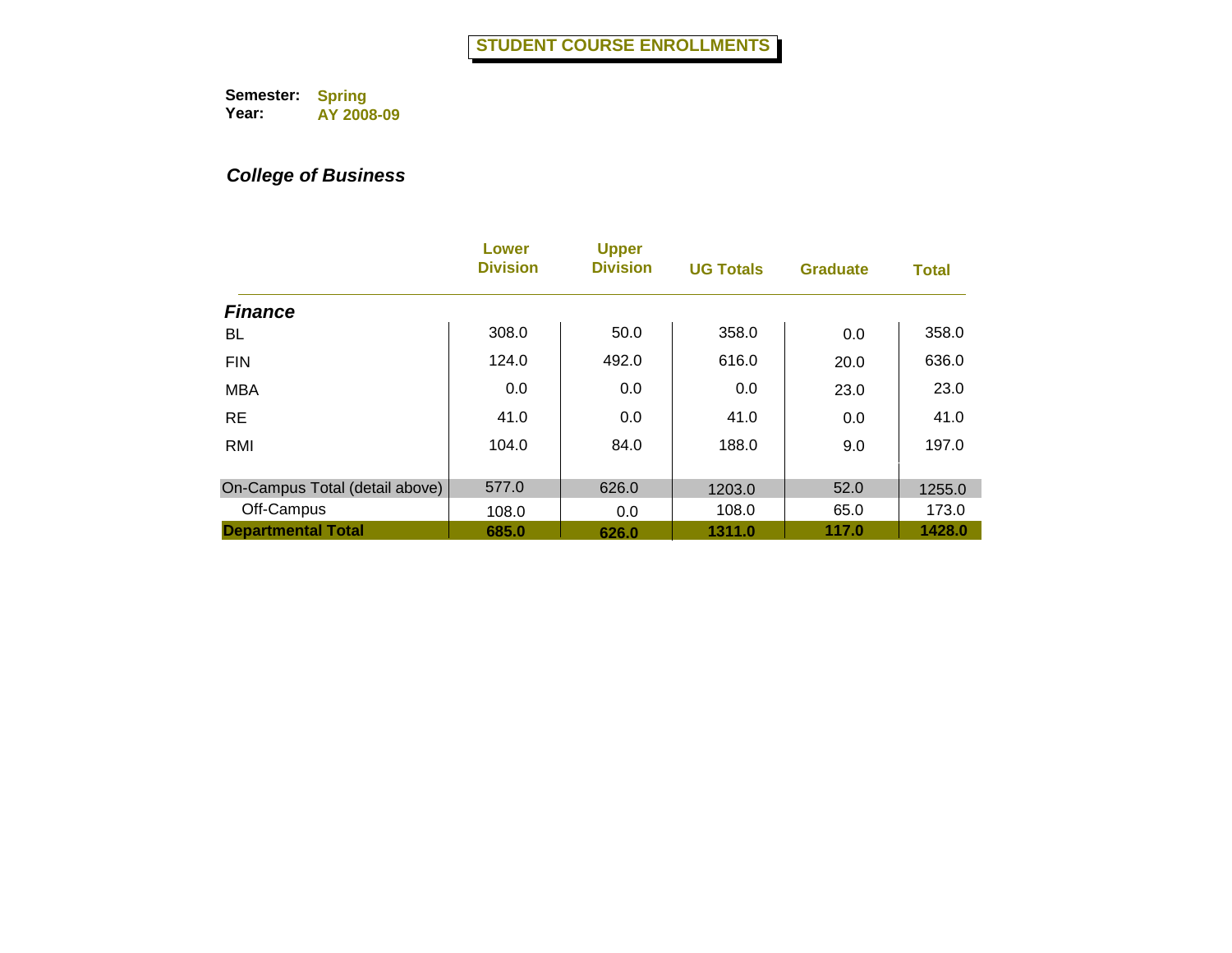|                                     | Lower<br><b>Division</b> | <b>Upper</b><br><b>Division</b> | <b>UG Totals</b> | <b>Graduate</b> | <b>Total</b> |
|-------------------------------------|--------------------------|---------------------------------|------------------|-----------------|--------------|
| <b>Info Systems &amp; Oper Mgmt</b> |                          |                                 |                  |                 |              |
| <b>BED</b>                          | 0.0                      | 1.0                             | 1.0              | 0.0             | 1.0          |
| <b>ISOM</b>                         | 1146.0                   | 422.0                           | 1568.0           | 6.0             | 1574.0       |
| <b>MBA</b>                          | 0.0                      | 0.0                             | 0.0              | 5.0             | 5.0          |
| On-Campus Total (detail above)      | 1146.0                   | 423.0                           | 1569.0           | 11.0            | 1580.0       |
| Off-Campus                          | 277.0                    | 155.0                           | 432.0            | 5.0             | 437.0        |
| <b>Departmental Total</b>           | 1423.0                   | 578.0                           | 2001.0           | 16.0            | 2017.0       |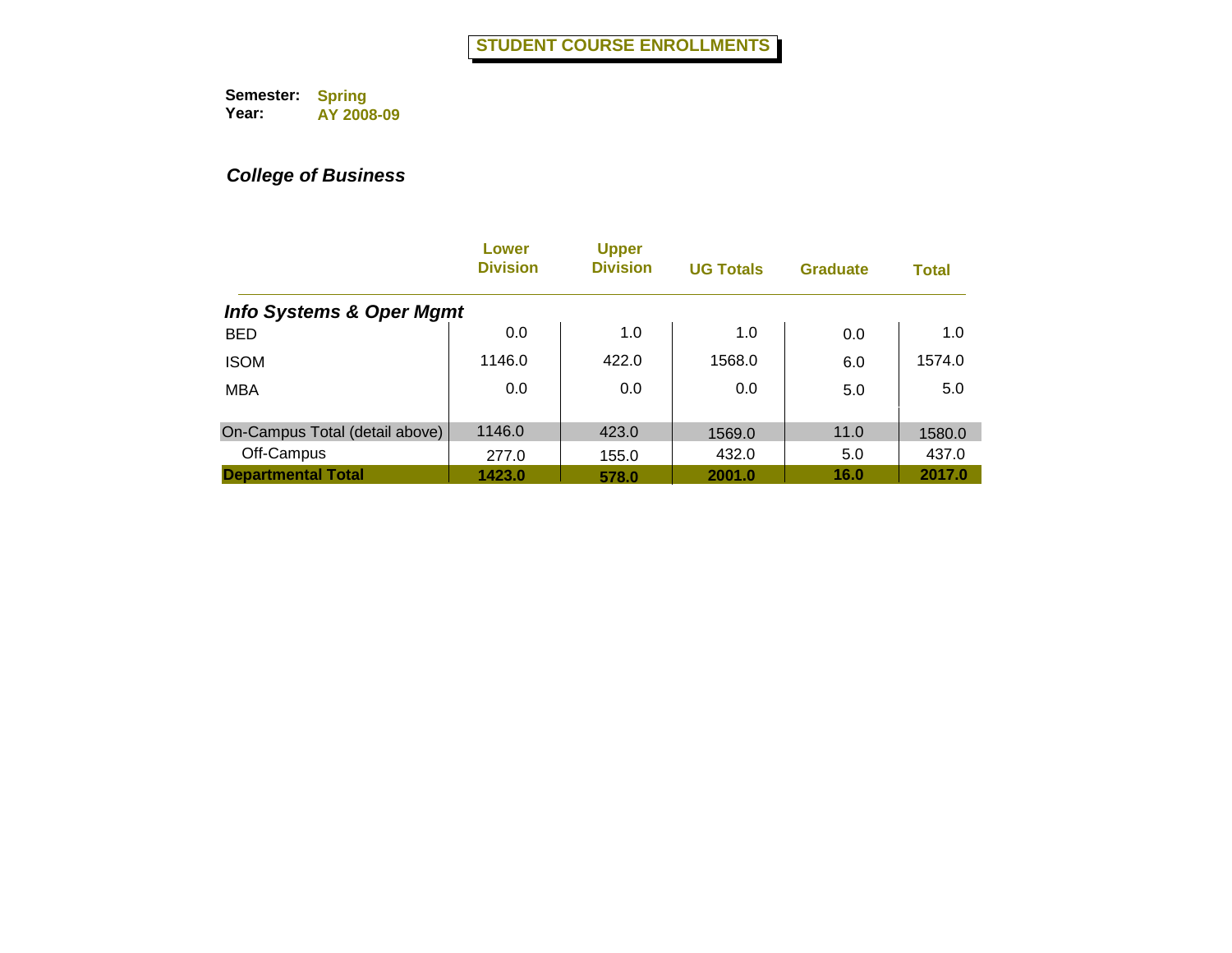|                                   | Lower<br><b>Division</b> | <b>Upper</b><br><b>Division</b> | <b>UG Totals</b> | <b>Graduate</b> | <b>Total</b> |
|-----------------------------------|--------------------------|---------------------------------|------------------|-----------------|--------------|
| <b>Marketing &amp; Management</b> |                          |                                 |                  |                 |              |
| <b>BUSAD</b>                      | 48.0                     | 31.0                            | 79.0             | 0.0             | 79.0         |
| ID                                | 0.0                      | 8.0                             | 8.0              | 0.0             | 8.0          |
| <b>INTBA</b>                      | 0.0                      | 11.0                            | 11.0             | 0.0             | 11.0         |
| <b>MBA</b>                        | 0.0                      | 0.0                             | 0.0              | 63.0            | 63.0         |
| <b>MGT</b>                        | 87.0                     | 783.0                           | 870.0            | 40.0            | 910.0        |
| <b>MKG</b>                        | 47.0                     | 1100.0                          | 1147.0           | 12.0            | 1159.0       |
| On-Campus Total (detail above)    | 182.0                    | 1933.0                          | 2115.0           | 115.0           | 2230.0       |
| Off-Campus                        | 310.0                    | 4.0                             | 314.0            | 161.0           | 475.0        |
| <b>Departmental Total</b>         | 492.0                    | 1937.0                          | 2429.0           | 276.0           | 2705.0       |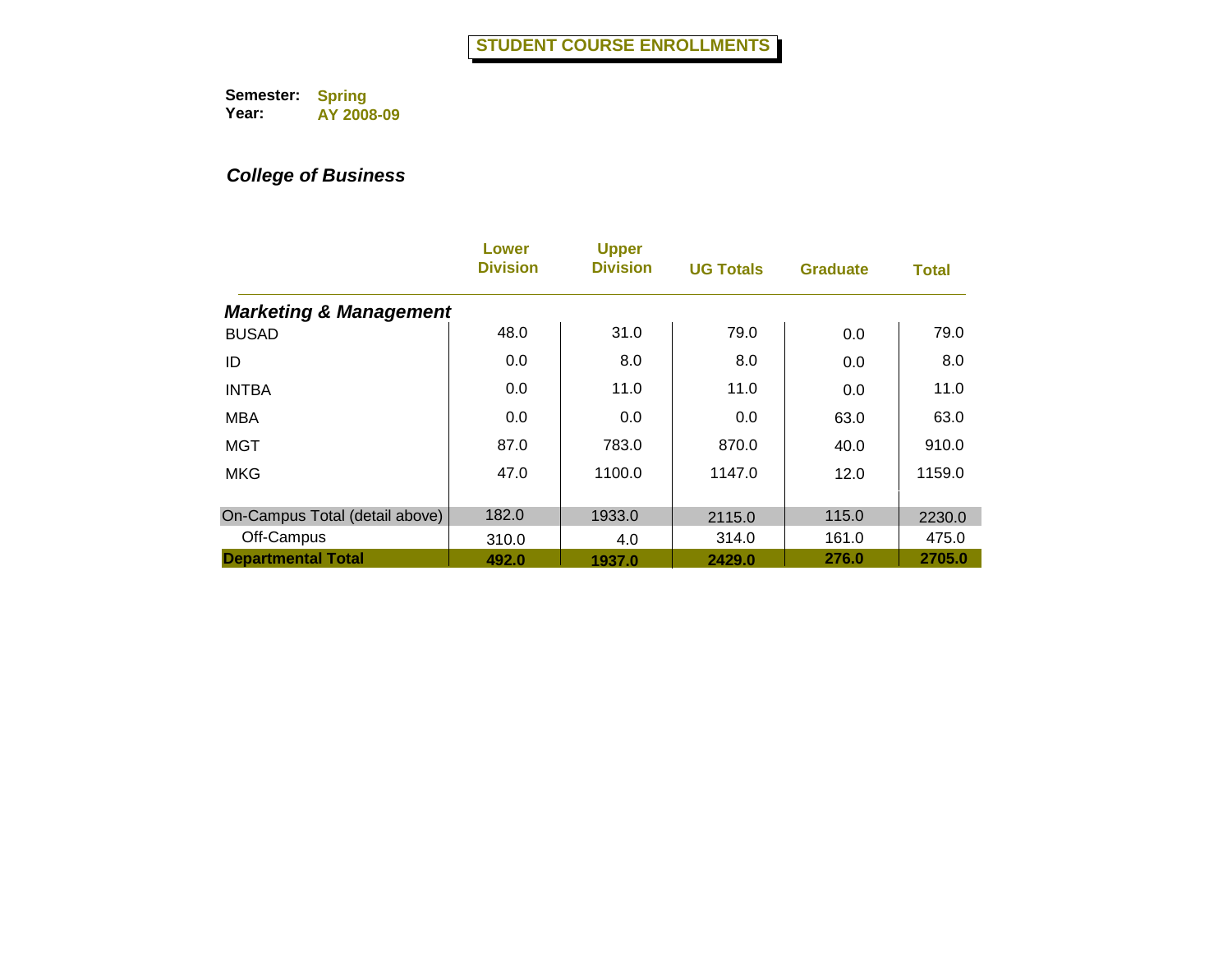|                                           | Lower<br><b>Division</b> | <b>Upper</b><br><b>Division</b> | <b>UG Totals</b> | Graduate | Total |
|-------------------------------------------|--------------------------|---------------------------------|------------------|----------|-------|
| <b>Center for Info &amp; Comm Science</b> |                          |                                 |                  |          |       |
| <b>ICS</b>                                | 0.0                      | 0.0                             | 0.0              | 210.0    | 210.0 |
| On-Campus Total (detail above)            | 0.0                      | 0.0                             | 0.0              | 210.0    | 210.0 |
| Off-Campus                                | 0.0                      | 0.0                             | 0.0              | 1.0      | 1.0   |
| <b>Departmental Total</b>                 | 0.0                      | 0.0                             | 0.0              | 211.0    | 211.0 |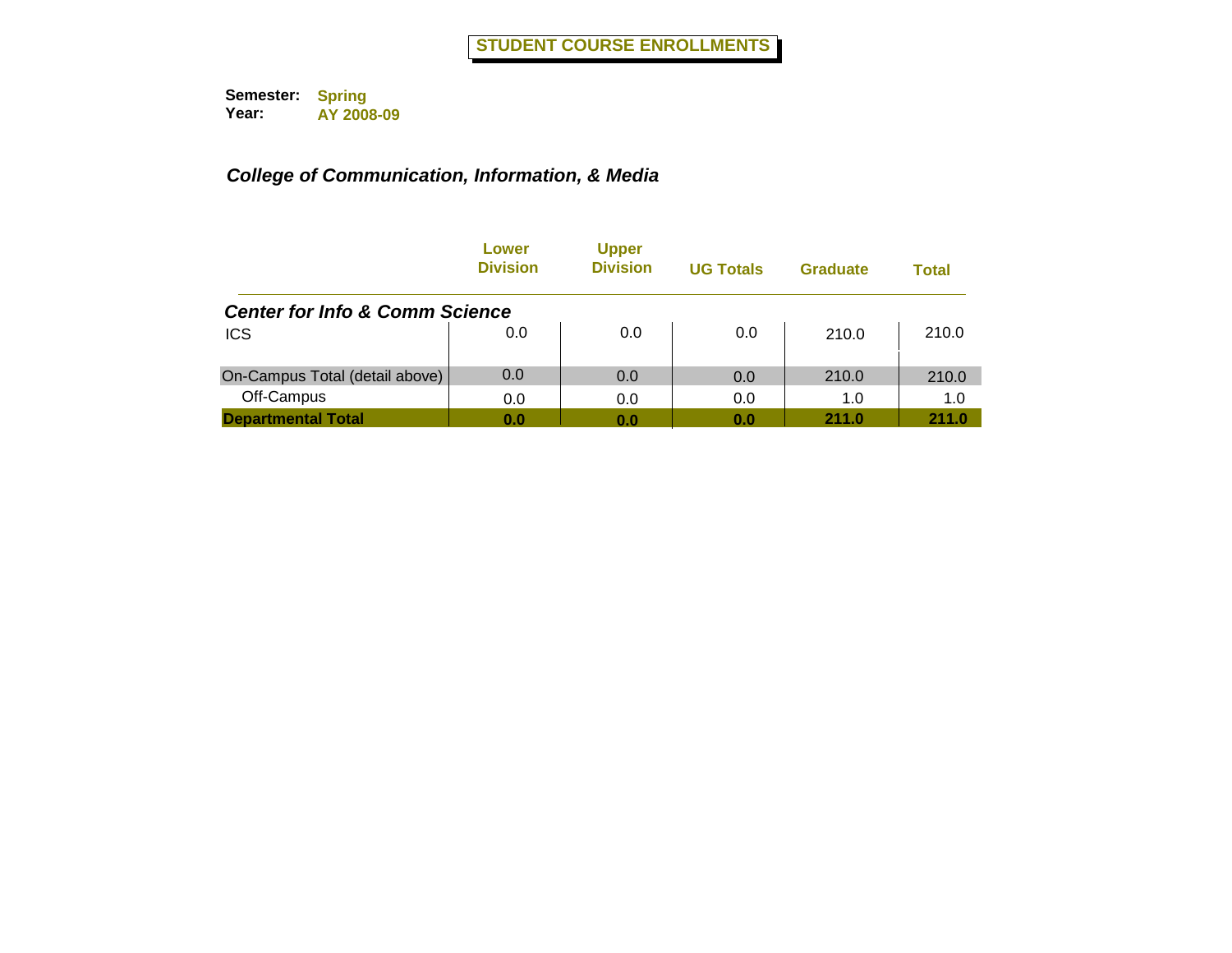|                                | Lower<br><b>Division</b> | <b>Upper</b><br><b>Division</b> | <b>UG Totals</b> | <b>Graduate</b> | <b>Total</b> |
|--------------------------------|--------------------------|---------------------------------|------------------|-----------------|--------------|
| <b>Journalism</b>              |                          |                                 |                  |                 |              |
| <b>CRPRJ</b>                   | 0.0                      | 0.0                             | 0.0              | 2.0             | 2.0          |
| <b>JOURN</b>                   | 714.0                    | 498.0                           | 1212.0           | 42.0            | 1254.0       |
| <b>NEWS</b>                    | 117.0                    | 42.0                            | 159.0            | 0.0             | 159.0        |
| <b>PR</b>                      | 0.0                      | 0.0                             | 0.0              | 28.0            | 28.0         |
| <b>RES</b>                     | 0.0                      | 0.0                             | 0.0              | 5.0             | 5.0          |
| <b>THES</b>                    | 0.0                      | 0.0                             | 0.0              | 6.0             | 6.0          |
| On-Campus Total (detail above) | 831.0                    | 540.0                           | 1371.0           | 83.0            | 1454.0       |
| Off-Campus                     | 0.0                      | 4.0                             | 4.0              | 12.0            | 16.0         |
| <b>Departmental Total</b>      | 831.0                    | 544.0                           | 1375.0           | 95.0            | 1470.0       |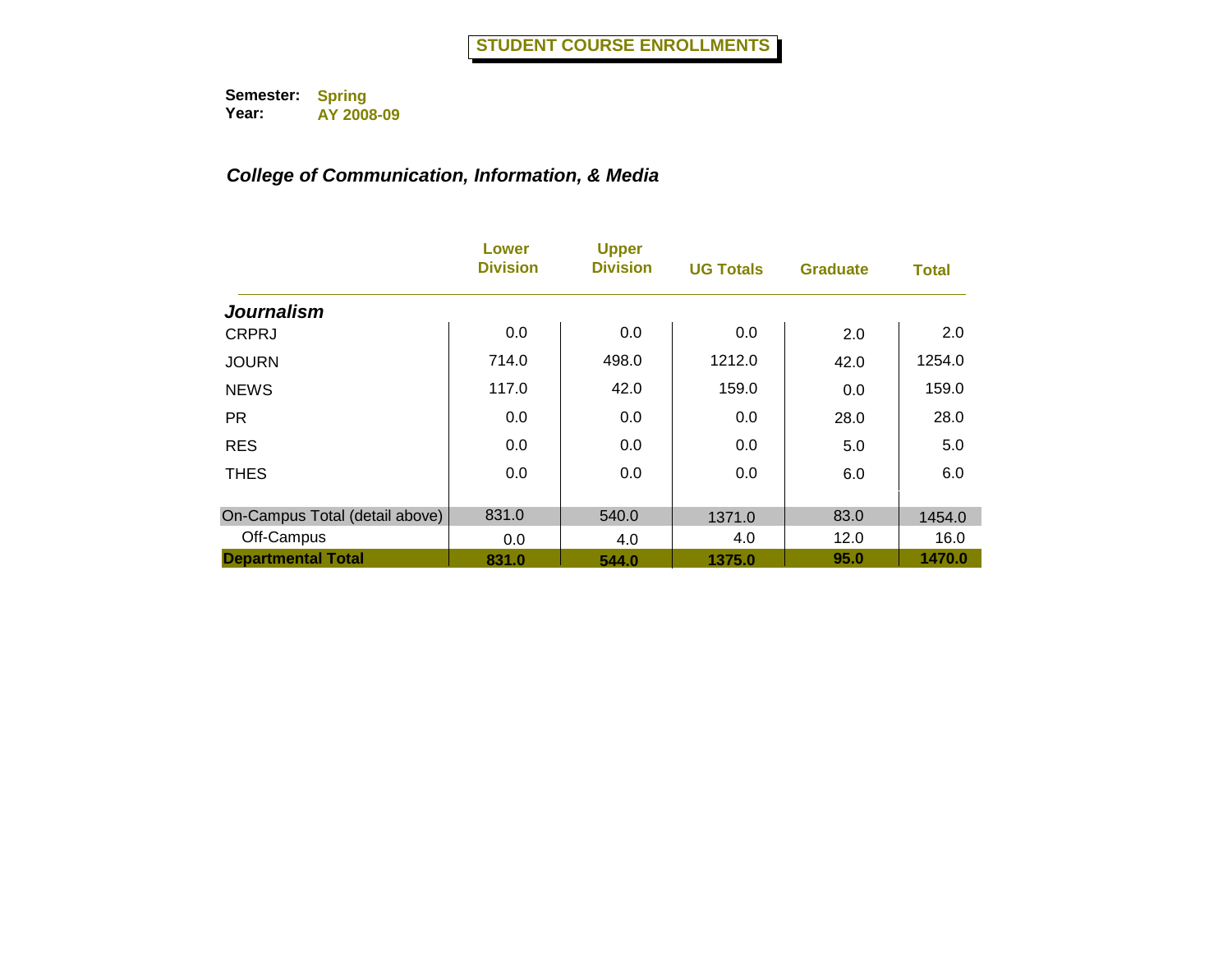|                                | Lower<br><b>Division</b> | <b>Upper</b><br><b>Division</b> | <b>UG Totals</b> | <b>Graduate</b> | <b>Total</b> |
|--------------------------------|--------------------------|---------------------------------|------------------|-----------------|--------------|
| <b>Communication Studies</b>   |                          |                                 |                  |                 |              |
| <b>COMM</b>                    | 2059.0                   | 555.0                           | 2614.0           | 75.0            | 2689.0       |
| <b>THES</b>                    | 0.0                      | 0.0                             | 0.0              | 2.0             | 2.0          |
| On-Campus Total (detail above) | 2059.0                   | 555.0                           | 2614.0           | 77.0            | 2691.0       |
| Off-Campus                     | 131.0                    | 47.0                            | 178.0            | 0.0             | 178.0        |
| <b>Departmental Total</b>      | 2190.0                   | 602.0                           | 2792.0           | 77.0            | 2869.0       |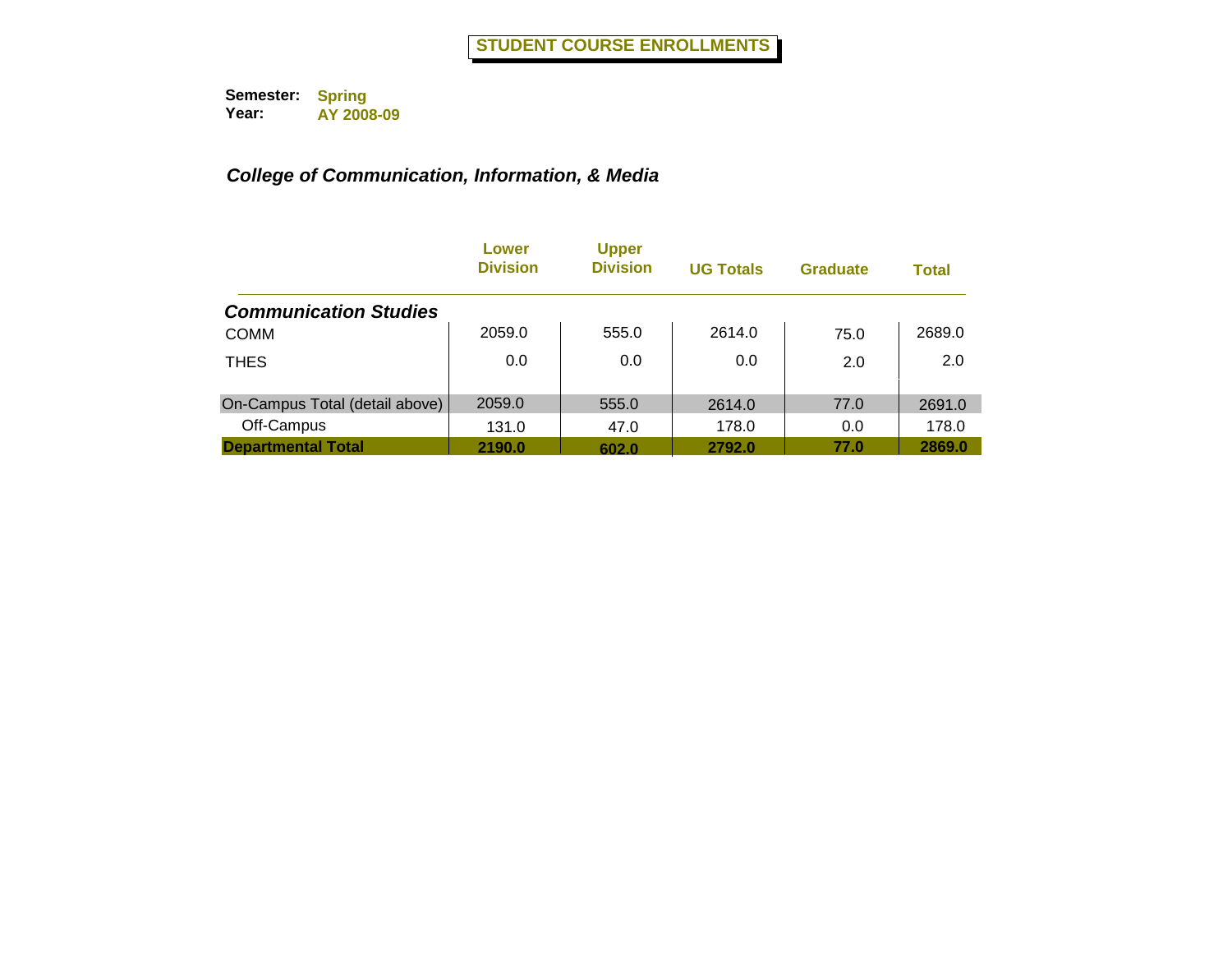|                                | Lower<br><b>Division</b> | <b>Upper</b><br><b>Division</b> | <b>UG Totals</b> | <b>Graduate</b> | <b>Total</b> |
|--------------------------------|--------------------------|---------------------------------|------------------|-----------------|--------------|
| <b>Telecommunications</b>      |                          |                                 |                  |                 |              |
| <b>CRPRJ</b>                   | 0.0                      | 0.0                             | 0.0              | 5.0             | 5.0          |
| <b>ICOM</b>                    | 71.0                     | 18.0                            | 89.0             | 0.0             | 89.0         |
| <b>TCOM</b>                    | 859.0                    | 971.0                           | 1830.0           | 54.0            | 1884.0       |
| <b>THES</b>                    | 0.0                      | 0.0                             | 0.0              | 6.0             | 6.0          |
| On-Campus Total (detail above) | 930.0                    | 989.0                           | 1919.0           | 65.0            | 1984.0       |
| Off-Campus                     | 0.0                      | 7.0                             | 7.0              | 0.0             | 7.0          |
| <b>Departmental Total</b>      | 930.0                    | 996.0                           | 1926.0           | 65.0            | 1991.0       |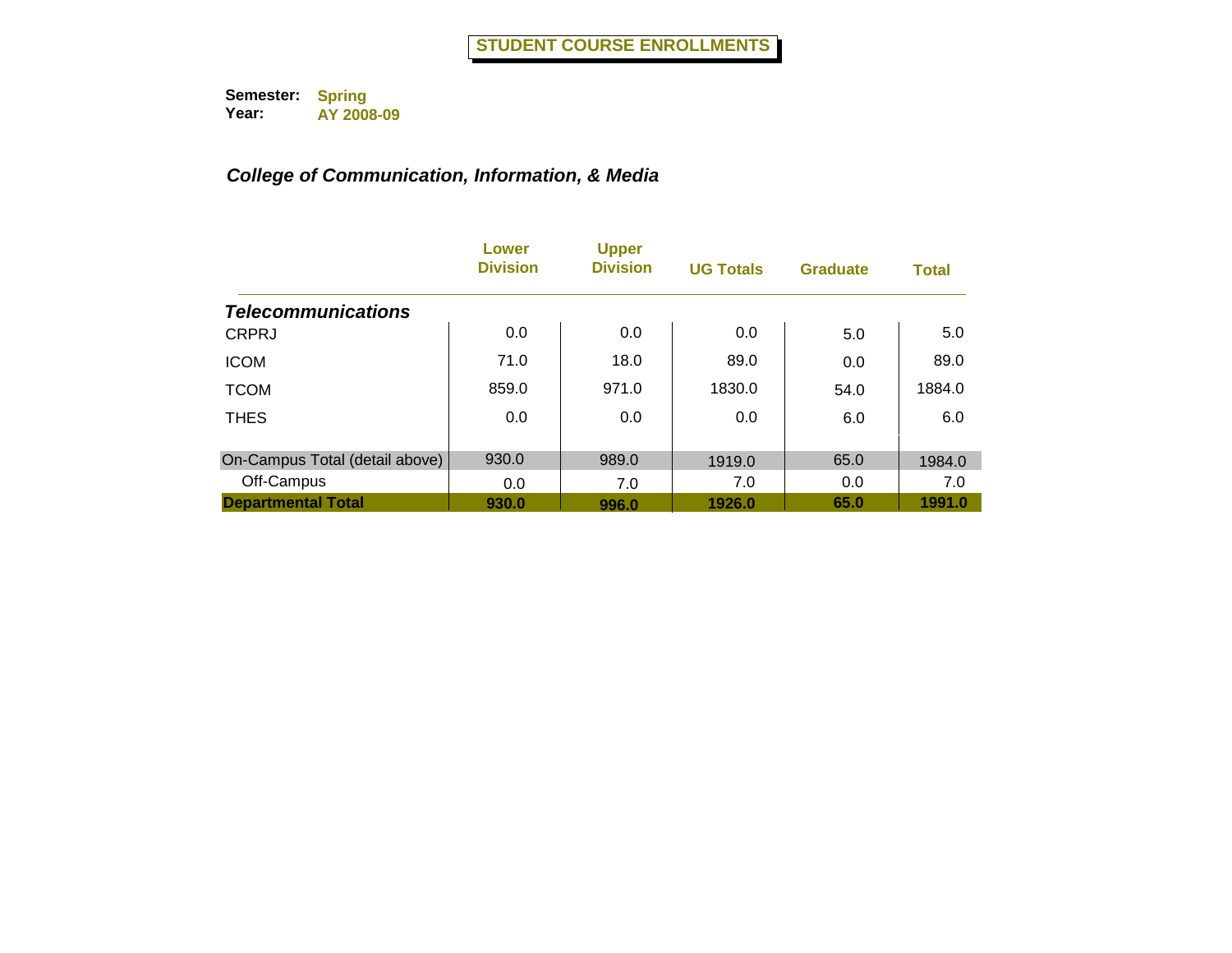# *College of Fine Arts*

|                                | Lower<br><b>Division</b> | <b>Upper</b><br><b>Division</b> | <b>UG Totals</b> | <b>Graduate</b> | <b>Total</b> |
|--------------------------------|--------------------------|---------------------------------|------------------|-----------------|--------------|
| <b>Art</b>                     |                          |                                 |                  |                 |              |
| <b>ACR</b>                     | 58.0                     | 57.0                            | 115.0            | 4.0             | 119.0        |
| <b>ADS</b>                     | 212.0                    | 71.0                            | 283.0            | 0.0             | 283.0        |
| <b>AED</b>                     | 162.0                    | 12.0                            | 174.0            | 1.0             | 175.0        |
| <b>AFA</b>                     | 278.0                    | 197.0                           | 475.0            | 3.0             | 478.0        |
| <b>AHS</b>                     | 816.0                    | 31.0                            | 847.0            | 0.0             | 847.0        |
| <b>ART</b>                     | 165.0                    | 92.0                            | 257.0            | 29.0            | 286.0        |
| <b>CRPRJ</b>                   | 0.0                      | 0.0                             | 0.0              | 6.0             | 6.0          |
| <b>MASTR</b>                   | 0.0                      | 0.0                             | 0.0              | 4.0             | 4.0          |
| On-Campus Total (detail above) | 1691.0                   | 460.0                           | 2151.0           | 47.0            | 2198.0       |
| Off-Campus                     | 109.0                    | 1.0                             | 110.0            | 0.0             | 110.0        |
| <b>Departmental Total</b>      | 1800.0                   | 461.0                           | 2261.0           | 47.0            | 2308.0       |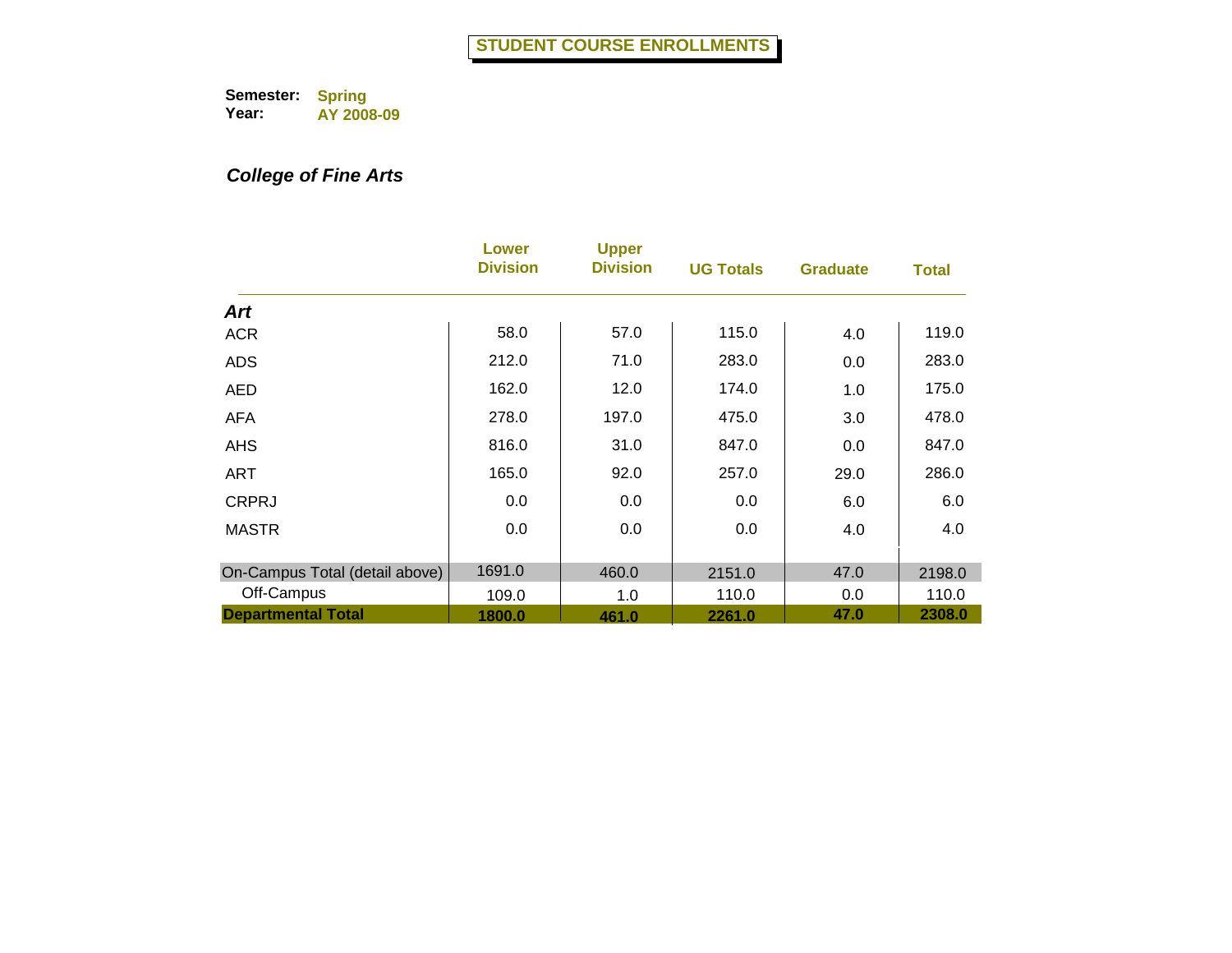## *College of Fine Arts*

|                                | Lower<br><b>Division</b> | <b>Upper</b><br><b>Division</b> | <b>UG Totals</b> | <b>Graduate</b> | <b>Total</b> |
|--------------------------------|--------------------------|---------------------------------|------------------|-----------------|--------------|
| <b>Music</b>                   |                          |                                 |                  |                 |              |
| <b>CRPRJ</b>                   | 0.0                      | 0.0                             | 0.0              | 13.0            | 13.0         |
| <b>DISS</b>                    | 0.0                      | 0.0                             | 0.0              | 9.0             | 9.0          |
| <b>DOC</b>                     | 0.0                      | 0.0                             | 0.0              | 15.0            | 15.0         |
| <b>MASTR</b>                   | 0.0                      | 0.0                             | 0.0              | 2.0             | 2.0          |
| <b>MUHIS</b>                   | 665.0                    | 86.0                            | 751.0            | 36.0            | 787.0        |
| <b>MUMET</b>                   | 161.0                    | 36.0                            | 197.0            | 0.0             | 197.0        |
| <b>MUSCH</b>                   | 102.0                    | 550.0                           | 652.0            | 23.0            | 675.0        |
| <b>MUSED</b>                   | 285.0                    | 230.0                           | 515.0            | 13.0            | 528.0        |
| <b>MUSPE</b>                   | 437.0                    | 356.0                           | 793.0            | 122.0           | 915.0        |
| <b>MUSTH</b>                   | 413.0                    | 84.0                            | 497.0            | 55.0            | 552.0        |
| <b>THES</b>                    | 0.0                      | 0.0                             | 0.0              | 2.0             | 2.0          |
|                                |                          |                                 |                  |                 |              |
| On-Campus Total (detail above) | 2063.0                   | 1342.0                          | 3405.0           | 290.0           | 3695.0       |
| Off-Campus                     | 82.0                     | 28.0                            | 110.0            | 6.0             | 116.0        |
| <b>Departmental Total</b>      | 2145.0                   | 1370.0                          | 3515.0           | 296.0           | 3811.0       |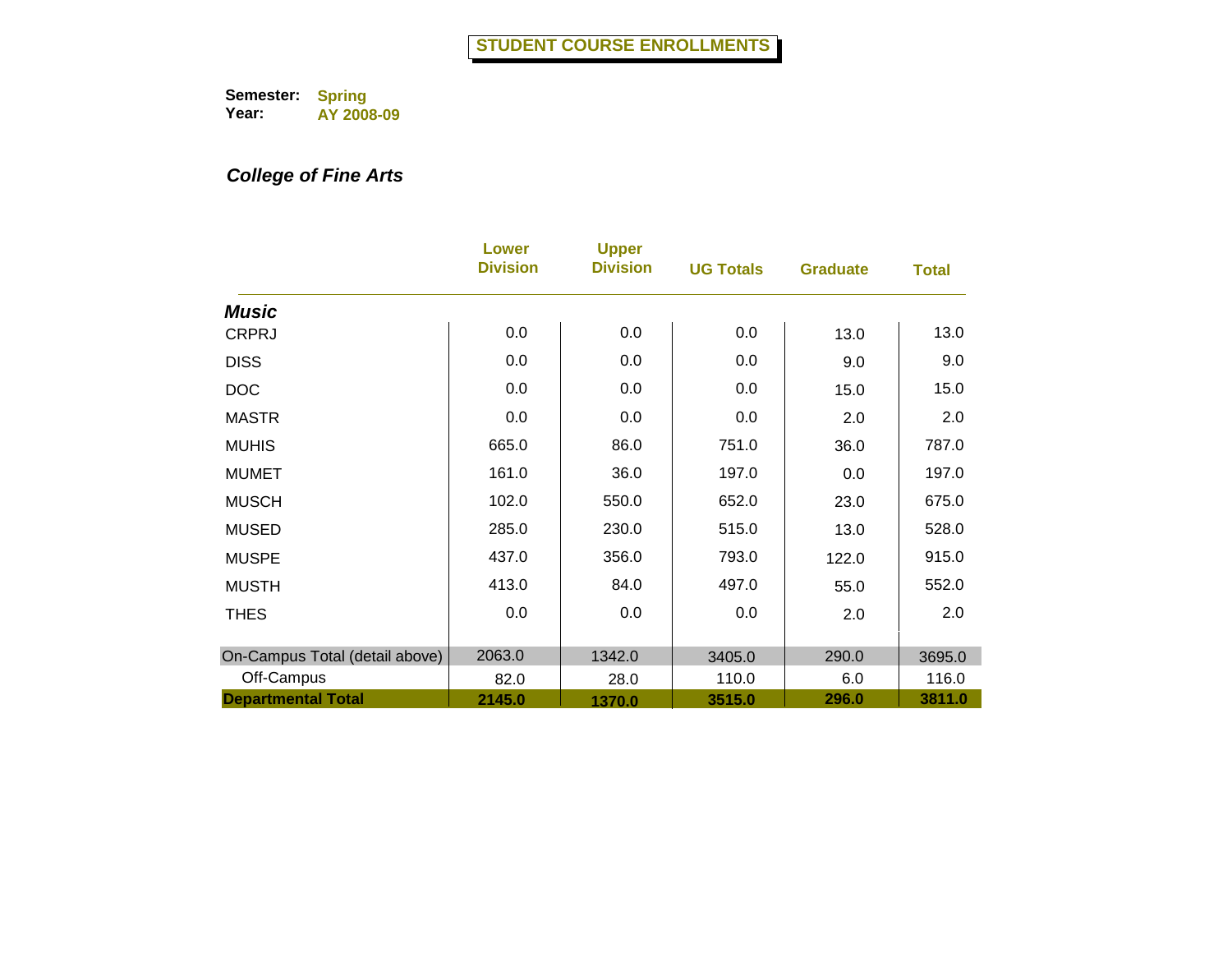# *College of Fine Arts*

|                                | Lower<br><b>Division</b> | <b>Upper</b><br><b>Division</b> | <b>UG Totals</b> | <b>Graduate</b> | <b>Total</b> |
|--------------------------------|--------------------------|---------------------------------|------------------|-----------------|--------------|
| <b>Theatre &amp; Dance</b>     |                          |                                 |                  |                 |              |
| <b>DANCE</b>                   | 514.0                    | 142.0                           | 656.0            | 0.0             | 656.0        |
| <b>THEAT</b>                   | 1072.0                   | 496.0                           | 1568.0           | 0.0             | 1568.0       |
| On-Campus Total (detail above) | 1586.0                   | 638.0                           | 2224.0           | 0.0             | 2224.0       |
| Off-Campus                     | 55.0                     | 2.0                             | 57.0             | 0.0             | 57.0         |
| <b>Departmental Total</b>      | 1641.0                   | 640.0                           | 2281.0           | 0.0             | 2281.0       |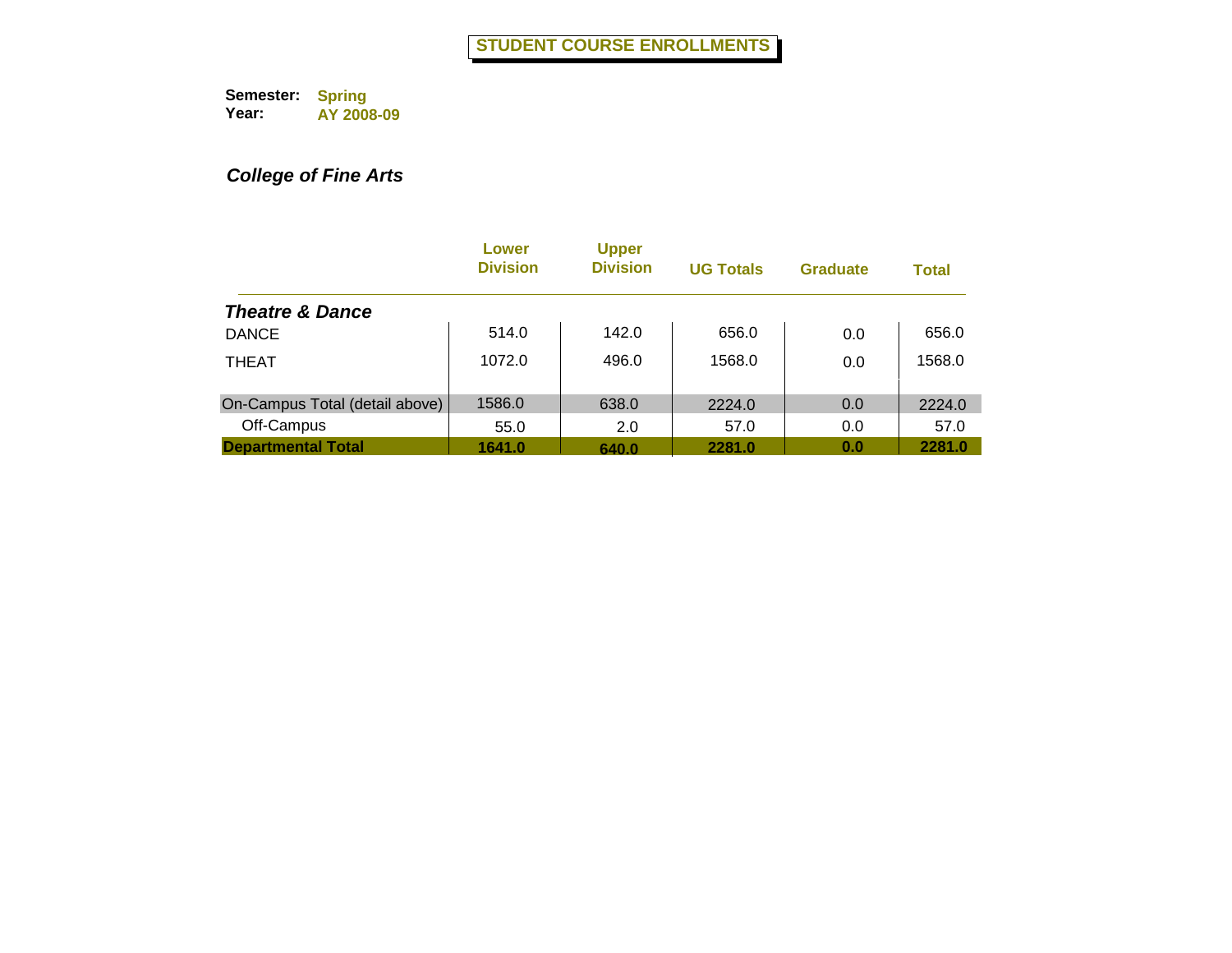|                                | Lower<br><b>Division</b> | <b>Upper</b><br><b>Division</b> | <b>UG Totals</b> | Graduate | <b>Total</b> |
|--------------------------------|--------------------------|---------------------------------|------------------|----------|--------------|
| Anthropology                   |                          |                                 |                  |          |              |
| <b>ANTH</b>                    | 796.0                    | 204.0                           | 1000.0           | 44.0     | 1044.0       |
| ID                             | 0.0                      | 21.0                            | 21.0             | 0.0      | 21.0         |
| <b>THES</b>                    | 0.0                      | 0.0                             | 0.0              | 8.0      | 8.0          |
| On-Campus Total (detail above) | 796.0                    | 225.0                           | 1021.0           | 52.0     | 1073.0       |
| Off-Campus                     | 190.0                    | 63.0                            | 253.0            | 2.0      | 255.0        |
| <b>Departmental Total</b>      | 986.0                    | 288.0                           | 1274.0           | 54.0     | 1328.0       |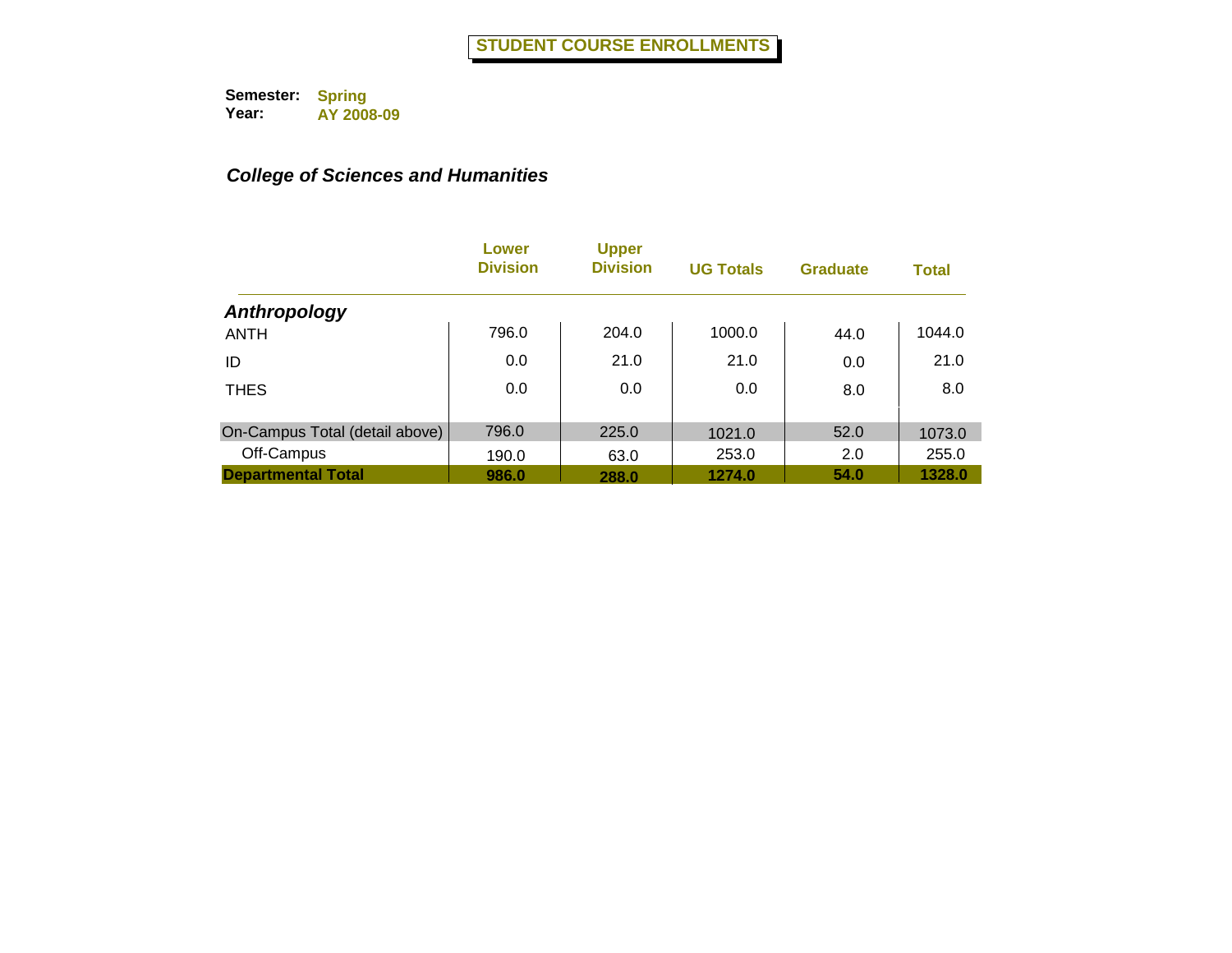|                                | <b>Lower</b><br><b>Division</b> | <b>Upper</b><br><b>Division</b> | <b>UG Totals</b> | <b>Graduate</b> | <b>Total</b> |
|--------------------------------|---------------------------------|---------------------------------|------------------|-----------------|--------------|
| <b>Biology</b>                 |                                 |                                 |                  |                 |              |
| <b>BIO</b>                     | 1221.0                          | 166.0                           | 1387.0           | 94.0            | 1481.0       |
| <b>BIOT</b>                    | 0.0                             | 3.0                             | 3.0              | 37.0            | 40.0         |
| <b>BOT</b>                     | 0.0                             | 21.0                            | 21.0             | 4.0             | 25.0         |
| <b>DISS</b>                    | 0.0                             | 0.0                             | 0.0              | 1.0             | 1.0          |
| <b>DOC</b>                     | 0.0                             | 0.0                             | 0.0              | 2.0             | 2.0          |
| <b>HONRS</b>                   | 47.0                            | 17.0                            | 64.0             | 0.0             | 64.0         |
| ID                             | 0.0                             | 0.0                             | 0.0              | 2.0             | 2.0          |
| <b>MASTR</b>                   | 0.0                             | 0.0                             | 0.0              | 5.0             | 5.0          |
| <b>MEDTC</b>                   | 0.0                             | 35.0                            | 35.0             | 0.0             | 35.0         |
| <b>RES</b>                     | 0.0                             | 0.0                             | 0.0              | 1.0             | 1.0          |
| SCI                            | 7.0                             | 115.0                           | 122.0            | 3.0             | 125.0        |
| <b>THES</b>                    | 0.0                             | 0.0                             | 0.0              | 13.0            | 13.0         |
| <b>ZOOL</b>                    | 0.0                             | 109.0                           | 109.0            | 2.0             | 111.0        |
|                                |                                 |                                 |                  |                 |              |
| On-Campus Total (detail above) | 1275.0                          | 466.0                           | 1741.0           | 164.0           | 1905.0       |
| Off-Campus                     | 94.0                            | 41.0                            | 135.0            | 0.0             | 135.0        |
| <b>Departmental Total</b>      | 1369.0                          | 507.0                           | 1876.0           | 164.0           | 2040.0       |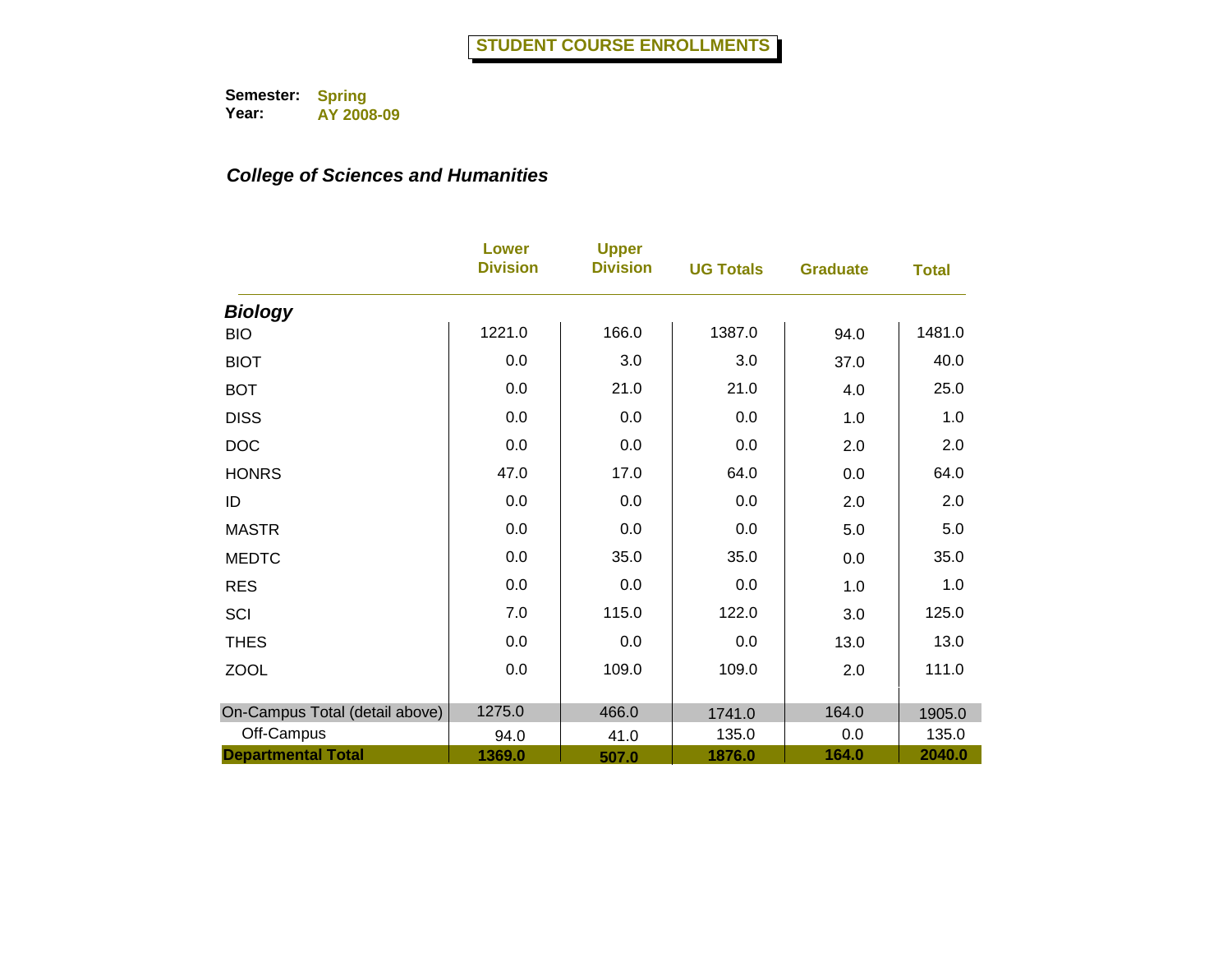|                                | Lower<br><b>Division</b> | <b>Upper</b><br><b>Division</b> | <b>UG Totals</b> | <b>Graduate</b> | <b>Total</b> |
|--------------------------------|--------------------------|---------------------------------|------------------|-----------------|--------------|
| <b>Chemistry</b>               |                          |                                 |                  |                 |              |
| <b>CHEM</b>                    | 1022.0                   | 203.0                           | 1225.0           | 40.0            | 1265.0       |
| On-Campus Total (detail above) | 1022.0                   | 203.0                           | 1225.0           | 40.0            | 1265.0       |
| Off-Campus                     | 8.0                      | 0.0                             | 8.0              | 0.0             | 8.0          |
| <b>Departmental Total</b>      | 1030.0                   | 203.0                           | 1233.0           | 40.0            | 1273.0       |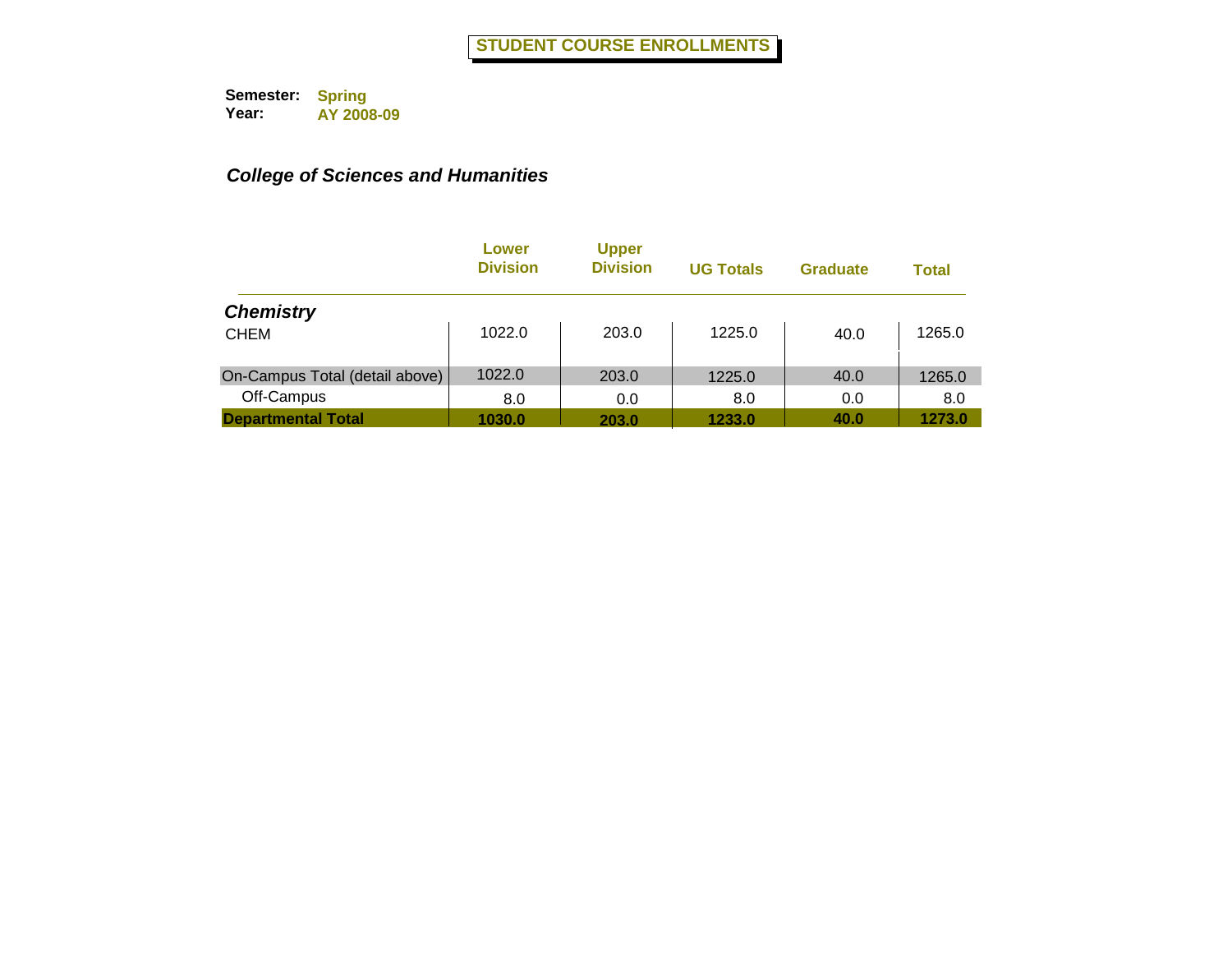|                                           | Lower<br><b>Division</b> | <b>Upper</b><br><b>Division</b> | <b>UG Totals</b> | <b>Graduate</b> | Total  |
|-------------------------------------------|--------------------------|---------------------------------|------------------|-----------------|--------|
| <b>Criminal Justice &amp; Criminology</b> |                          |                                 |                  |                 |        |
| <b>CJC</b>                                | 708.0                    | 324.0                           | 1032.0           | 10.0            | 1042.0 |
| On-Campus Total (detail above)            | 708.0                    | 324.0                           | 1032.0           | 10.0            | 1042.0 |
| Off-Campus                                | 118.0                    | 0.0                             | 118.0            | 0.0             | 118.0  |
| <b>Departmental Total</b>                 | 826.0                    | 324.0                           | 1150.0           | 10.0            | 1160.0 |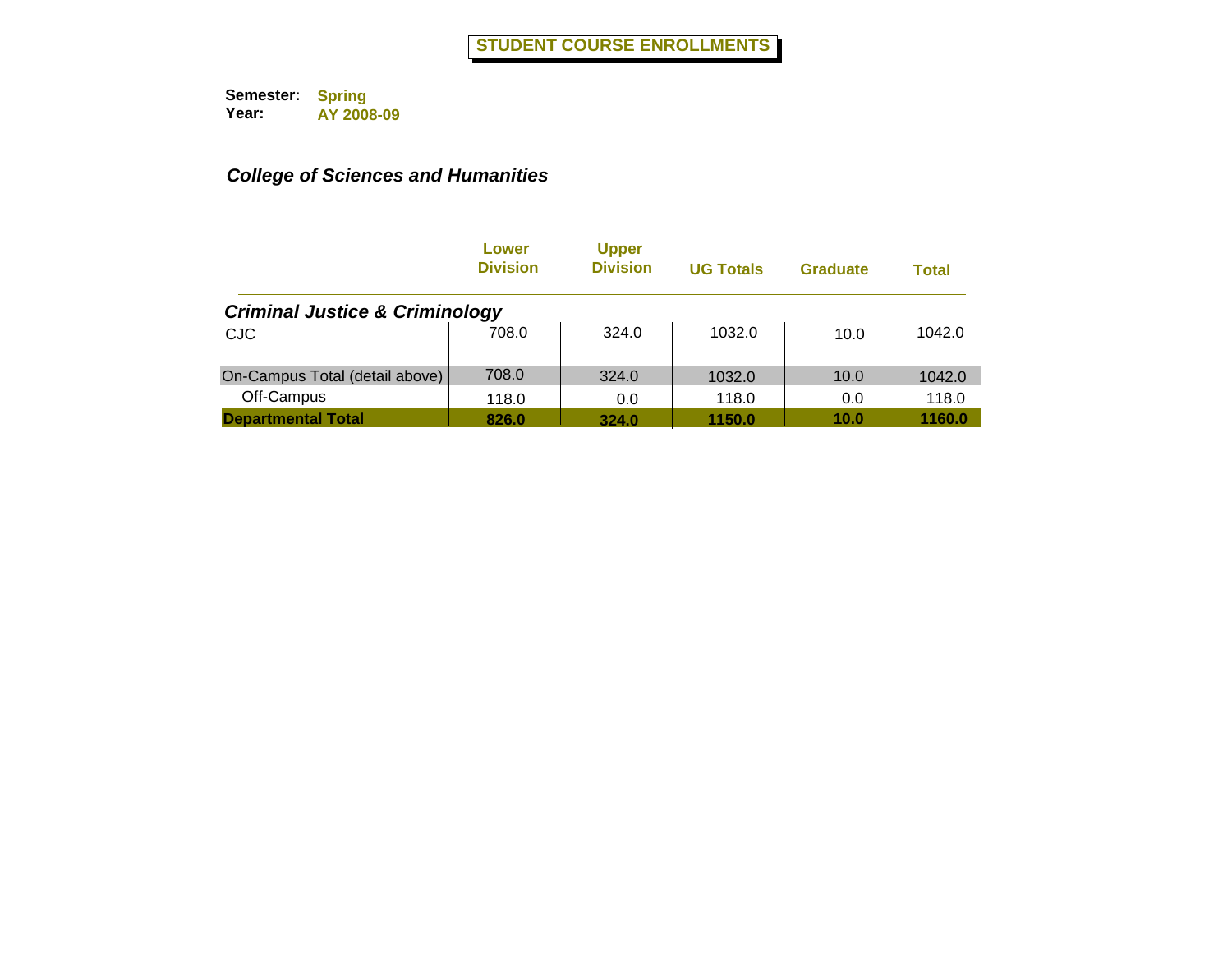|                                | Lower<br><b>Division</b> | <b>Upper</b><br><b>Division</b> | <b>UG Totals</b> | <b>Graduate</b> | <b>Total</b> |
|--------------------------------|--------------------------|---------------------------------|------------------|-----------------|--------------|
| <b>Computer Science</b>        |                          |                                 |                  |                 |              |
| <b>CS</b>                      | 356.0                    | 169.0                           | 525.0            | 115.0           | 640.0        |
| <b>DOC</b>                     | 0.0                      | 0.0                             | 0.0              | 2.0             | 2.0          |
| On-Campus Total (detail above) | 356.0                    | 169.0                           | 525.0            | 117.0           | 642.0        |
| Off-Campus                     | 209.0                    | 0.0                             | 209.0            | 0.0             | 209.0        |
| <b>Departmental Total</b>      | 565.0                    | 169.0                           | 734.0            | 117.0           | 851.0        |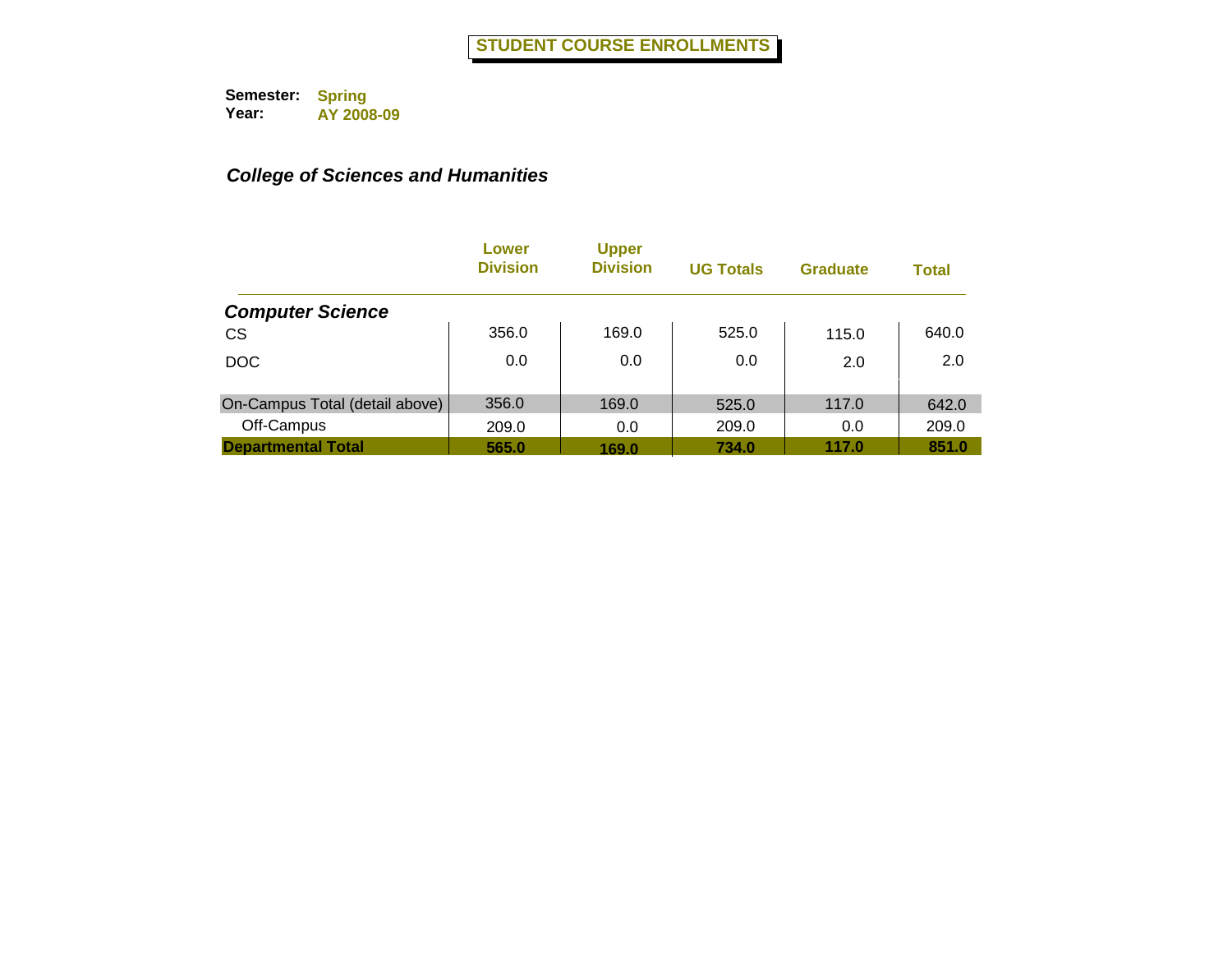|                                | Lower<br><b>Division</b> | <b>Upper</b><br><b>Division</b> | <b>UG Totals</b> | <b>Graduate</b> | <b>Total</b> |
|--------------------------------|--------------------------|---------------------------------|------------------|-----------------|--------------|
| <b>English</b>                 |                          |                                 |                  |                 |              |
| <b>CRPRJ</b>                   | 0.0                      | 0.0                             | 0.0              | 3.0             | 3.0          |
| <b>DISS</b>                    | 0.0                      | 0.0                             | 0.0              | 6.0             | 6.0          |
| <b>DOC</b>                     | 0.0                      | 0.0                             | 0.0              | 19.0            | 19.0         |
| <b>ENEFL</b>                   | 196.0                    | 0.0                             | 196.0            | 0.0             | 196.0        |
| <b>ENG</b>                     | 3729.0                   | 2077.0                          | 5806.0           | 152.0           | 5958.0       |
| <b>HONRS</b>                   | 167.0                    | 45.0                            | 212.0            | 0.0             | 212.0        |
| <b>MASTR</b>                   | 0.0                      | 0.0                             | 0.0              | 7.0             | 7.0          |
| <b>RES</b>                     | 0.0                      | 0.0                             | 0.0              | 6.0             | 6.0          |
| <b>THES</b>                    | 0.0                      | 0.0                             | 0.0              | 1.0             | 1.0          |
|                                |                          |                                 |                  |                 |              |
| On-Campus Total (detail above) | 4092.0                   | 2122.0                          | 6214.0           | 194.0           | 6408.0       |
| Off-Campus                     | 518.0                    | 175.0                           | 693.0            | 17.0            | 710.0        |
| <b>Departmental Total</b>      | 4610.0                   | 2297.0                          | 6907.0           | 211.0           | 7118.0       |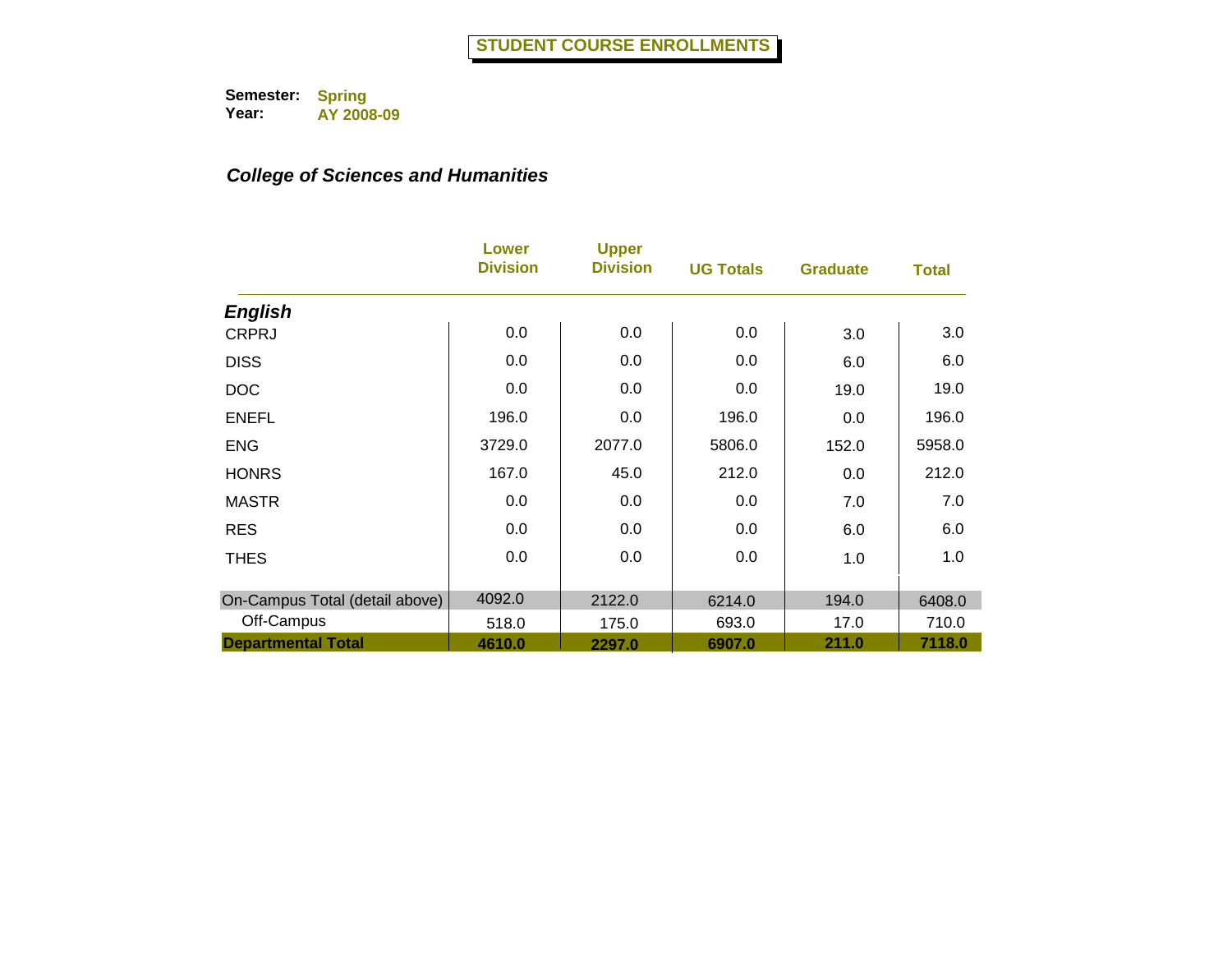|                                        | Lower<br><b>Division</b> | <b>Upper</b><br><b>Division</b> | <b>UG Totals</b> | <b>Graduate</b> | <b>Total</b> |
|----------------------------------------|--------------------------|---------------------------------|------------------|-----------------|--------------|
| <b>Modern Languages &amp; Classics</b> |                          |                                 |                  |                 |              |
| cc                                     | 979.0                    | 34.0                            | 1013.0           | 0.0             | 1013.0       |
| <b>CH</b>                              | 28.0                     | 11.0                            | 39.0             | 0.0             | 39.0         |
| FL                                     | 10.0                     | 23.0                            | 33.0             | 2.0             | 35.0         |
| <b>FR</b>                              | 213.0                    | 102.0                           | 315.0            | 0.0             | 315.0        |
| <b>GER</b>                             | 136.0                    | 61.0                            | 197.0            | 1.0             | 198.0        |
| <b>GRK</b>                             | 13.0                     | 0.0                             | 13.0             | 0.0             | 13.0         |
| <b>HONRS</b>                           | 110.0                    | 8.0                             | 118.0            | 0.0             | 118.0        |
| <b>ITAL</b>                            | 15.0                     | 0.0                             | 15.0             | 0.0             | 15.0         |
| <b>JAPAN</b>                           | 100.0                    | 76.0                            | 176.0            | 0.0             | 176.0        |
| <b>LAT</b>                             | 66.0                     | 9.0                             | 75.0             | 2.0             | 77.0         |
| <b>SP</b>                              | 727.0                    | 339.0                           | 1066.0           | 0.0             | 1066.0       |
|                                        |                          |                                 |                  |                 |              |
| On-Campus Total (detail above)         | 2397.0                   | 663.0                           | 3060.0           | 5.0             | 3065.0       |
| Off-Campus                             | 32.0                     | 8.0                             | 40.0             | 0.0             | 40.0         |
| <b>Departmental Total</b>              | 2429.0                   | 671.0                           | 3100.0           | 5.0             | 3105.0       |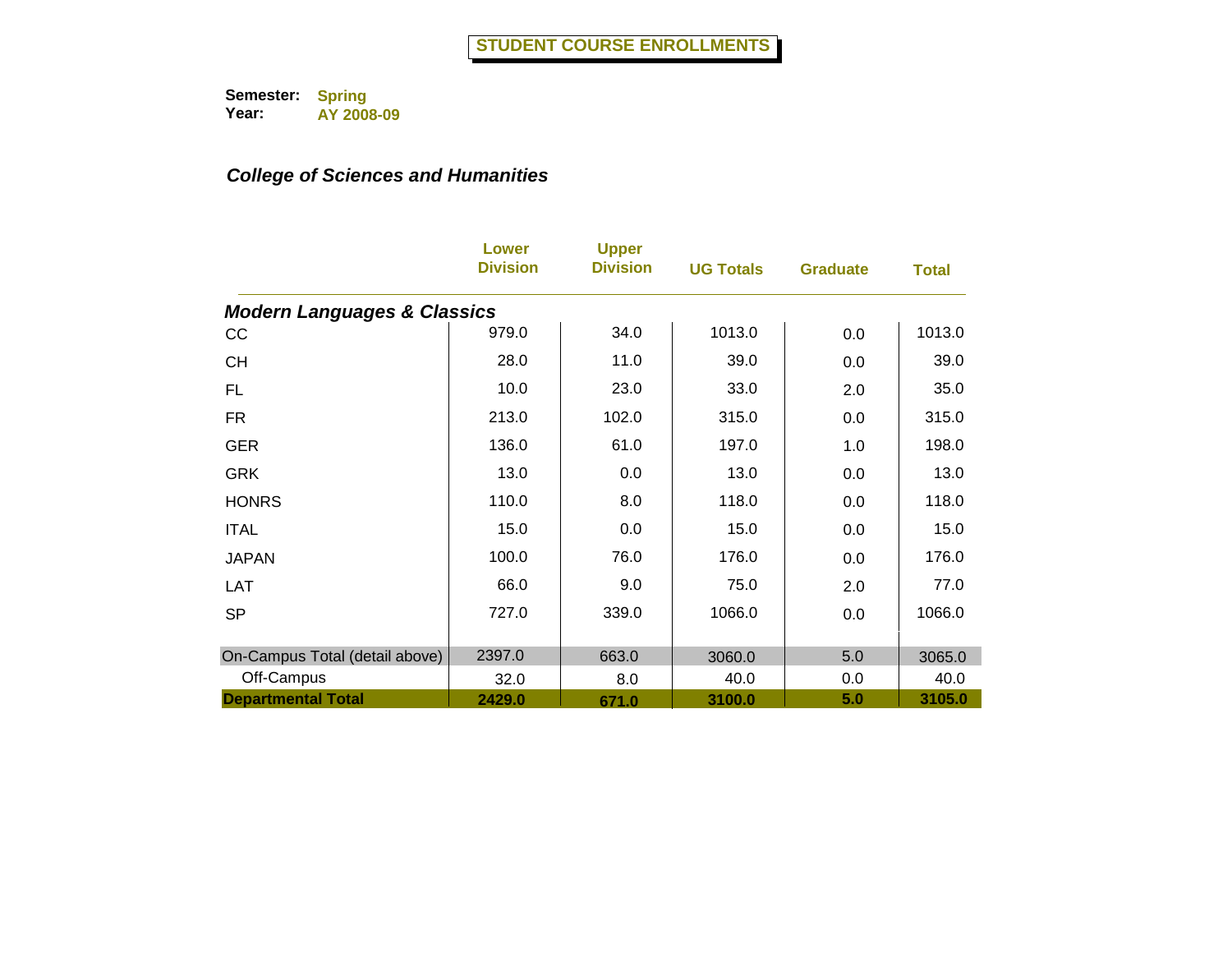|                                | Lower<br><b>Division</b> | <b>Upper</b><br><b>Division</b> | <b>UG Totals</b> | <b>Graduate</b> | <b>Total</b> |
|--------------------------------|--------------------------|---------------------------------|------------------|-----------------|--------------|
| Geography                      |                          |                                 |                  |                 |              |
| <b>GEOG</b>                    | 1050.0                   | 241.0                           | 1291.0           | 17.0            | 1308.0       |
| <b>THES</b>                    | 0.0                      | 0.0                             | 0.0              | 6.0             | 6.0          |
| On-Campus Total (detail above) | 1050.0                   | 241.0                           | 1291.0           | 23.0            | 1314.0       |
| Off-Campus                     | 248.0                    | 29.0                            | 277.0            | 0.0             | 277.0        |
| <b>Departmental Total</b>      | 1298.0                   | 270.0                           | 1568.0           | <b>23.0</b>     | 1591.0       |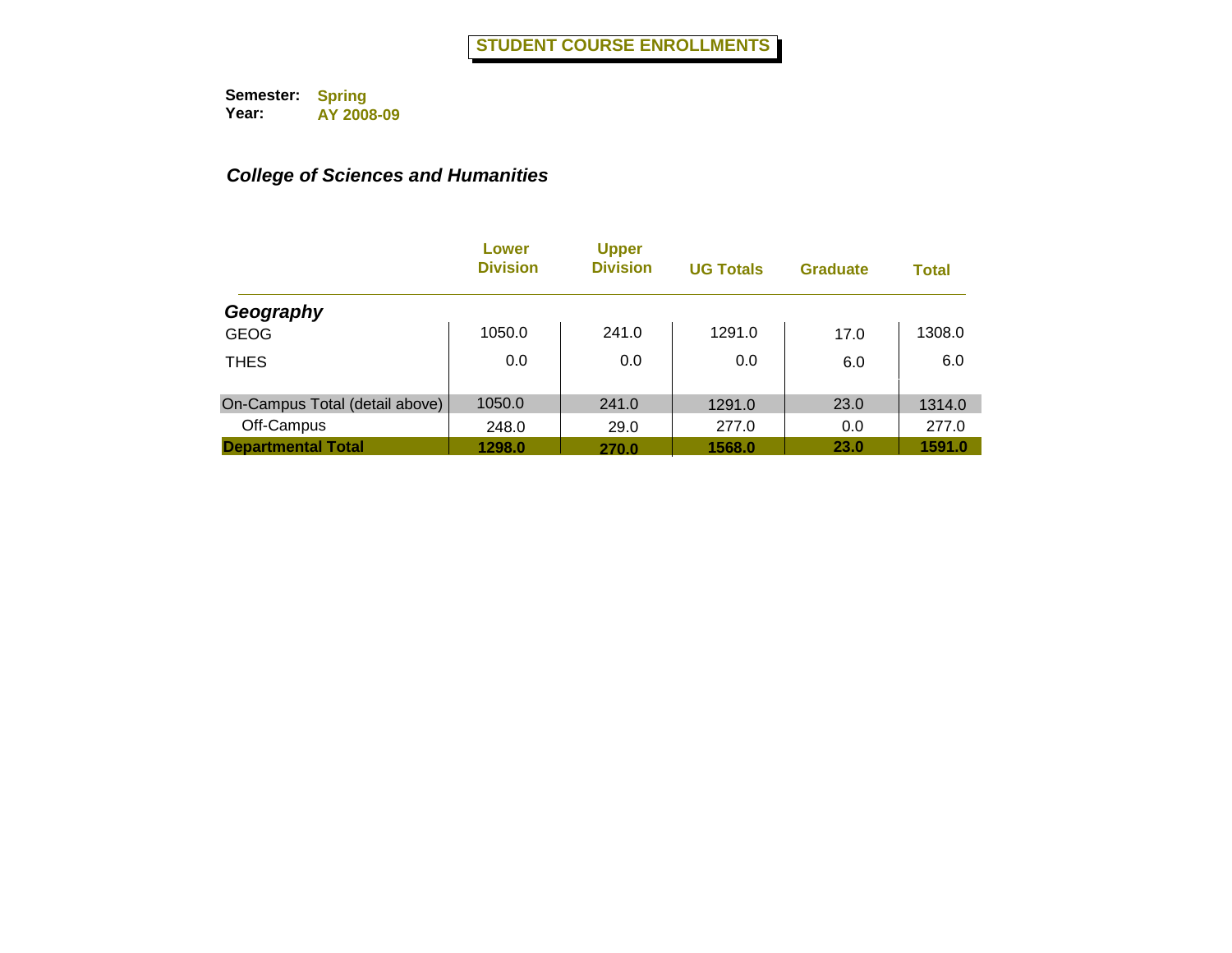|                                | Lower<br><b>Division</b> | <b>Upper</b><br><b>Division</b> | <b>UG Totals</b> | <b>Graduate</b> | <b>Total</b> |
|--------------------------------|--------------------------|---------------------------------|------------------|-----------------|--------------|
| Geology                        |                          |                                 |                  |                 |              |
| <b>GEOL</b>                    | 450.0                    | 30.0                            | 480.0            | 21.0            | 501.0        |
| <b>HONRS</b>                   | 24.0                     | 0.0                             | 24.0             | 0.0             | 24.0         |
| <b>MASTR</b>                   | 0.0                      | 0.0                             | 0.0              | 3.0             | 3.0          |
| <b>THES</b>                    | 0.0                      | 0.0                             | 0.0              | 3.0             | 3.0          |
|                                |                          |                                 |                  |                 |              |
| On-Campus Total (detail above) | 474.0                    | 30.0                            | 504.0            | 27.0            | 531.0        |
| Off-Campus                     | 0.0                      | 0.0                             | 0.0              | 0.0             | 0.0          |
| <b>Departmental Total</b>      | 474.0                    | 30.0                            | 504.0            | 27.0            | 531.0        |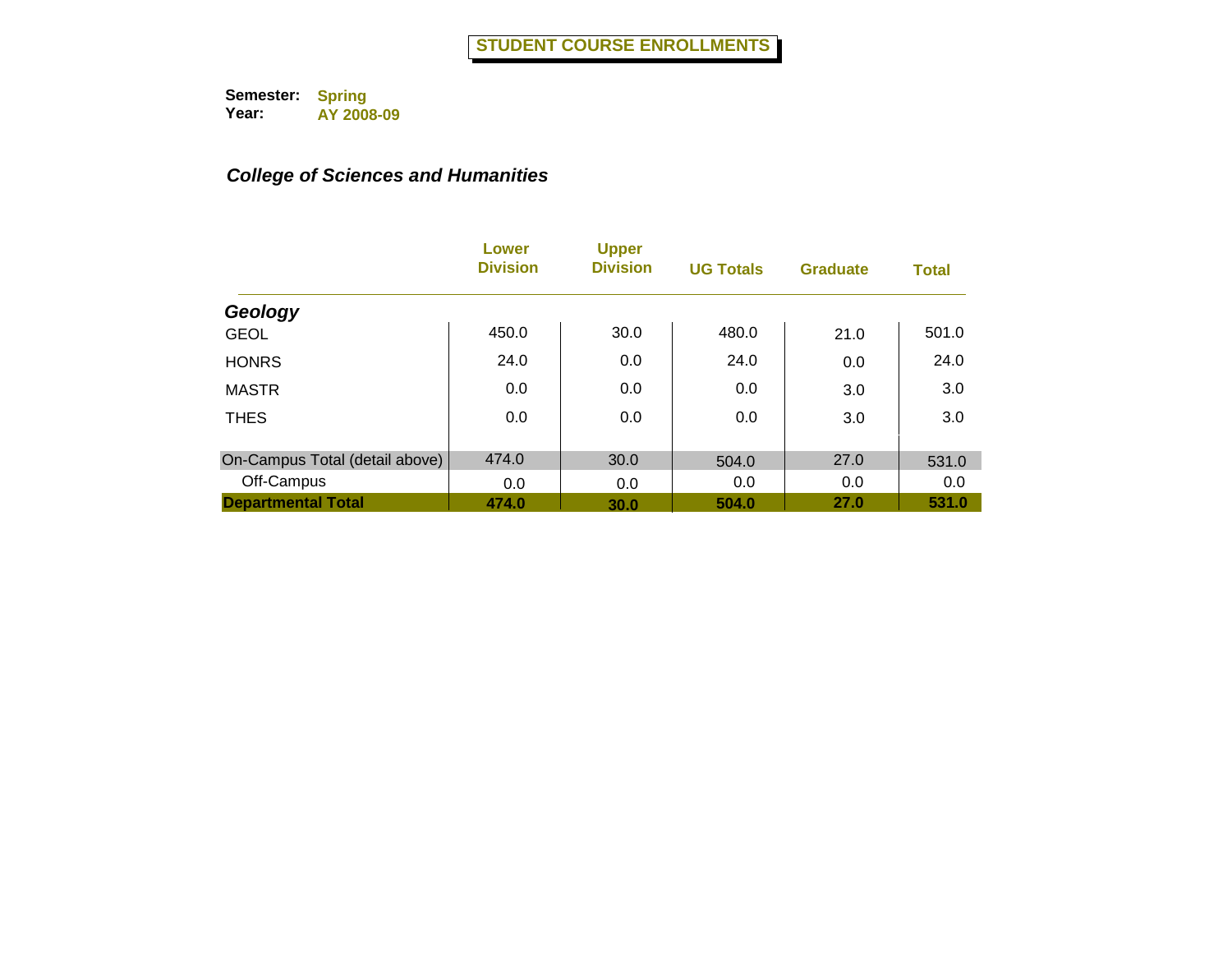|                                | Lower<br><b>Division</b> | <b>Upper</b><br><b>Division</b> | <b>UG Totals</b> | <b>Graduate</b> | <b>Total</b> |
|--------------------------------|--------------------------|---------------------------------|------------------|-----------------|--------------|
| <b>History</b>                 |                          |                                 |                  |                 |              |
| <b>HIST</b>                    | 2163.0                   | 405.0                           | 2568.0           | 53.0            | 2621.0       |
| <b>HONRS</b>                   | 207.0                    | 23.0                            | 230.0            | 0.0             | 230.0        |
| SS                             | 19.0                     | 134.0                           | 153.0            | 1.0             | 154.0        |
| <b>THES</b>                    | 0.0                      | 0.0                             | 0.0              | 2.0             | 2.0          |
|                                |                          |                                 |                  |                 |              |
| On-Campus Total (detail above) | 2389.0                   | 562.0                           | 2951.0           | 56.0            | 3007.0       |
| Off-Campus                     | 331.0                    | 152.0                           | 483.0            | 0.0             | 483.0        |
| <b>Departmental Total</b>      | 2720.0                   | 714.0                           | 3434.0           | 56.0            | 3490.0       |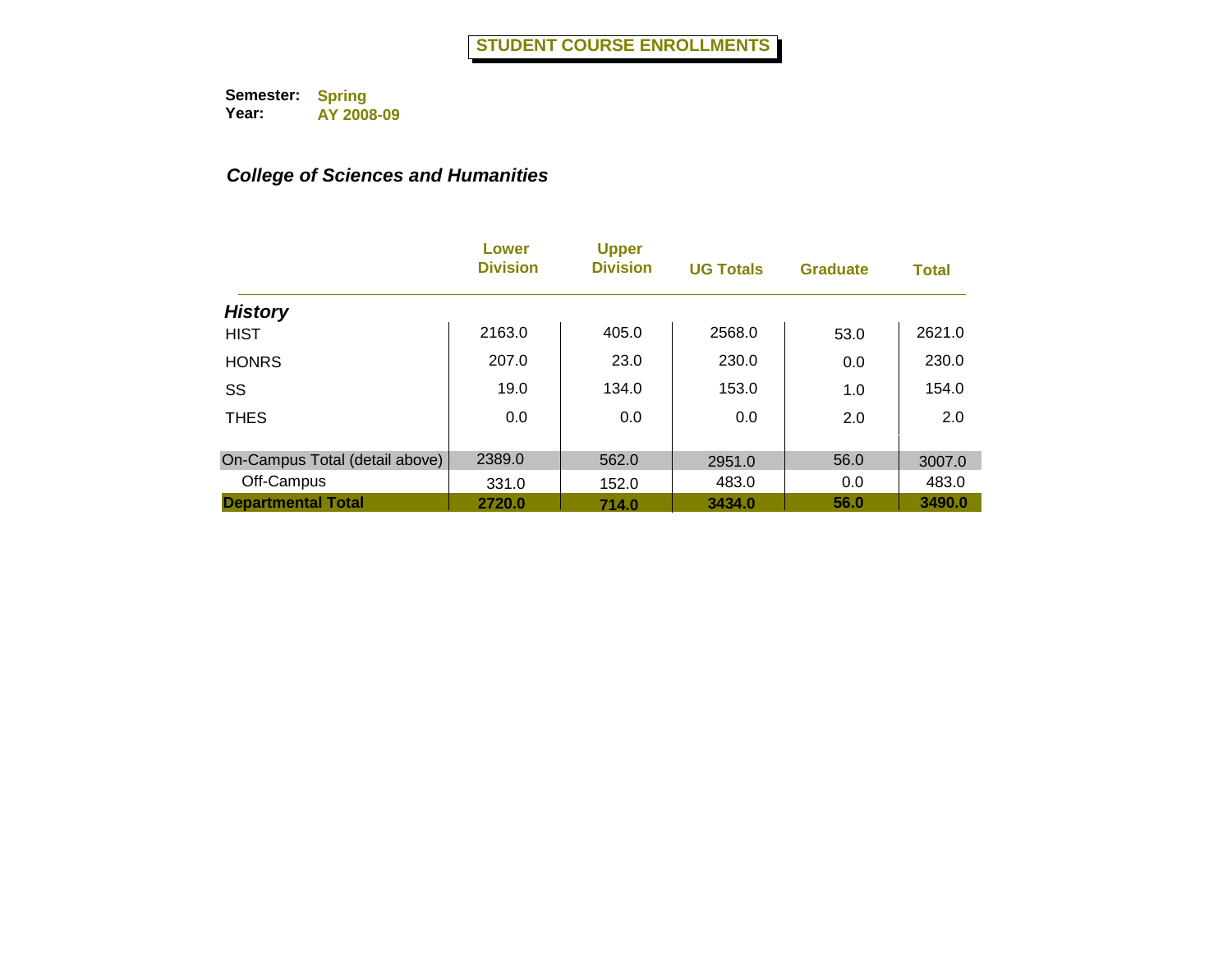|                                | Lower<br><b>Division</b> | <b>Upper</b><br><b>Division</b> | <b>UG Totals</b> | <b>Graduate</b> | <b>Total</b> |
|--------------------------------|--------------------------|---------------------------------|------------------|-----------------|--------------|
| <b>Mathematical Sciences</b>   |                          |                                 |                  |                 |              |
| <b>MATHS</b>                   | 3144.0                   | 304.0                           | 3448.0           | 140.0           | 3588.0       |
| On-Campus Total (detail above) | 3144.0                   | 304.0                           | 3448.0           | 140.0           | 3588.0       |
| Off-Campus                     | 135.0                    | 4.0                             | 139.0            | 0.0             | 139.0        |
| <b>Departmental Total</b>      | 3279.0                   | 308.0                           | 3587.0           | 140.0           | 3727.0       |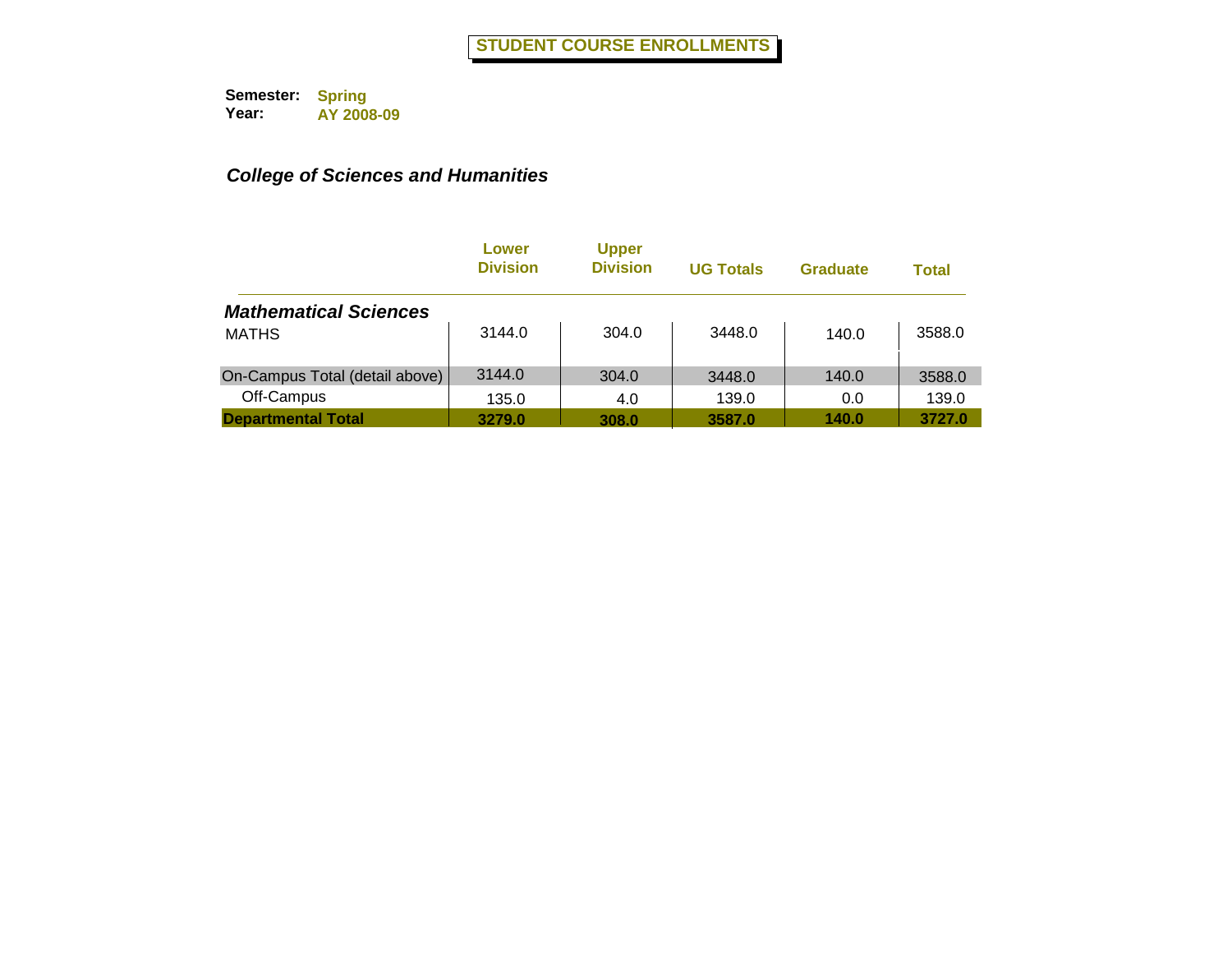|                                | Lower<br><b>Division</b> | <b>Upper</b><br><b>Division</b> | <b>UG Totals</b> | <b>Graduate</b> | <b>Total</b> |
|--------------------------------|--------------------------|---------------------------------|------------------|-----------------|--------------|
| <b>Natural Resources</b>       |                          |                                 |                  |                 |              |
| <b>EMHS</b>                    | 33.0                     | 0.0                             | 33.0             | 0.0             | 33.0         |
| ID                             | 0.0                      | 0.0                             | 0.0              | 1.0             | 1.0          |
| <b>NREM</b>                    | 436.0                    | 139.0                           | 575.0            | 30.0            | 605.0        |
| <b>THES</b>                    | 0.0                      | 0.0                             | 0.0              | 2.0             | 2.0          |
|                                |                          |                                 |                  |                 |              |
| On-Campus Total (detail above) | 469.0                    | 139.0                           | 608.0            | 33.0            | 641.0        |
| Off-Campus                     | 147.0                    | 0.0                             | 147.0            | 1.0             | 148.0        |
| <b>Departmental Total</b>      | 616.0                    | 139.0                           | 755.0            | 34.0            | 789.0        |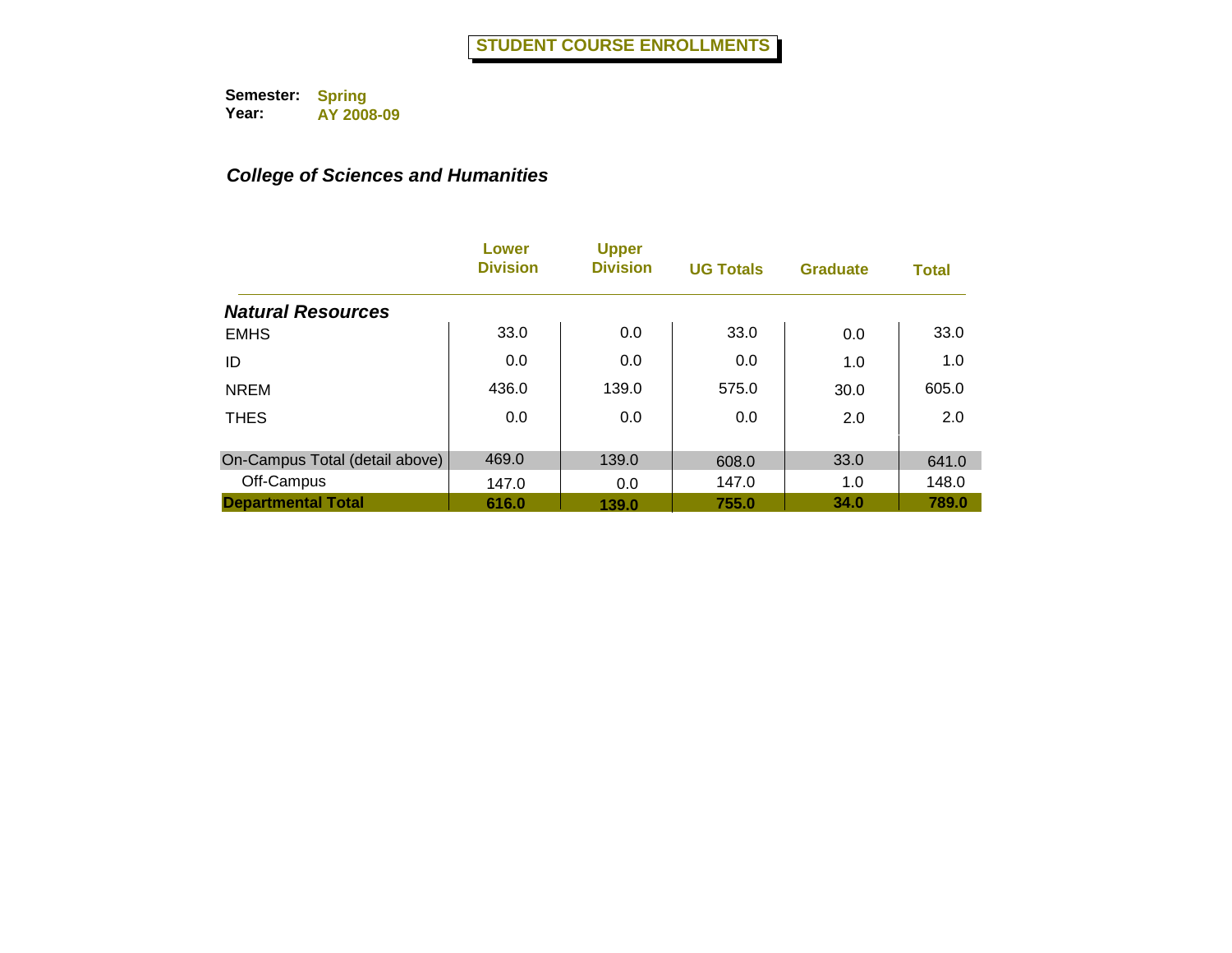|                                | Lower<br><b>Division</b> | <b>Upper</b><br><b>Division</b> | <b>UG Totals</b> | <b>Graduate</b> | <b>Total</b> |
|--------------------------------|--------------------------|---------------------------------|------------------|-----------------|--------------|
| <b>Philosophy</b>              |                          |                                 |                  |                 |              |
| <b>PHIL</b>                    | 452.0                    | 66.0                            | 518.0            | 0.0             | 518.0        |
| <b>RELST</b>                   | 750.0                    | 41.0                            | 791.0            | 1.0             | 792.0        |
| <b>SPST</b>                    | 0.0                      | 12.0                            | 12.0             | 0.0             | 12.0         |
| On-Campus Total (detail above) | 1202.0                   | 119.0                           | 1321.0           | 1.0             | 1322.0       |
| Off-Campus                     | 134.0                    | 32.0                            | 166.0            | 0.0             | 166.0        |
| <b>Departmental Total</b>      | 1336.0                   | 151.0                           | 1487.0           | 1.0             | 1488.0       |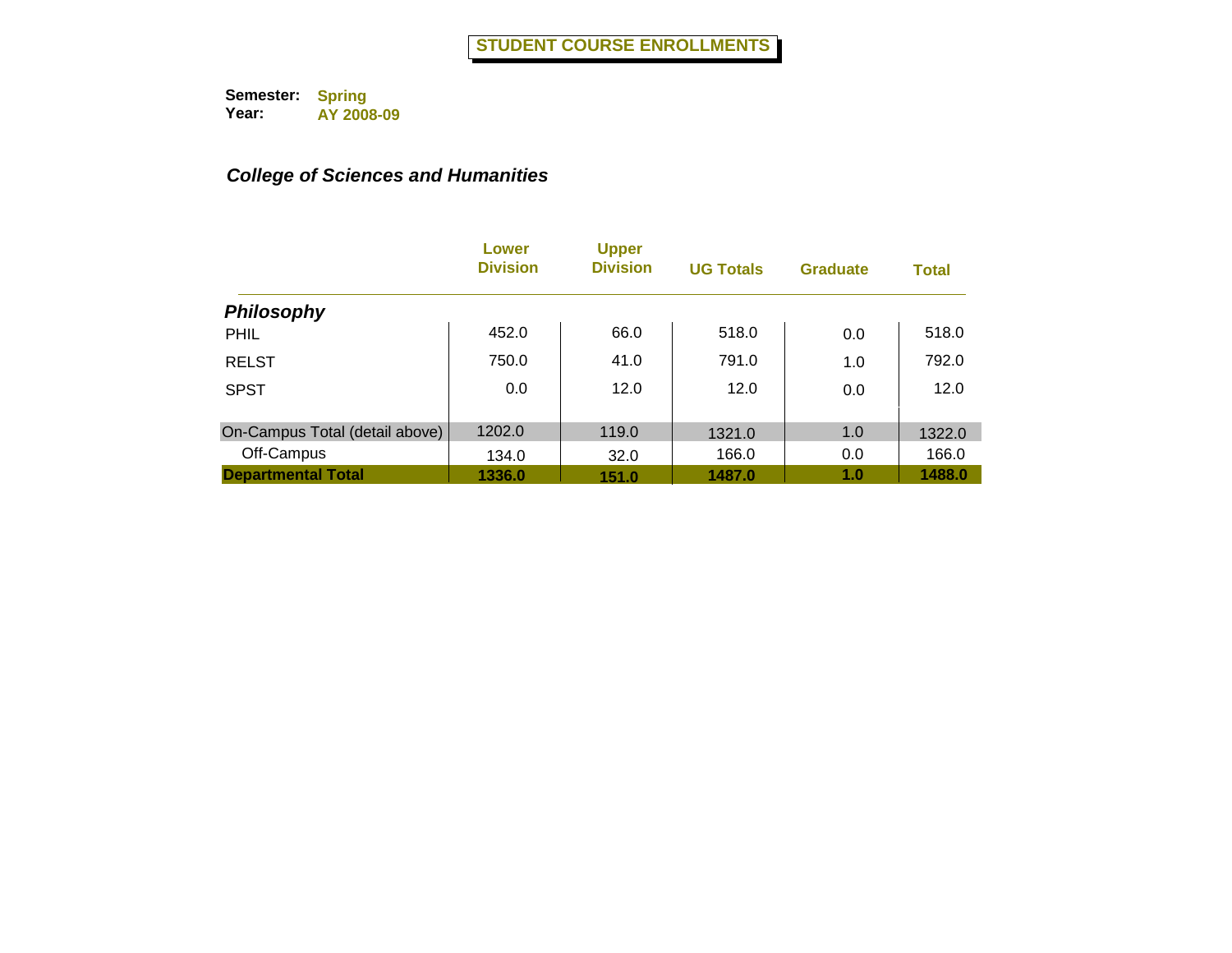|                                | Lower<br><b>Division</b> | <b>Upper</b><br><b>Division</b> | <b>UG Totals</b> | <b>Graduate</b> | <b>Total</b> |
|--------------------------------|--------------------------|---------------------------------|------------------|-----------------|--------------|
| <b>Physics &amp; Astronomy</b> |                          |                                 |                  |                 |              |
| <b>APHYS</b>                   | 0.0                      | 1.0                             | 1.0              | 4.0             | 5.0          |
| <b>ASTRO</b>                   | 706.0                    | 0.0                             | 706.0            | 0.0             | 706.0        |
| <b>PHYCS</b>                   | 529.0                    | 56.0                            | 585.0            | 63.0            | 648.0        |
| <b>RES</b>                     | 0.0                      | 0.0                             | 0.0              | 1.0             | 1.0          |
| SCI                            | 0.0                      | 0.0                             | 0.0              | 2.0             | 2.0          |
| On-Campus Total (detail above) | 1235.0                   | 57.0                            | 1292.0           | 70.0            | 1362.0       |
| Off-Campus                     | 54.0                     | 0.0                             | 54.0             | 0.0             | 54.0         |
| <b>Departmental Total</b>      | 1289.0                   | 57.0                            | 1346.0           | 70.0            | 1416.0       |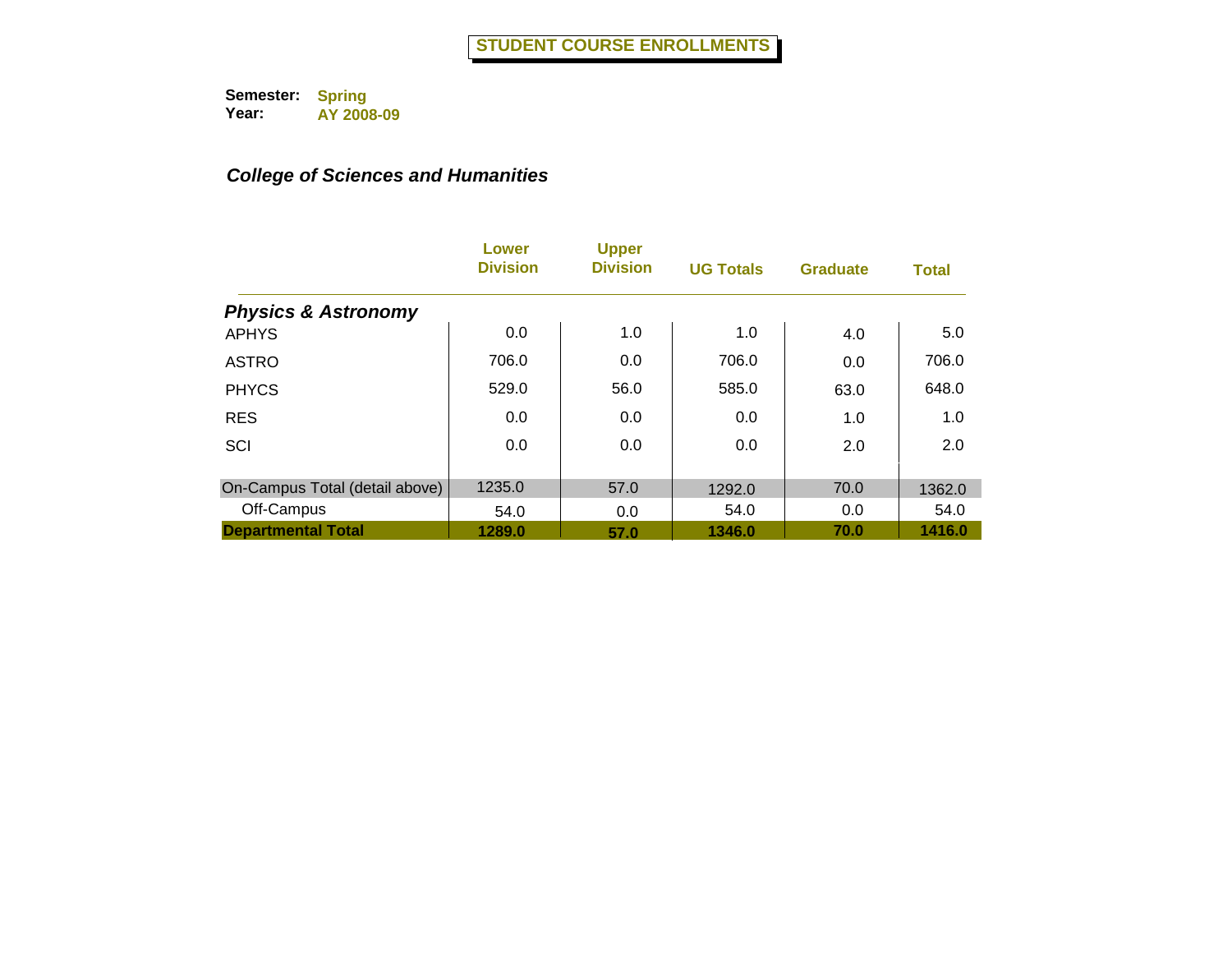|                                        | Lower<br><b>Division</b> | <b>Upper</b><br><b>Division</b> | <b>UG Totals</b> | <b>Graduate</b> | <b>Total</b> |
|----------------------------------------|--------------------------|---------------------------------|------------------|-----------------|--------------|
| <b>Physiology &amp; Health Science</b> |                          |                                 |                  |                 |              |
| <b>ANAT</b>                            | 256.0                    | 0.0                             | 256.0            | 25.0            | 281.0        |
| <b>HSC</b>                             | 1359.0                   | 388.0                           | 1747.0           | 24.0            | 1771.0       |
| <b>MASTR</b>                           | 0.0                      | 0.0                             | 0.0              | 2.0             | 2.0          |
| <b>PHYSL</b>                           | 219.0                    | 6.0                             | 225.0            | 64.0            | 289.0        |
| <b>RES</b>                             | 0.0                      | 0.0                             | 0.0              | 1.0             | 1.0          |
| <b>THES</b>                            | 0.0                      | 0.0                             | 0.0              | 1.0             | 1.0          |
| On-Campus Total (detail above)         | 1834.0                   | 394.0                           | 2228.0           | 117.0           | 2345.0       |
| Off-Campus                             | 182.0                    | 111.0                           | 293.0            | 16.0            | 309.0        |
| <b>Departmental Total</b>              | 2016.0                   | 505.0                           | 2521.0           | 133.0           | 2654.0       |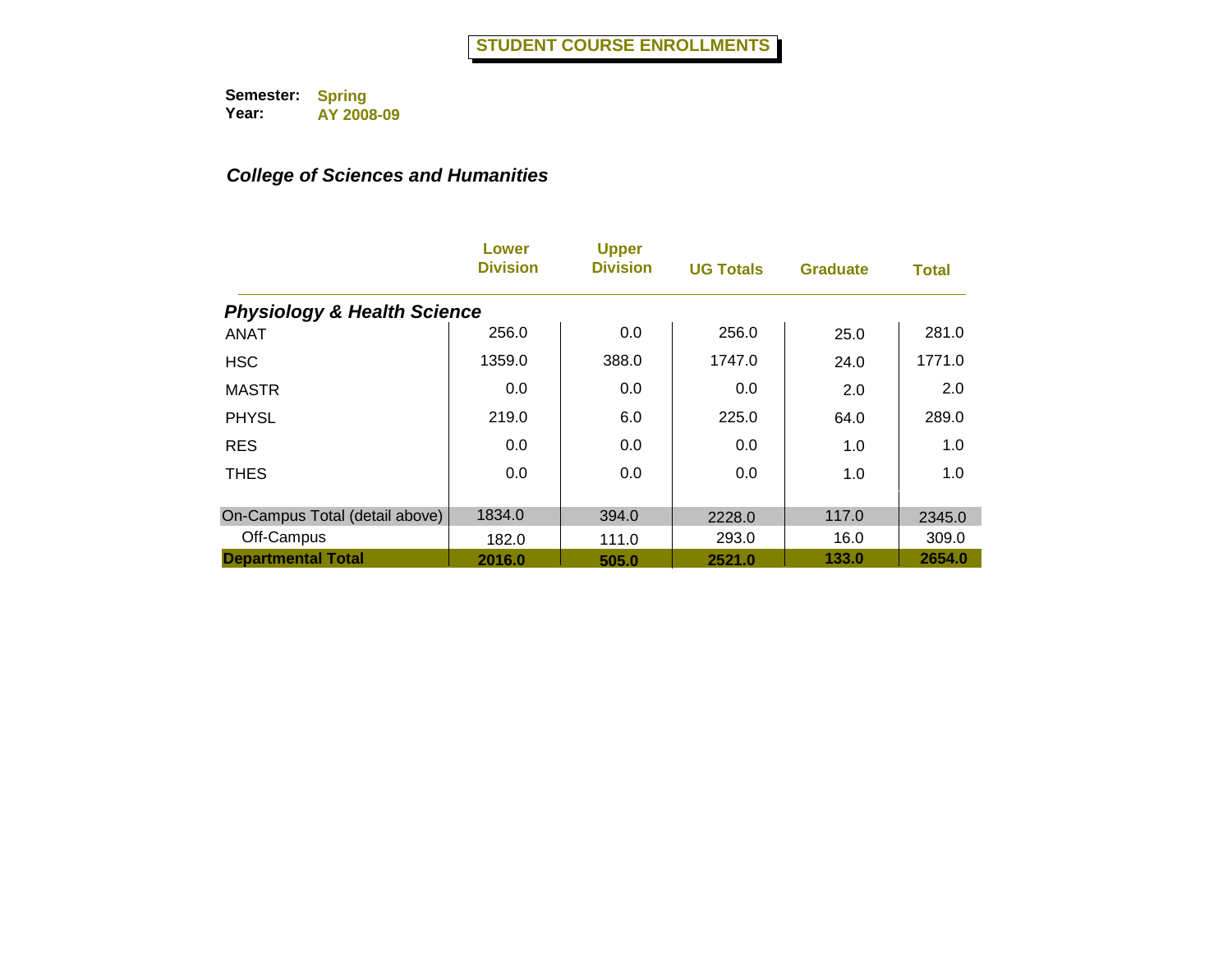|                                | Lower<br><b>Division</b> | <b>Upper</b><br><b>Division</b> | <b>UG Totals</b> | <b>Graduate</b> | <b>Total</b> |
|--------------------------------|--------------------------|---------------------------------|------------------|-----------------|--------------|
| <b>Political Science</b>       |                          |                                 |                  |                 |              |
| <b>POLS</b>                    | 669.0                    | 348.0                           | 1017.0           | 72.0            | 1089.0       |
| <b>THES</b>                    | 0.0                      | 0.0                             | 0.0              | 4.0             | 4.0          |
| On-Campus Total (detail above) | 669.0                    | 348.0                           | 1017.0           | 76.0            | 1093.0       |
| Off-Campus                     | 161.0                    | 30.0                            | 191.0            | 7.0             | 198.0        |
| <b>Departmental Total</b>      | 830.0                    | 378.0                           | 1208.0           | 83.0            | 1291.0       |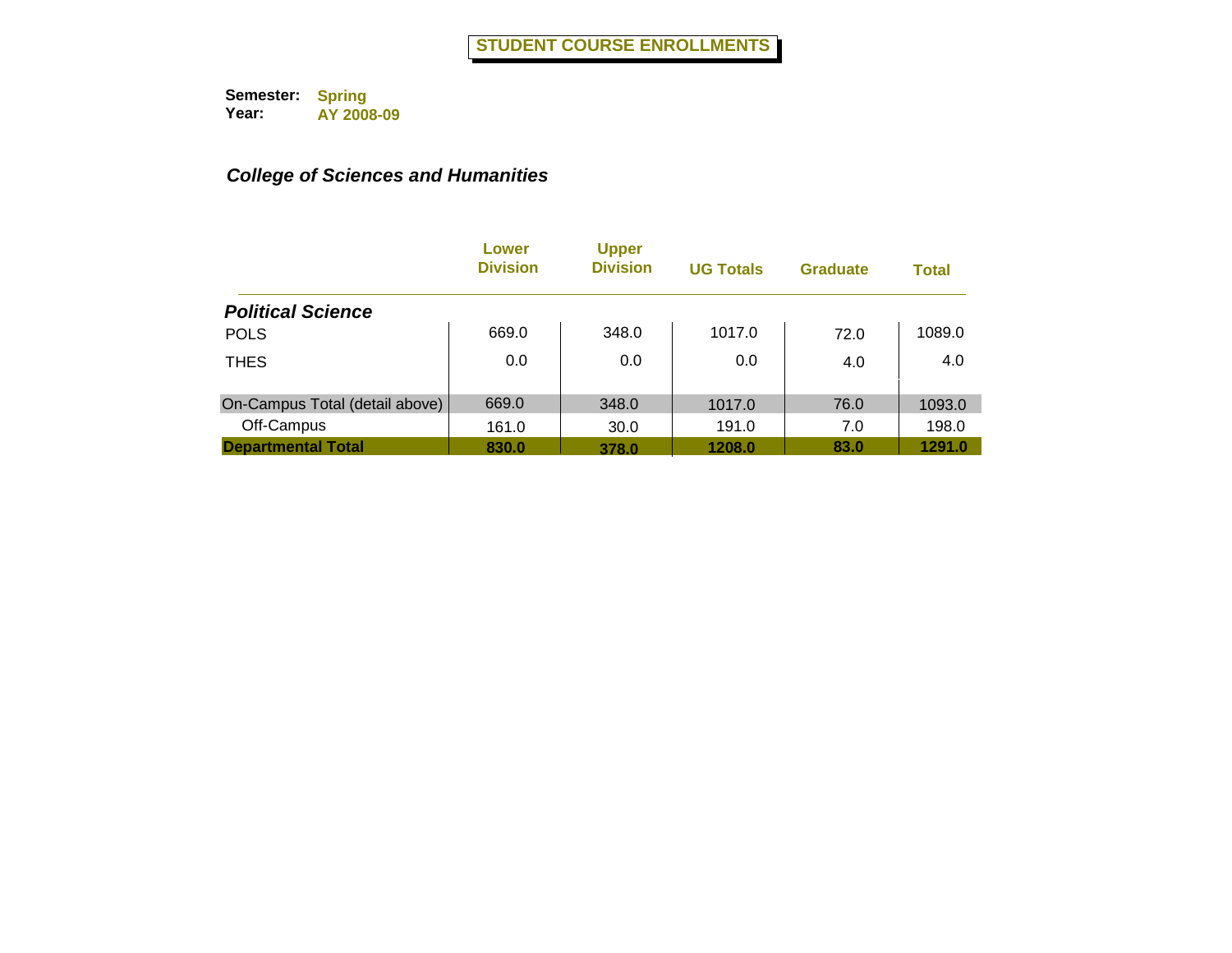|                                | Lower<br><b>Division</b> | <b>Upper</b><br><b>Division</b> | <b>UG Totals</b> | <b>Graduate</b> | <b>Total</b> |
|--------------------------------|--------------------------|---------------------------------|------------------|-----------------|--------------|
| <b>Psychological Science</b>   |                          |                                 |                  |                 |              |
| <b>HONRS</b>                   | 0.0                      | 10.0                            | 10.0             | 0.0             | 10.0         |
| <b>PSYSC</b>                   | 1688.0                   | 1048.0                          | 2736.0           | 117.0           | 2853.0       |
| <b>THES</b>                    | 0.0                      | 0.0                             | 0.0              | 2.0             | 2.0          |
| On-Campus Total (detail above) | 1688.0                   | 1058.0                          | 2746.0           | 119.0           | 2865.0       |
| Off-Campus                     | 101.0                    | 86.0                            | 187.0            | 0.0             | 187.0        |
| <b>Departmental Total</b>      | 1789.0                   | 1144.0                          | 2933.0           | 119.0           | 3052.0       |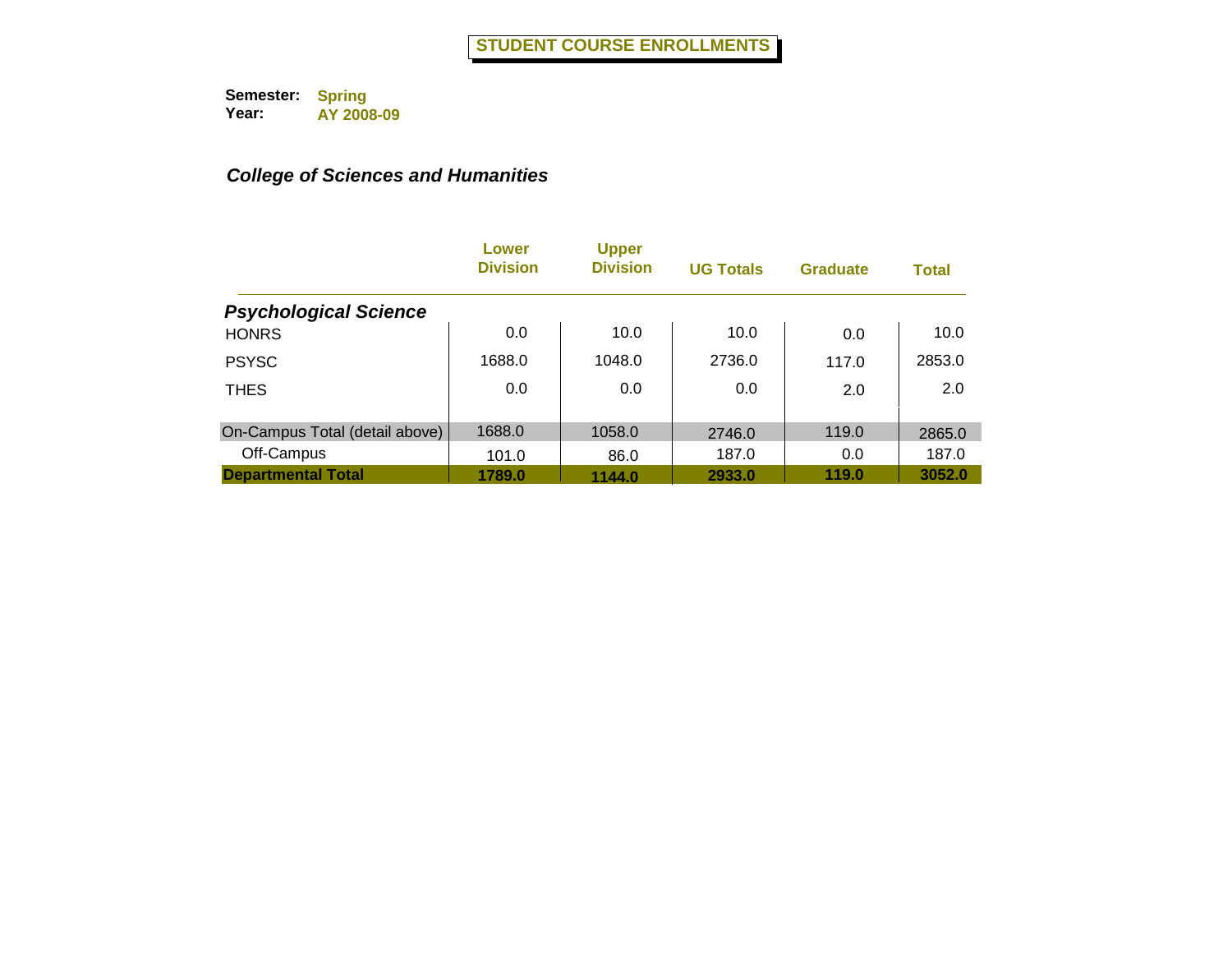|                                | Lower<br><b>Division</b> | <b>Upper</b><br><b>Division</b> | <b>UG Totals</b> | <b>Graduate</b> | <b>Total</b> |
|--------------------------------|--------------------------|---------------------------------|------------------|-----------------|--------------|
| Sociology                      |                          |                                 |                  |                 |              |
| <b>SOC</b>                     | 1487.0                   | 308.0                           | 1795.0           | 56.0            | 1851.0       |
| <b>THES</b>                    | 0.0                      | 0.0                             | 0.0              | 1.0             | 1.0          |
| On-Campus Total (detail above) | 1487.0                   | 308.0                           | 1795.0           | 57.0            | 1852.0       |
| Off-Campus                     | 84.0                     | 98.0                            | 182.0            | 0.0             | 182.0        |
| <b>Departmental Total</b>      | 1571.0                   | 406.0                           | 1977.0           | 57.0            | 2034.0       |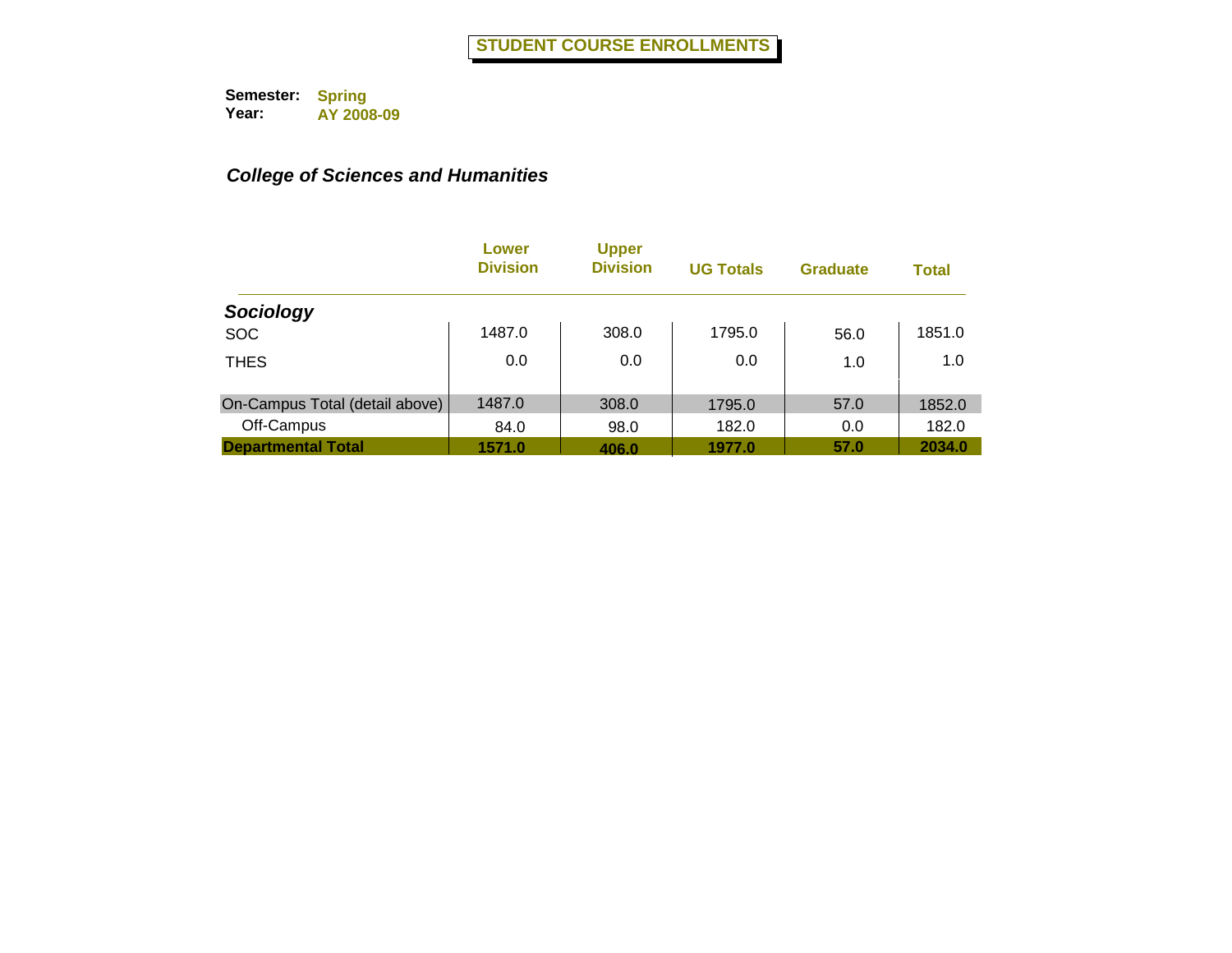|                                | Lower<br><b>Division</b> | <b>Upper</b><br><b>Division</b> | <b>UG Totals</b> | <b>Graduate</b> | <b>Total</b> |
|--------------------------------|--------------------------|---------------------------------|------------------|-----------------|--------------|
| <b>Social Work</b>             |                          |                                 |                  |                 |              |
| <b>SOCWK</b>                   | 223.0                    | 295.0                           | 518.0            | 0.0             | 518.0        |
| On-Campus Total (detail above) | 223.0                    | 295.0                           | 518.0            | 0.0             | 518.0        |
| Off-Campus                     | 0.0                      | 1.0                             | 1.0              | 0.0             | 1.0          |
| <b>Departmental Total</b>      | 223.0                    | 296.0                           | 519.0            | 0.0             | 519.0        |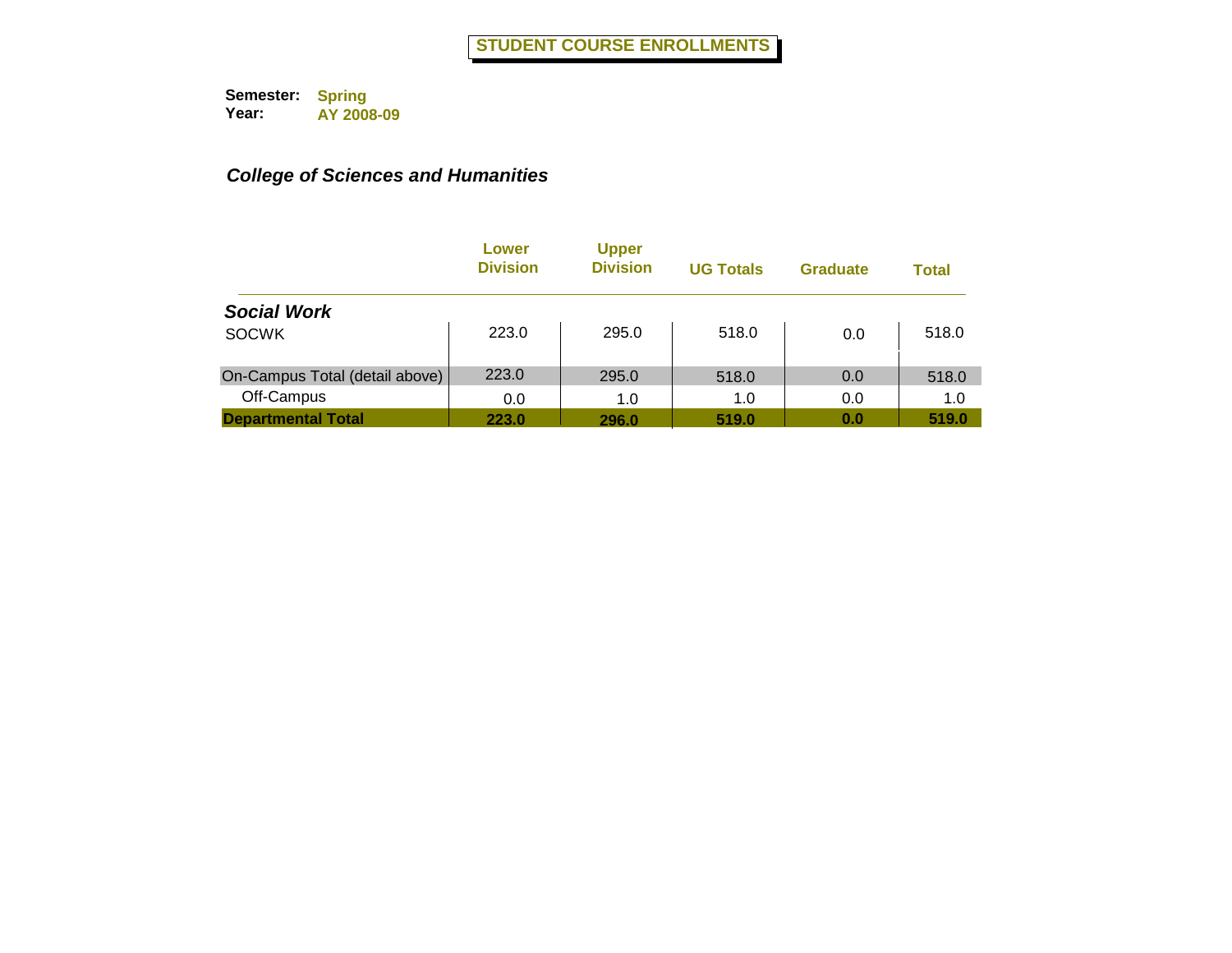|                                         | Lower<br><b>Division</b> | <b>Upper</b><br><b>Division</b> | <b>UG Totals</b> | <b>Graduate</b> | <b>Total</b> |
|-----------------------------------------|--------------------------|---------------------------------|------------------|-----------------|--------------|
| <b>Speech Pathology &amp; Audiology</b> |                          |                                 |                  |                 |              |
| <b>SPAA</b>                             | 222.0                    | 133.0                           | 355.0            | 385.0           | 740.0        |
| On-Campus Total (detail above)          | 222.0                    | 133.0                           | 355.0            | 385.0           | 740.0        |
| Off-Campus                              | 0.0                      | 1.0                             | 1.0              | 0.0             | 1.0          |
| <b>Departmental Total</b>               | 222.0                    | 134.0                           | 356.0            | 385.0           | 741.0        |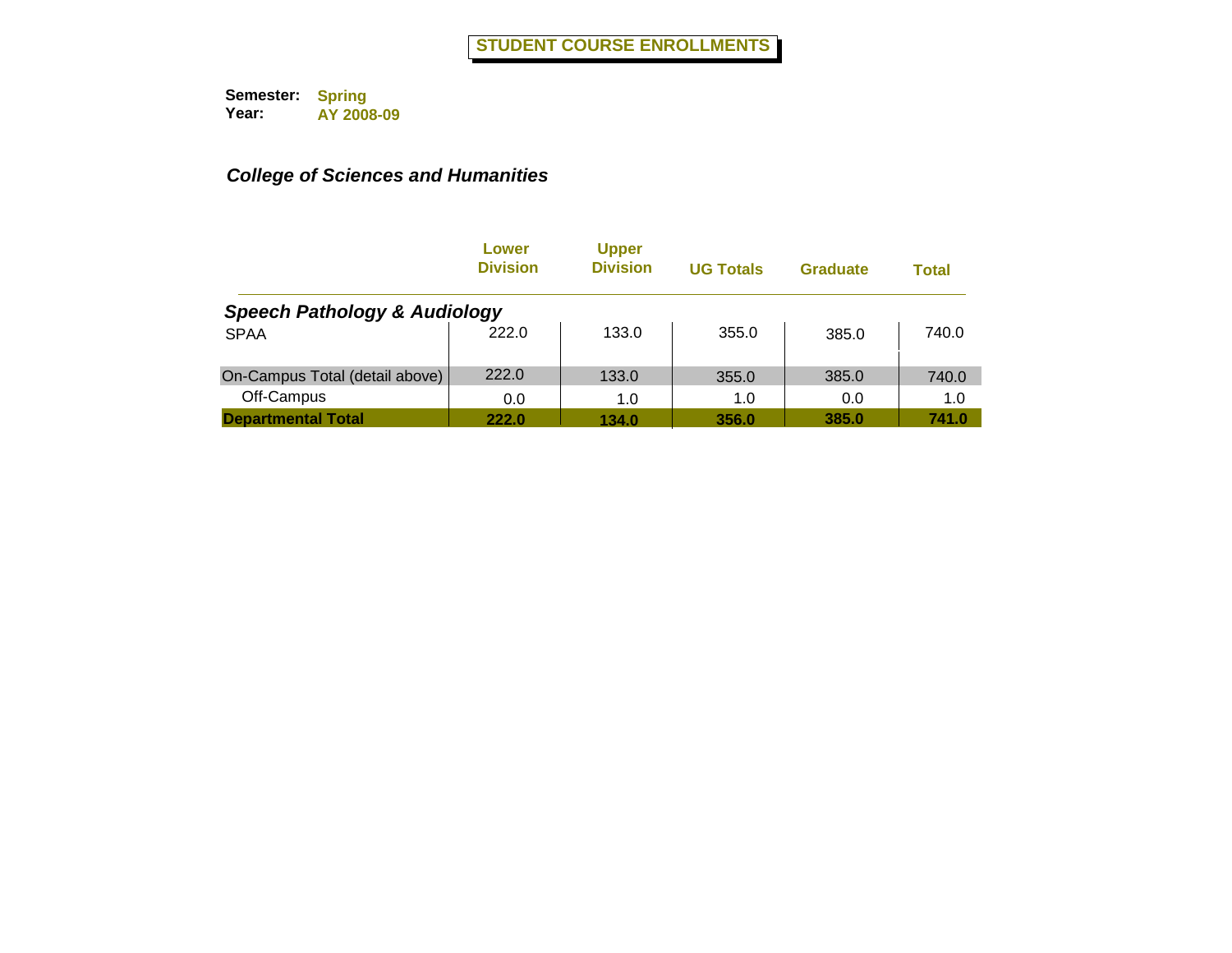|                                | Lower<br><b>Division</b> | <b>Upper</b><br><b>Division</b> | <b>UG Totals</b> | <b>Graduate</b> | <b>Total</b> |
|--------------------------------|--------------------------|---------------------------------|------------------|-----------------|--------------|
| <b>Womens Studies</b>          |                          |                                 |                  |                 |              |
| <b>WMNST</b>                   | 122.0                    | 71.0                            | 193.0            | 0.0             | 193.0        |
| On-Campus Total (detail above) | 122.0                    | 71.0                            | 193.0            | 0.0             | 193.0        |
| Off-Campus                     | 0.0                      | 0.0                             | 0.0              | 0.0             | 0.0          |
| <b>Departmental Total</b>      | 122.0                    | 71.0                            | 193.0            | 0.0             | 193.0        |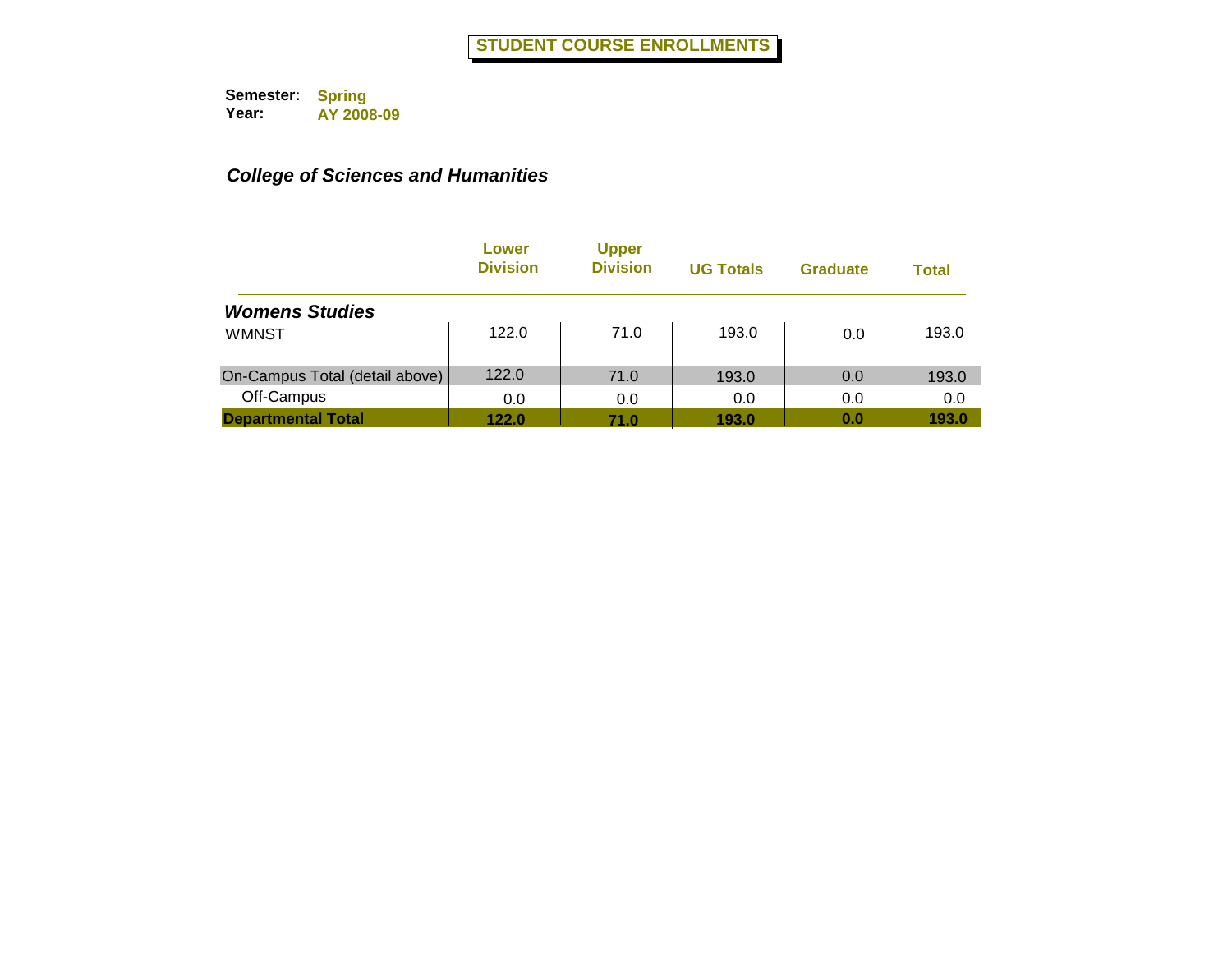|                                | Lower<br><b>Division</b> | <b>Upper</b><br><b>Division</b> | <b>UG Totals</b> | <b>Graduate</b> | <b>Total</b> |
|--------------------------------|--------------------------|---------------------------------|------------------|-----------------|--------------|
| <b>Foreign Studies</b>         |                          |                                 |                  |                 |              |
| <b>INTST</b>                   | 0.0                      | 1.0                             | 1.0              | 0.0             | 1.0          |
| On-Campus Total (detail above) | 0.0                      | 1.0                             | 1.0              | 0.0             | 1.0          |
| Off-Campus                     | 0.0                      | 0.0                             | 0.0              | 0.0             | 0.0          |
| <b>Departmental Total</b>      | 0.0                      | 1.0                             | 1.0              | 0.0             | 1.0          |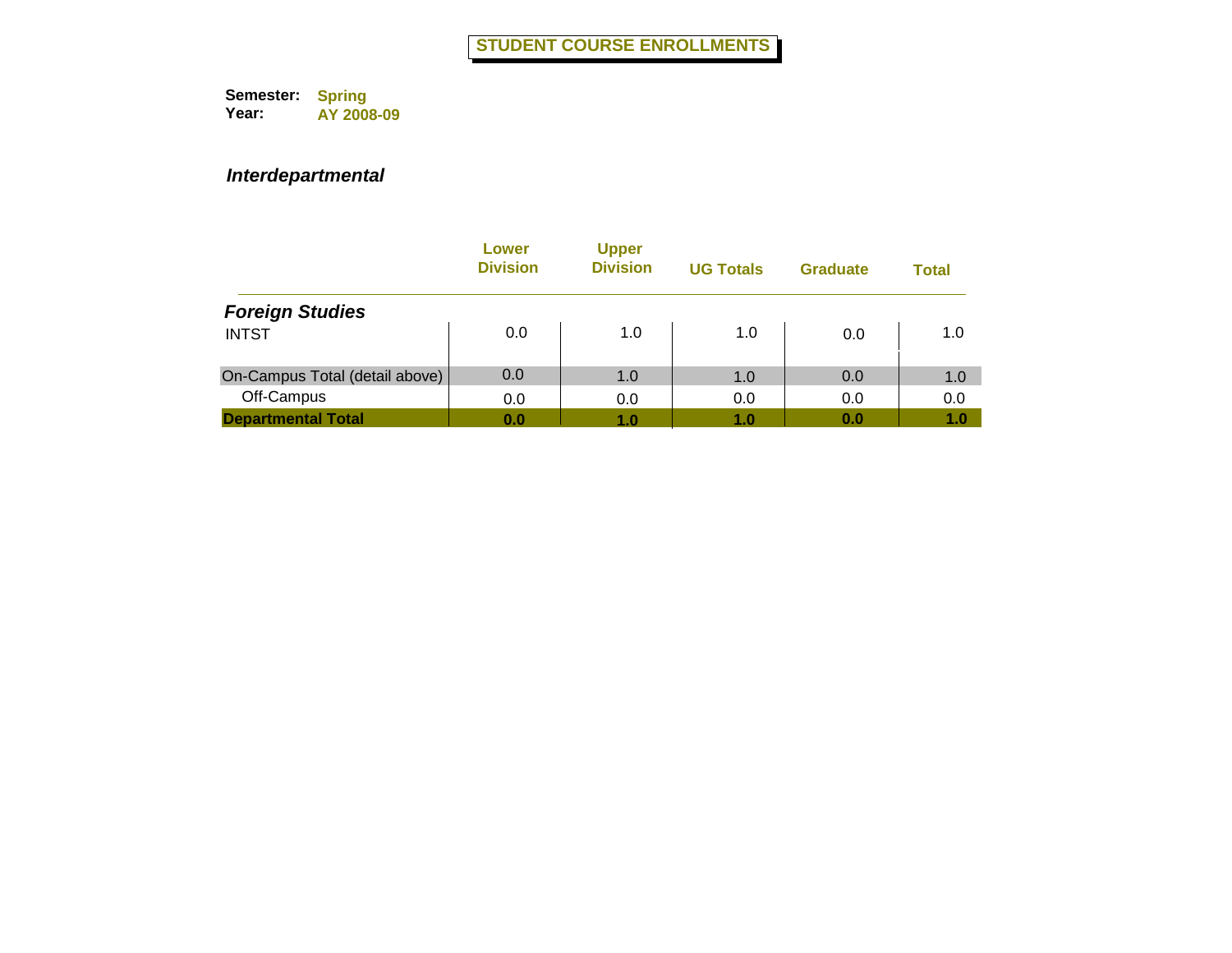|                                | Lower<br><b>Division</b> | <b>Upper</b><br><b>Division</b> | <b>UG Totals</b> | <b>Graduate</b> | Total |
|--------------------------------|--------------------------|---------------------------------|------------------|-----------------|-------|
| <b>Honors</b>                  |                          |                                 |                  |                 |       |
| <b>HONRS</b>                   | 90.0                     | 173.0                           | 263.0            | 0.0             | 263.0 |
| On-Campus Total (detail above) | 90.0                     | 173.0                           | 263.0            | 0.0             | 263.0 |
| Off-Campus                     | 4.0                      | 4.0                             | 8.0              | 0.0             | 8.0   |
| <b>Departmental Total</b>      | 94.0                     | 177.0                           | 271.0            | 0.0             | 271.0 |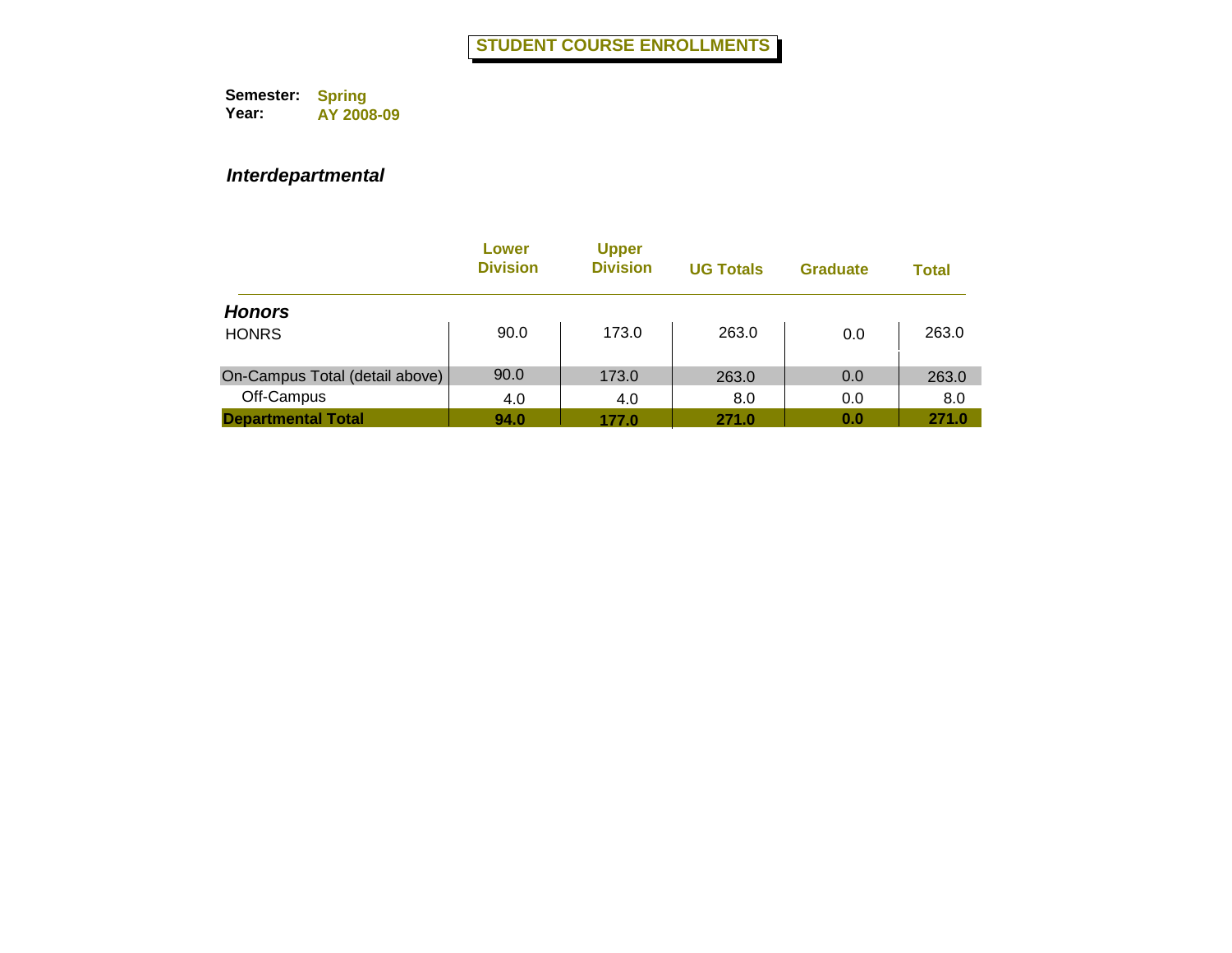|                                | Lower<br><b>Division</b> | <b>Upper</b><br><b>Division</b> | <b>UG Totals</b> | <b>Graduate</b> | <b>Total</b> |
|--------------------------------|--------------------------|---------------------------------|------------------|-----------------|--------------|
| <b>Interdepartmental</b>       |                          |                                 |                  |                 |              |
| ID                             | 43.0                     | 60.0                            | 103.0            | 1.0             | 104.0        |
| <b>MASTR</b>                   | 0.0                      | 0.0                             | 0.0              | 77.0            | 77.0         |
| <b>NSE</b>                     | 0.0                      | 1.0                             | 1.0              | 0.0             | 1.0          |
| On-Campus Total (detail above) | 43.0                     | 61.0                            | 104.0            | 78.0            | 182.0        |
| Off-Campus                     | 0.0                      | 0.0                             | 0.0              | 0.0             | 0.0          |
| <b>Departmental Total</b>      | 43.0                     | 61.0                            | 104.0            | 78.0            | 182.0        |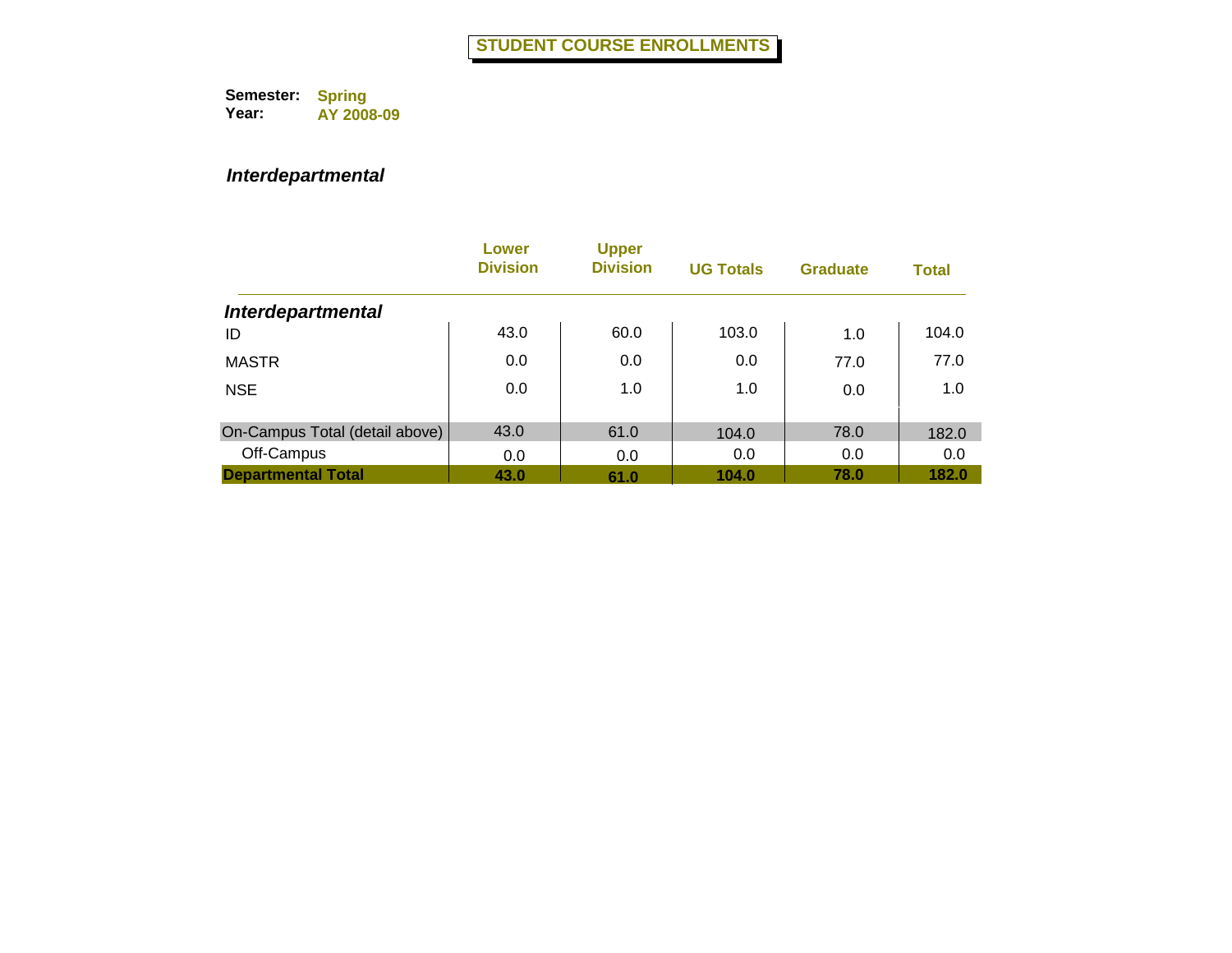|                                | Lower<br><b>Division</b> | <b>Upper</b><br><b>Division</b> | <b>UG Totals</b> | <b>Graduate</b> | <b>Total</b> |
|--------------------------------|--------------------------|---------------------------------|------------------|-----------------|--------------|
| UC                             |                          |                                 |                  |                 |              |
| ID                             | 206.0                    | 0.0                             | 206.0            | 0.0             | 206.0        |
| <b>INTST</b>                   | 0.0                      | 11.0                            | 11.0             | 0.0             | 11.0         |
| On-Campus Total (detail above) | 206.0                    | 11.0                            | 217.0            | 0.0             | 217.0        |
| Off-Campus                     | 0.0                      | 7.0                             | 7.0              | 0.0             | 7.0          |
| <b>Departmental Total</b>      | 206.0                    | 18.0                            | 224.0            | 0.0             | 224.0        |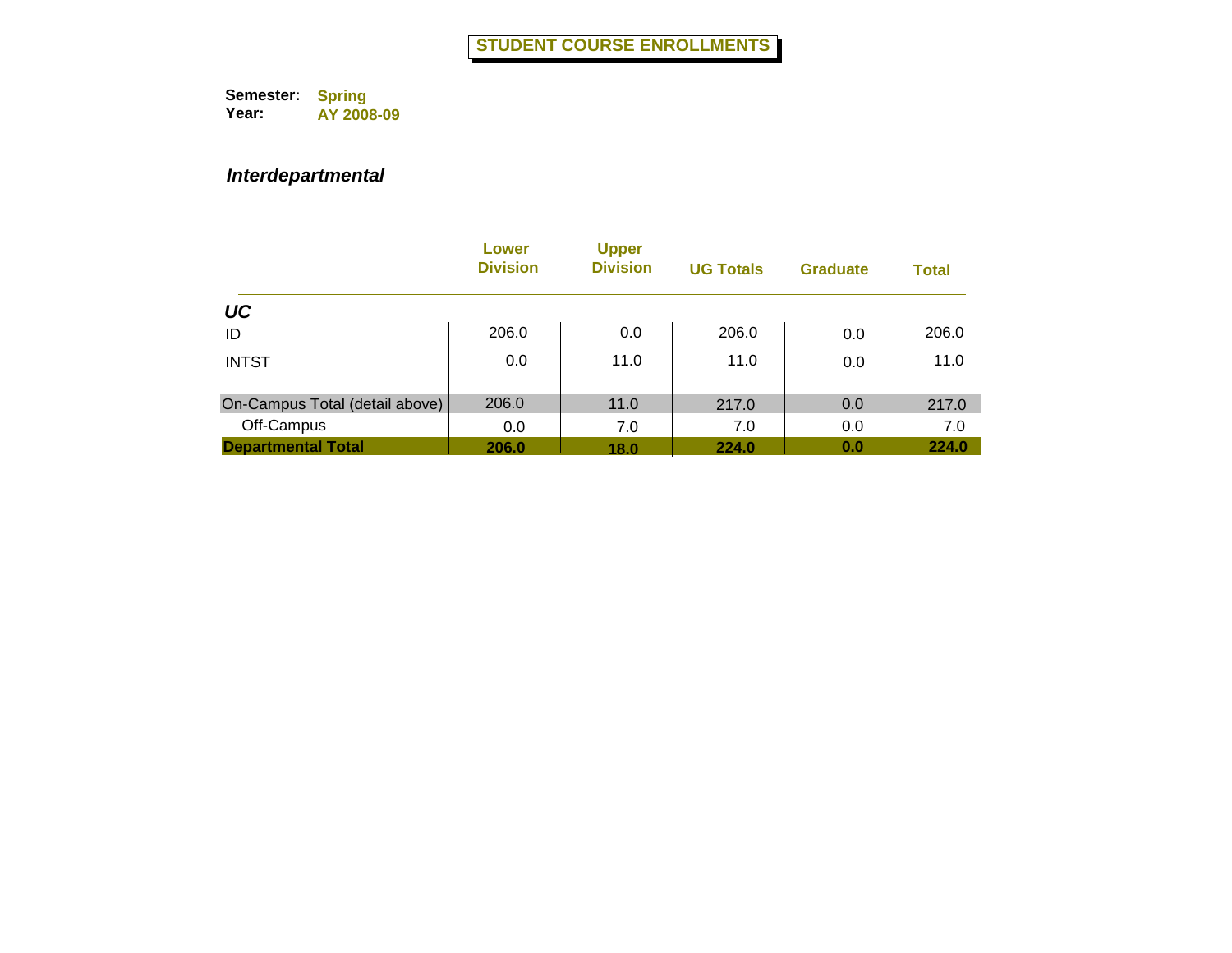|                                | Lower<br><b>Division</b> | <b>Upper</b><br><b>Division</b> | <b>UG Totals</b> | <b>Graduate</b> | <b>Total</b> |
|--------------------------------|--------------------------|---------------------------------|------------------|-----------------|--------------|
| <b>Counseling Psychology</b>   |                          |                                 |                  |                 |              |
| <b>CPSY</b>                    | 133.0                    | 240.0                           | 373.0            | 346.0           | 719.0        |
| <b>DISS</b>                    | 0.0                      | 0.0                             | 0.0              | 8.0             | 8.0          |
| <b>DOC</b>                     | 0.0                      | 0.0                             | 0.0              | 6.0             | 6.0          |
| ID                             | 0.0                      | 0.0                             | 0.0              | 8.0             | 8.0          |
| <b>RES</b>                     | 0.0                      | 0.0                             | 0.0              | 1.0             | 1.0          |
| <b>SOPSY</b>                   | 0.0                      | 0.0                             | 0.0              | 28.0            | 28.0         |
| <b>THES</b>                    | 0.0                      | 0.0                             | 0.0              | 2.0             | 2.0          |
| On-Campus Total (detail above) | 133.0                    | 240.0                           | 373.0            | 399.0           | 772.0        |
| Off-Campus                     | 26.0                     | 163.0                           | 189.0            | 0.0             | 189.0        |
| <b>Departmental Total</b>      | 159.0                    | 403.0                           | 562.0            | 399.0           | 961.0        |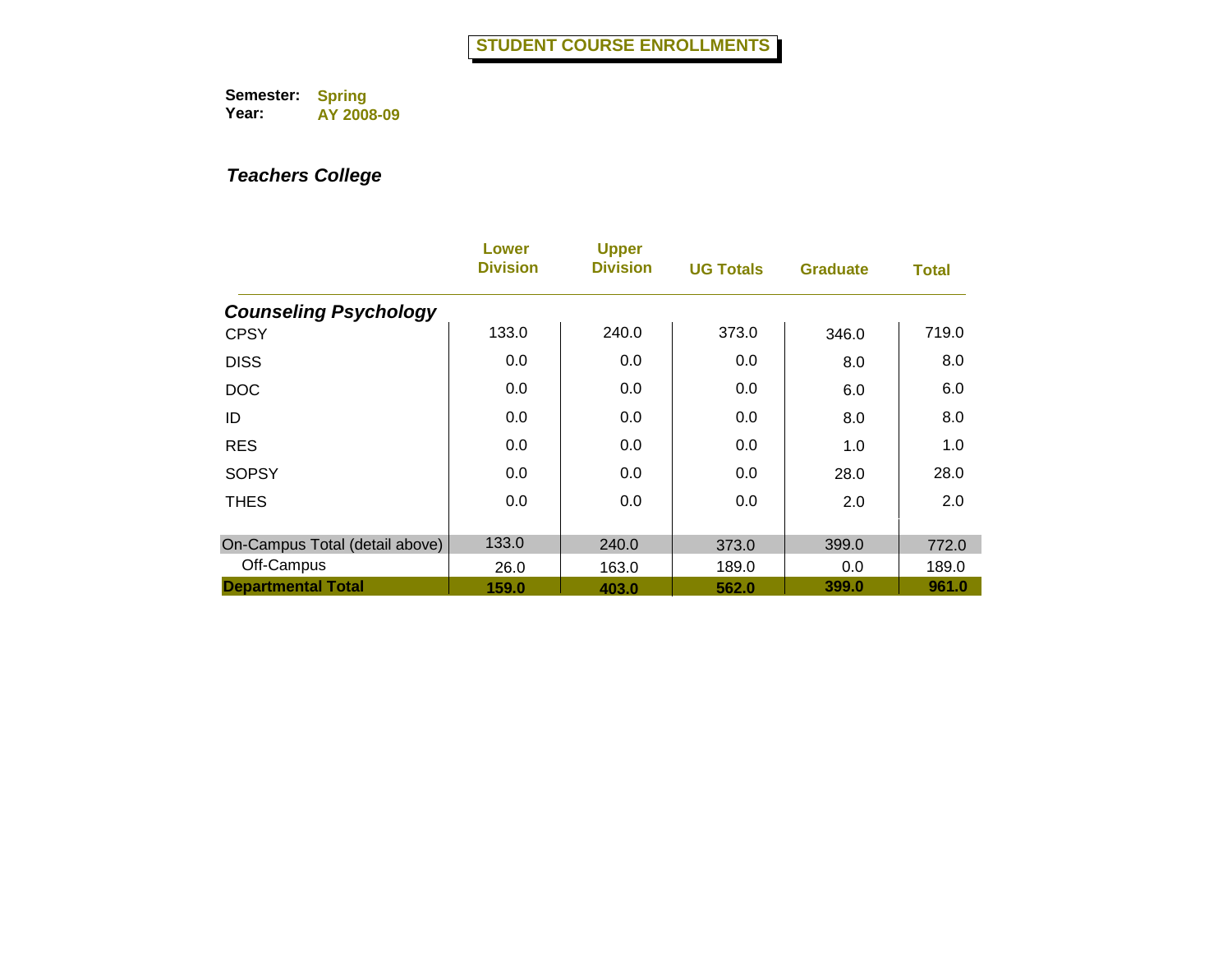|                                | Lower<br><b>Division</b> | <b>Upper</b><br><b>Division</b> | <b>UG Totals</b> | <b>Graduate</b> | <b>Total</b> |
|--------------------------------|--------------------------|---------------------------------|------------------|-----------------|--------------|
| <b>Elementary Education</b>    |                          |                                 |                  |                 |              |
| <b>DISS</b>                    | 0.0                      | 0.0                             | 0.0              | 1.0             | 1.0          |
| <b>EDEL</b>                    | 415.0                    | 572.0                           | 987.0            | 8.0             | 995.0        |
| <b>EDRDG</b>                   | 0.0                      | 355.0                           | 355.0            | 1.0             | 356.0        |
| On-Campus Total (detail above) | 415.0                    | 927.0                           | 1342.0           | 10.0            | 1352.0       |
| Off-Campus                     | 10.0                     | 18.0                            | 28.0             | 379.0           | 407.0        |
| <b>Departmental Total</b>      | 425.0                    | 945.0                           | 1370.0           | 389.0           | 1759.0       |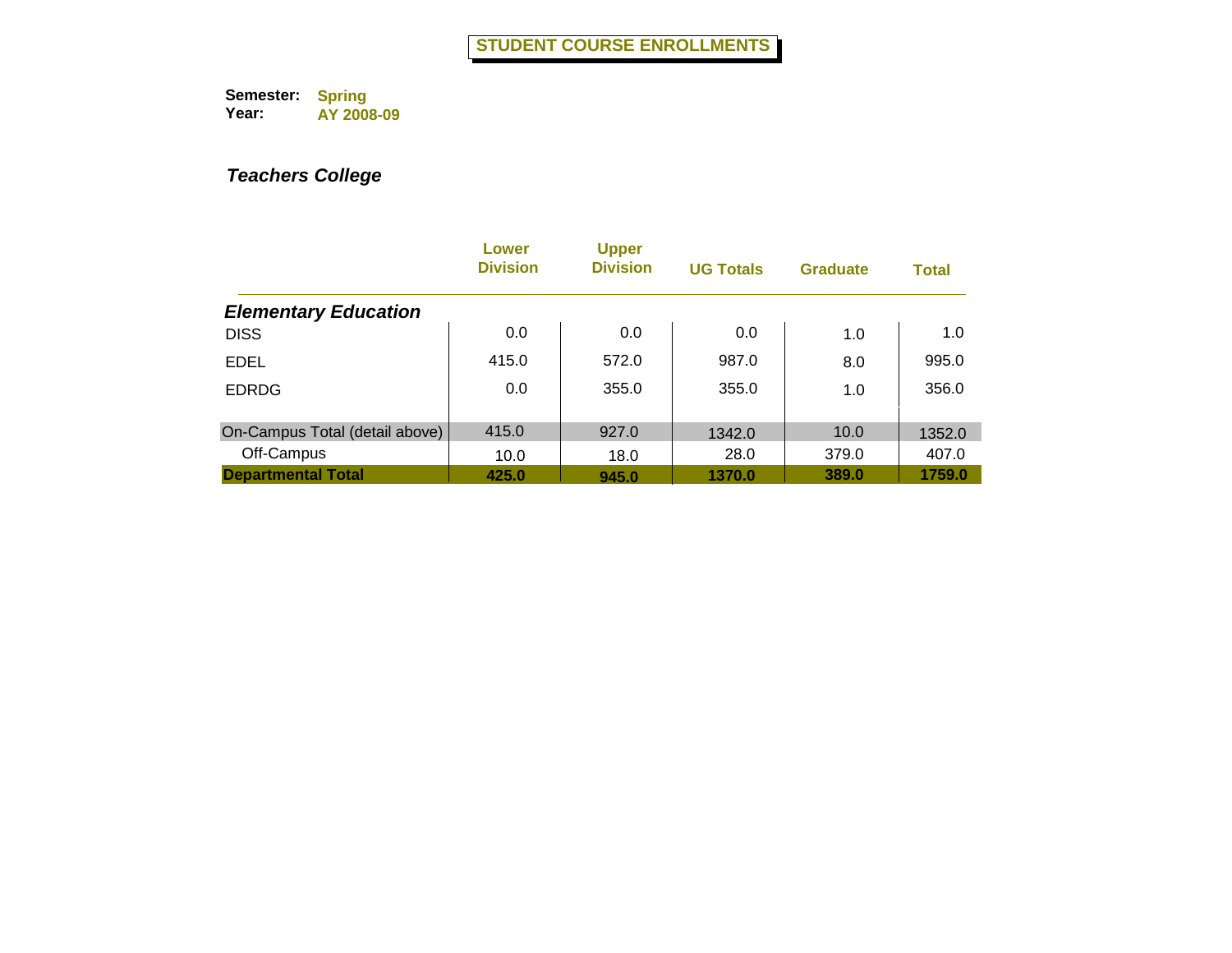|                                | Lower<br><b>Division</b> | <b>Upper</b><br><b>Division</b> | <b>UG Totals</b> | <b>Graduate</b> | <b>Total</b> |
|--------------------------------|--------------------------|---------------------------------|------------------|-----------------|--------------|
| <b>Educational Psychology</b>  |                          |                                 |                  |                 |              |
| <b>DISS</b>                    | 0.0                      | 0.0                             | 0.0              | 4.0             | 4.0          |
| <b>DOC</b>                     | 0.0                      | 0.0                             | 0.0              | 6.0             | 6.0          |
| <b>EDPSY</b>                   | 549.0                    | 489.0                           | 1038.0           | 219.0           | 1257.0       |
| ID                             | 0.0                      | 0.0                             | 0.0              | 8.0             | 8.0          |
|                                |                          |                                 |                  |                 |              |
| On-Campus Total (detail above) | 549.0                    | 489.0                           | 1038.0           | 237.0           | 1275.0       |
| Off-Campus                     | 16.0                     | 68.0                            | 84.0             | 375.0           | 459.0        |
| <b>Departmental Total</b>      | 565.0                    | 557.0                           | 1122.0           | 612.0           | 1734.0       |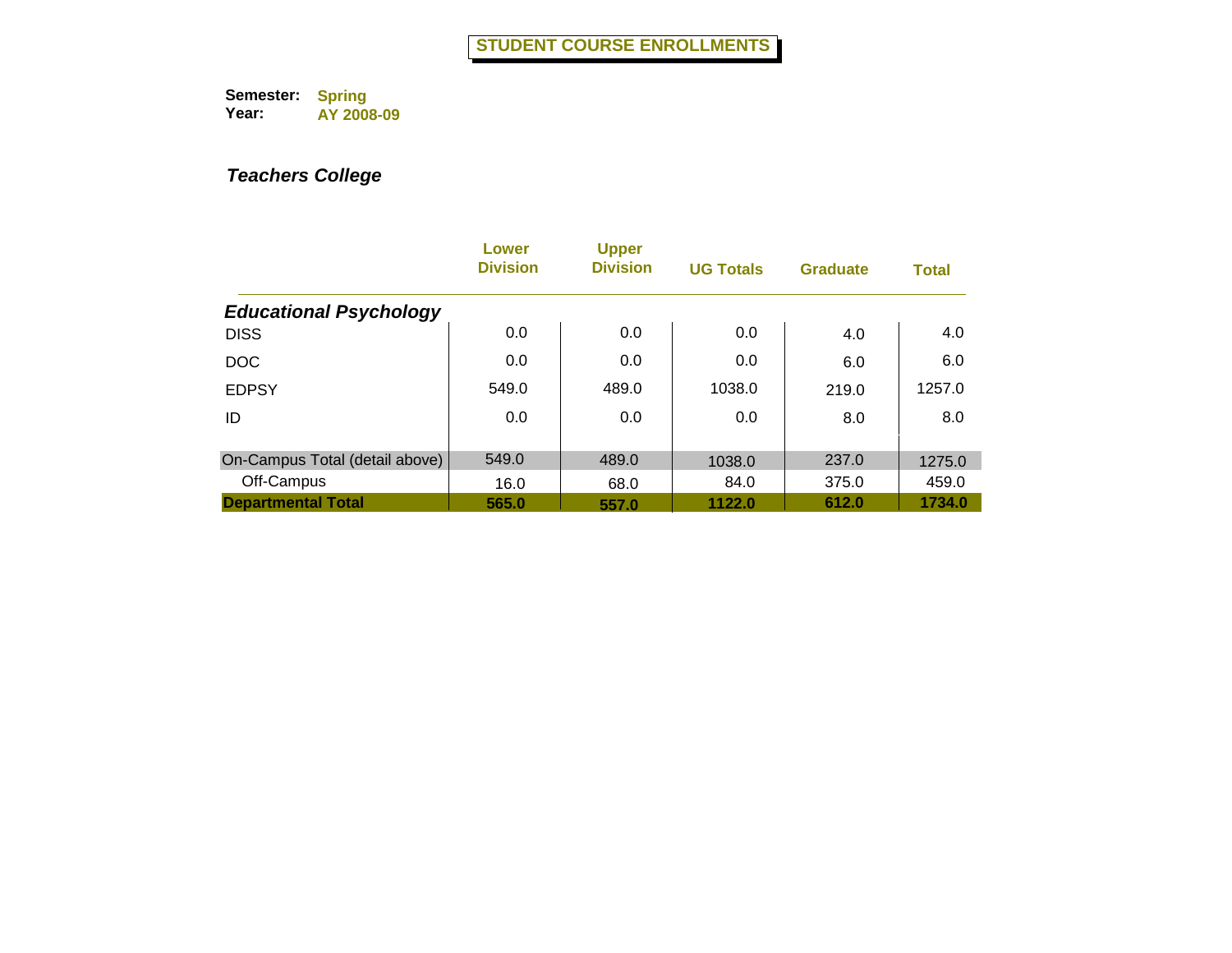|                                | <b>Lower</b><br><b>Division</b> | <b>Upper</b><br><b>Division</b> | <b>UG Totals</b> | <b>Graduate</b> | <b>Total</b> |
|--------------------------------|---------------------------------|---------------------------------|------------------|-----------------|--------------|
| <b>Educational Studies</b>     |                                 |                                 |                  |                 |              |
| <b>CRPRJ</b>                   | 0.0                             | 0.0                             | 0.0              | 3.0             | 3.0          |
| <b>DISS</b>                    | 0.0                             | 0.0                             | 0.0              | 10.0            | 10.0         |
| <b>DOC</b>                     | 0.0                             | 0.0                             | 0.0              | 8.0             | 8.0          |
| <b>EDAC</b>                    | 0.0                             | 0.0                             | $0.0\,$          | 62.0            | 62.0         |
| <b>EDALG</b>                   | 0.0                             | 30.0                            | 30.0             | 0.0             | 30.0         |
| <b>EDFON</b>                   | 0.0                             | 165.0                           | 165.0            | 25.0            | 190.0        |
| <b>EDGEN</b>                   | 0.0                             | 11.0                            | 11.0             | 0.0             | 11.0         |
| <b>EDHI</b>                    | 300.0                           | 32.0                            | 332.0            | 86.0            | 418.0        |
| <b>EDJHM</b>                   | 0.0                             | 43.0                            | 43.0             | 2.0             | 45.0         |
| <b>EDLIB</b>                   | 0.0                             | 42.0                            | 42.0             | 6.0             | 48.0         |
| <b>EDMUL</b>                   | 124.0                           | 11.0                            | 135.0            | 8.0             | 143.0        |
| <b>EDSEC</b>                   | 73.0                            | 147.0                           | 220.0            | 12.0            | 232.0        |
| <b>EDSUP</b>                   | 0.0                             | 0.0                             | 0.0              | 3.0             | 3.0          |
| <b>EDTEC</b>                   | 13.0                            | 35.0                            | 48.0             | 1.0             | 49.0         |
| <b>THES</b>                    | 0.0                             | 0.0                             | 0.0              | 1.0             | 1.0          |
| On-Campus Total (detail above) | 510.0                           | 516.0                           | 1026.0           | 227.0           | 1253.0       |
| Off-Campus                     | 181.0                           | 4.0                             | 185.0            | 309.0           | 494.0        |
| <b>Departmental Total</b>      | 691.0                           | 520.0                           | 1211.0           | 536.0           | 1747.0       |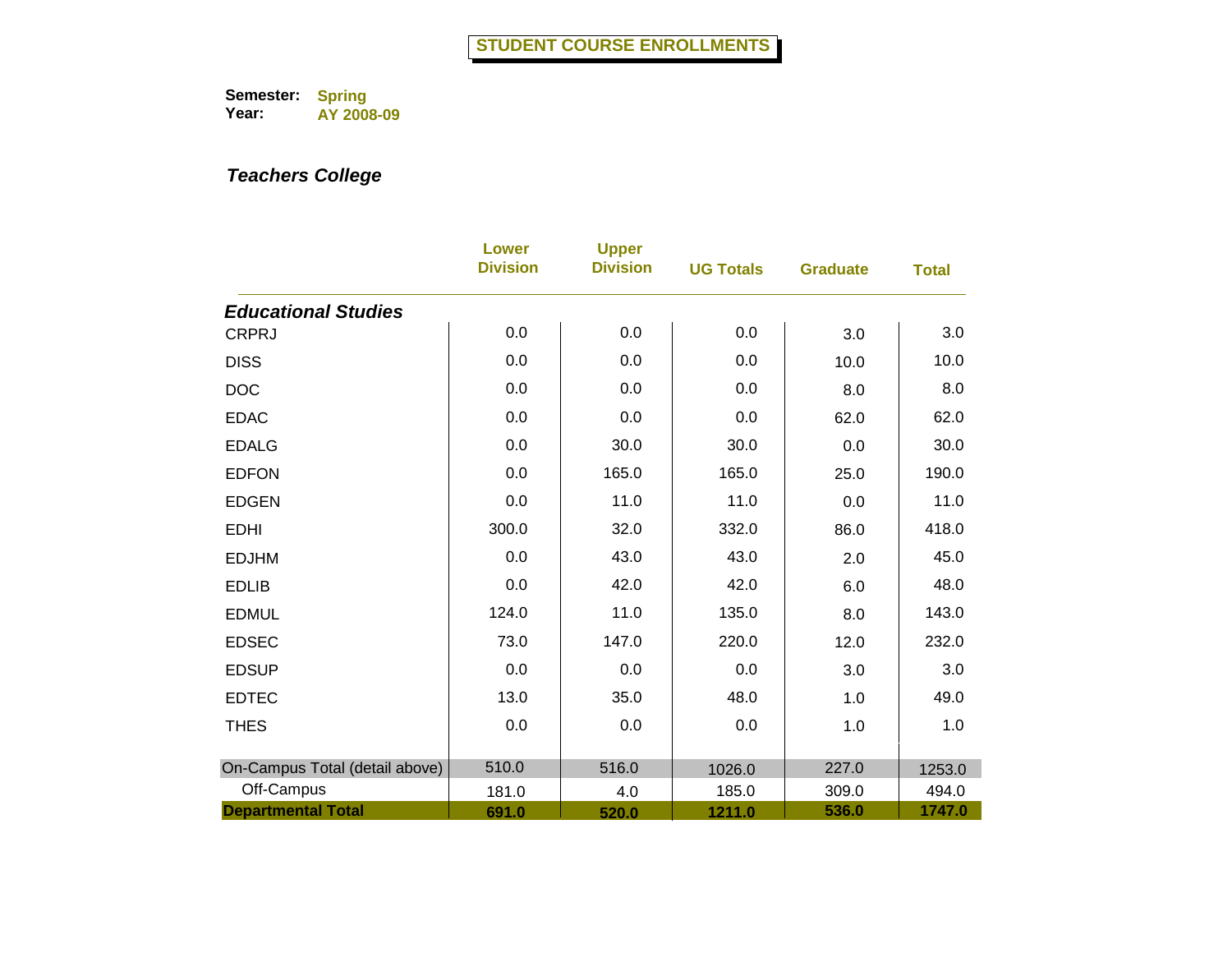|                                | Lower<br><b>Division</b> | <b>Upper</b><br><b>Division</b> | <b>UG Totals</b> | <b>Graduate</b> | <b>Total</b> |
|--------------------------------|--------------------------|---------------------------------|------------------|-----------------|--------------|
| <b>Educational Leadership</b>  |                          |                                 |                  |                 |              |
| <b>DISS</b>                    | 0.0                      | 0.0                             | 0.0              | 2.0             | 2.0          |
| <b>DOC</b>                     | 0.0                      | 0.0                             | 0.0              | 4.0             | 4.0          |
| <b>EDAD</b>                    | 0.0                      | 0.0                             | 0.0              | 6.0             | 6.0          |
| On-Campus Total (detail above) | 0.0                      | 0.0                             | 0.0              | 12.0            | 12.0         |
| Off-Campus                     | 0.0                      | 0.0                             | 0.0              | 382.0           | 382.0        |
| <b>Departmental Total</b>      | 0.0                      | 0.0                             | 0.0              | 394.0           | 394.0        |